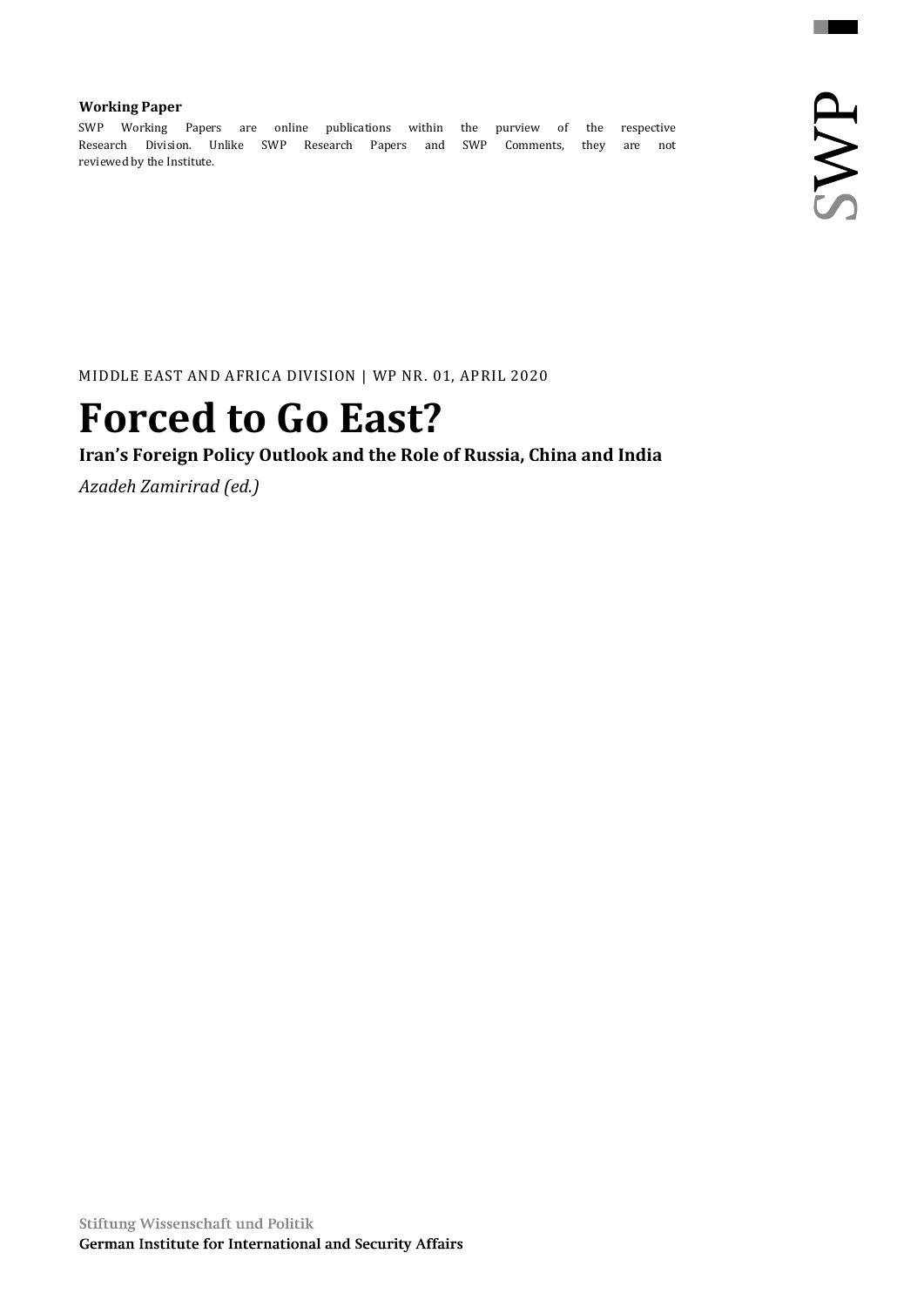## Contents

| <b>Introduction</b>                                                           | 3  |
|-------------------------------------------------------------------------------|----|
| Azadeh Zamirirad                                                              |    |
| Iran's Energy Industry: Going East?                                           | 6  |
| David Ramin Jalilvand                                                         |    |
|                                                                               |    |
| Russia: Iran's Ambivalent Partner                                             | 13 |
| Nikolay Kozhanov                                                              |    |
|                                                                               |    |
| Iran and China: Ideational Nexus Across the Geography of the BRI              | 18 |
| Mohammadbagher Forough                                                        |    |
| <b>Indo-Iranian Relations and the Role of External Actors</b>                 | 23 |
| P R Kumaraswamy                                                               |    |
|                                                                               |    |
| <b>Opportunities and Challenges in Iran-India Relations</b>                   | 28 |
| Ja'far Haghpanah and Dalileh Rahimi Ashtiani                                  |    |
| The European Pillar of Iran's East-West Strategy                              | 33 |
| Sanam Vakil                                                                   |    |
|                                                                               |    |
| <b>Implications of Tehran's Look to the East Policy for EU-Iran Relations</b> | 38 |

*Cornelius Adebahr*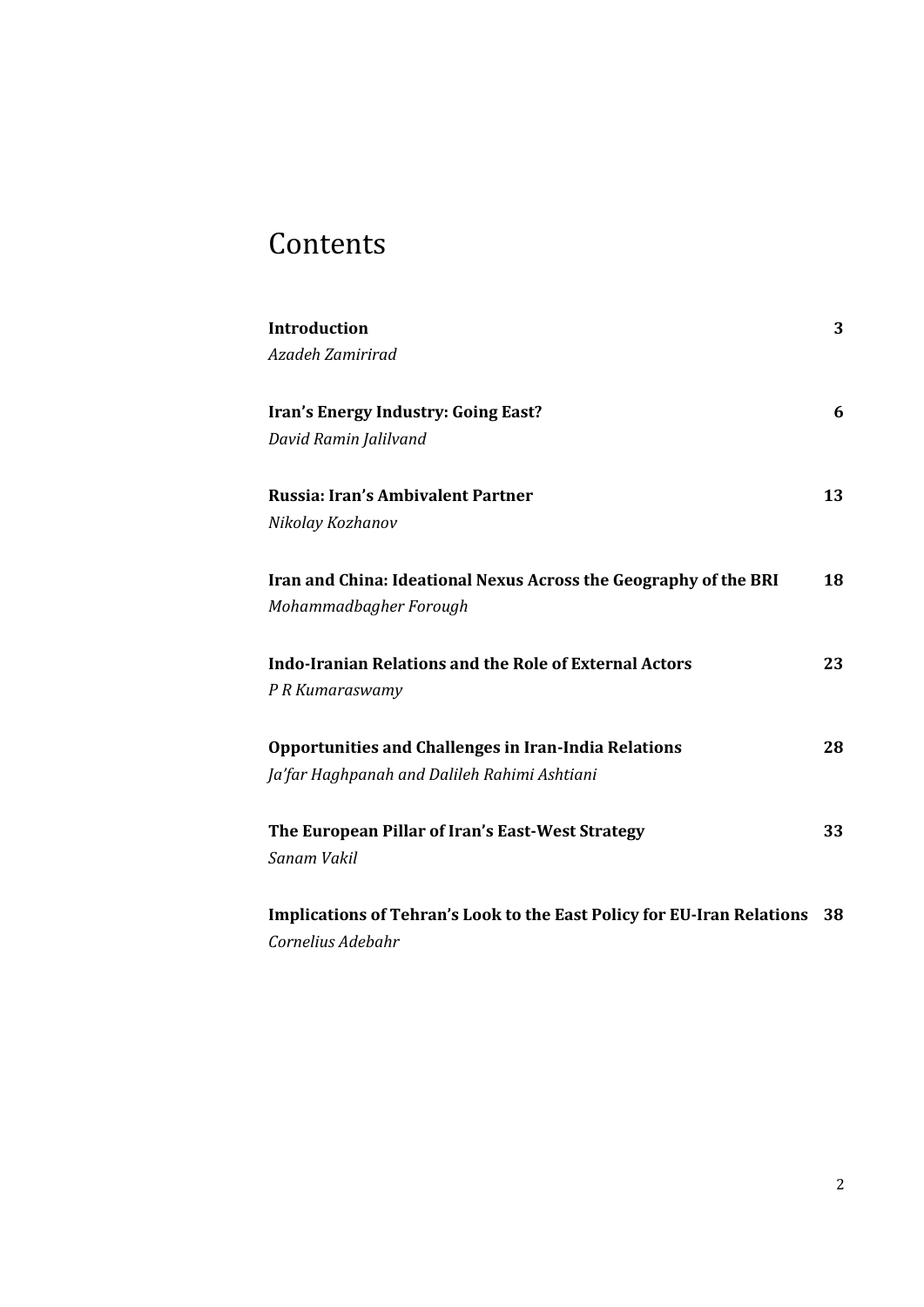# <span id="page-2-0"></span>Introduction

Azadeh Zamirirad

The covid-19 outbreak has revived a foreign policy debate in Iran on how much the country can and should rely on partners like China or Russia. Critics have blamed an overdependence on Beijing for the hesitation of Iranian authorities to halt flights from and to China—a decision many believe to have contributed to the severe spread of the virus in the country. Others point to economic necessities given the drastic sanctions regime that has been imposed on the Islamic Republic by the US administration. In early 2018, when it became clear that Washington would most likely opt out of the nuclear deal, Supreme Leader Ali Khamenei declared the "East" a foreign policy priority. It was not the first time Tehran had pondered an eastward orientation. Since its founding, the Islamic Republic has often relied on its eastern neighbourhood in political, economic and military affairs.

In Iranian political discourse, the East has not been conceptualized solely in geographical terms but rather in vastly different ways, at times referred to as an ideological bloc or seen as an anti-hegemonic movement. Overall, the East has been regarded as a space distinctly separate from the "West" and even anti-Western on occasion. Today, Iran's eastern policy primarily focuses on nation states and almost exclusively on Asia, most notably on Russia, China and India. At first glance, an explicit orientation towards the East seems to contradict Iran's revolutionary doctrine of "Neither East nor West, but the Islamic Republic". Throughout the Cold War, Iran stressed its independence by rejecting eastern and western "hegemonic superpowers" alike, declaring itself non-aligned—principles that were incorporated into the constitution itself. This explicit rejection of both East and West has repeatedly raised the question in Iran of whether an outspoken orientation towards the East is even compatible with long held beliefs as laid out in the constitution. However, even in the early years of the Islamic Republic, Tehran maintained ties with members of the Cold War blocs and did not cease all diplomatic, political or military relations. More importantly, as supporters of an eastward turn argue, the notion of East and West in those years was one of competing ideologies within a bipolar world order—an order that no longer exists.

It was not until the presidency of Mahmoud Ahmadinejad (2005-2013), however, before Iran formulated an explicit "Look to the East" policy. Tehran's foreign policy reorientation took place against the backdrop of the nuclear crisis and had three main goals: firstly, looking East was meant to refute the suggestion that Iran was internationally isolated with regard to its nuclear programme. To this end, Iran regularly used the Non-Aligned Movement as a frame of reference, which represented the majority of the world population and almost two thirds of the UN General Assembly. Secondly, expanding trade relations—particularly with partners in Asia—was meant to reduce the economic pressure of the nuclear sanctions regime. Thirdly, Tehran hoped to gain political support from two permanent members of

Dr Azadeh Zamirirad is Deputy Head of the Middle East and Africa Division at SWP in Berlin.

© Stiftung Wissenschaft und Politik, 2020 **All rights reserved.**

This Working Paper reflects the author's views.

#### **SWP**

Stiftung Wissenschaft und Politik German Institute for International and Security Affairs

Ludwigkirchplatz 3–4 10719 Berlin Telephone +49 30 880 07-0 Fax +49 30 880 07-100 [www.swp-berlin.org](http://www.swp-berlin.org/) [swp@swp-berlin.org](mailto:swp@swp-berlin.org)

doi: 10.18449/2020WP03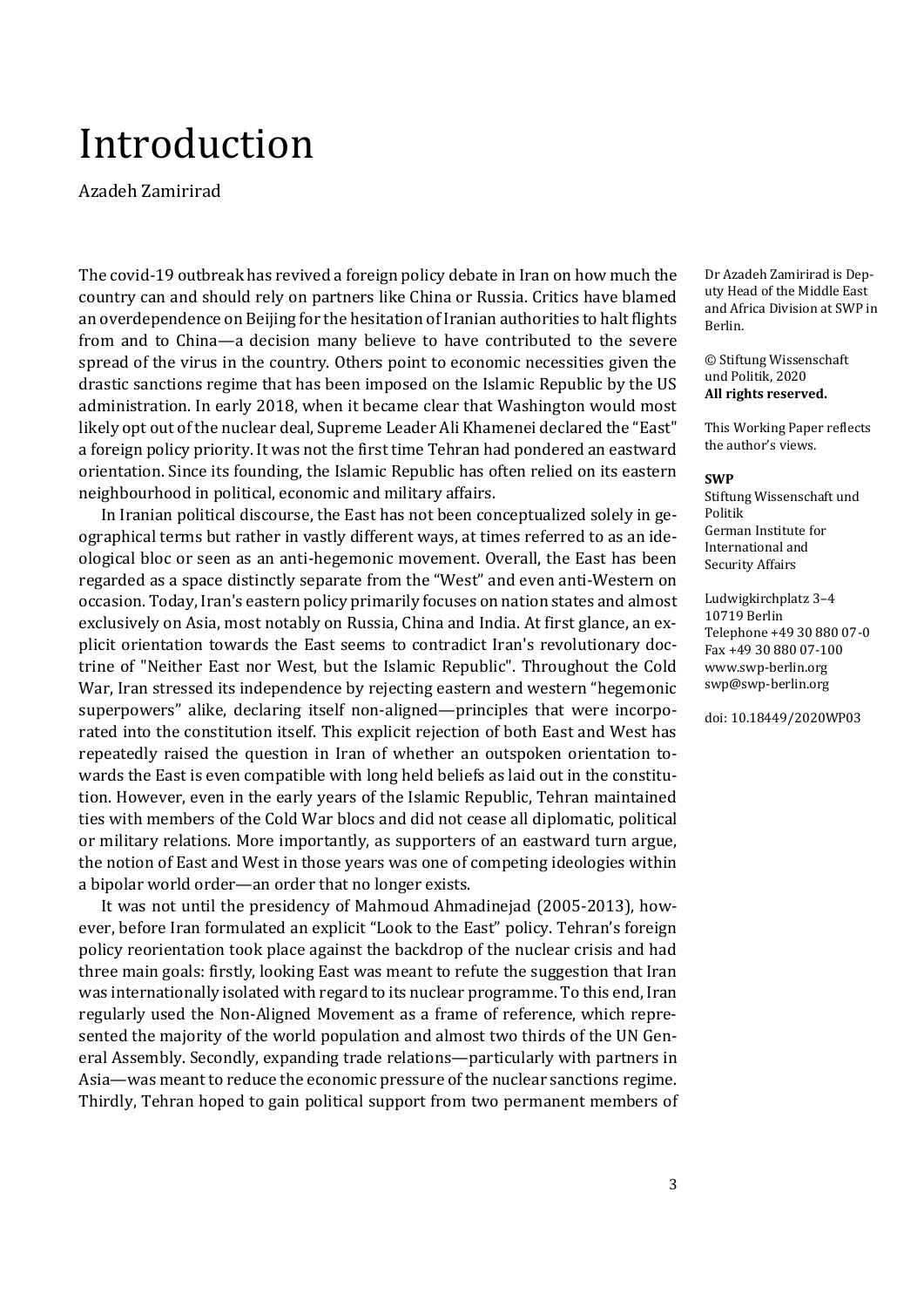the UN Security Council, namely Russia and China. The policy did not yield the results Tehran was hoping for. Not once did Russia or China make use of their veto power in the Security Council to prevent nuclear-related sanctions against Iran and the Islamic Republic did not get any closer to solving the nuclear crisis.

Unlike his predecessor, president Hassan Rohani followed a two-pronged approach. The Rohani government tried to maintain and ideally expand its existing cooperation with eastern partners while also striving to improve its relations with western actors, including the United States and Europe. Rohani's attempts at a policy of détente towards the West came to a halt, however, when Washington declared in May 2018 that it would no longer adhere to the nuclear deal of 2015 and would instead follow a policy of "maximum pressure" vis-à-vis Iran. US policy has given rise to a reprioritisation of Iran's eastern neighborhood. What used to be *one* foreign policy choice among many during the Ahmadinejad era seems to have turned into a strategic necessity, forcing Tehran to go East. However, an Iranian orientation towards its eastern neighborhood has turned out to be challenging and has already entailed high economic and political costs. So far, Iran´s relationships with countries like Russia, China and India have been mostly transactional with little prospects of turning into strategic political alliances anytime soon. Given the limits of cooperation, how much can Tehran rely on these actors to navigate through the sanctions regime and how do Moscow, Beijing and New-Delhi view their relations with the Islamic Republic? The present SWP Working Paper brings together international experts from Europe and Asia to discuss Iran's look to the East from different perspectives and to assess its implications for European policy.<sup>1</sup>

**David Ramin Jalilvand** focuses on the significance of the energy sector for Iran's orientation towards the Asia-Pacific region. Turning to the East is a "natural" move for a major oil and natural gas producing country like Iran, as Jalilvand argues, given that "Asia will host the energy markets of the future". Sanctions are also pushing Iran to the East, but rather than accelerating deepening ties with Eastern nations, they are in fact obstructing "Tehran's embrace of the East".

**Nikolay Kozhanov** takes a look at the ambivalent role of Russia. Moscow is both benefiting from increased pressure on Iran and concerned about its consequences. Kozhanov argues that while Moscow has almost no leverage to affect US policy directly, it can draw on its experiences of supporting Venezuela and use a whole set of "grey" measures to help Iran withstand sanctions pressure. Moscow's goal is to use current conditions to increase its limited economic presence in Iran while keeping Tehran from fully giving in to "American demands".

China has emerged as a pivotal actor in Iran's approach towards the East. **Mohammadbagher Forough** examines Sino-Iranian relations by looking at their "ideational foundations". Tehran has fully embraced the Chinese vision of the Belt and Road Initiative and Iran's role in it, which coincides with Iranian self-perceptions; after all, the Islamic Republic views its centrality in regional geopolitics as "undeniable". Despite existing challenges to Sino-Iranian relations, Tehran welcomes China's rise as an important "shift in global geopolitics and geoeconomics".

<sup>1</sup> This Working Paper was mainly compiled prior to the covid-19 outbreak in Iran and the collapse of the oil price. We would like to thank the authors for their contributions and Andrew Omond for the essential research and editorial assistance he provided throughout the publication process.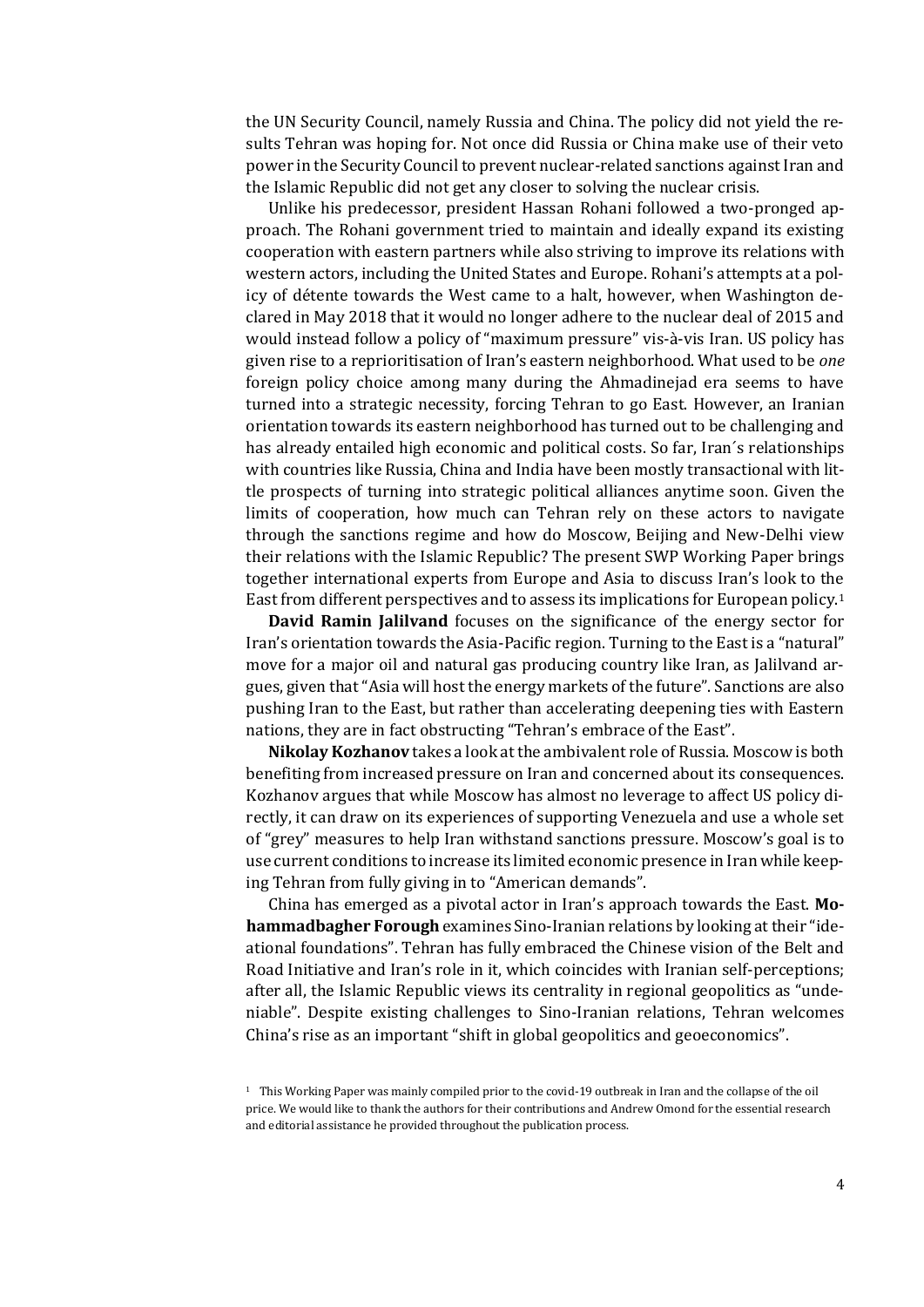Indian-Iranian relations have been largely affected by a number of external actors. **P R Kumaraswamy** draws attention to the significant role of Israel, Saudi-Arabia and the United States in New Delhi's political calculations vis-à-vis Iran. As India expands its ties with these actors, its relations with Iran display clear limitations. The US administration's Iran policy in particular has shown how India lacks the "ability to pursue policies independent of Washington's whims and fancies".

**Ja'far Haghpanah** and **Dalileh Rahimi Ashtiani** assess Indo-Iranian relations from Tehran's perspective. Within the Iranian foreign policy discourse, India presents a rare case of consensus across factional lines. While energy relations have markedly suffered under US sanctions pressure, Iran sees potential for cooperation in a number of other areas, most notably in the transit sector. Thus, despite current international limitations, Iran will continue its orientation towards the East.

At the same time, Iran's look to the East policy does not mean turning its back on Europe. **Sanam Vakil** argues that Tehran is by no means solely focusing on its eastern relations; ties with Europe are "equally pivotal". Vakil explores the historical drivers and divisions between Europe and Iran, reaching the conclusion that despite political frustrations, Europe still provides a "strategically important pillar" in Iran's "sanctions survival strategy"—including both East and West.

Iran's look to the East policy and its relations with the EU are not mutually exclusive. As **Cornelius Adebahr** writes, the European approach is "complementary". The EU may not currently provide the same economic prospects as Asian markets, but "no other partner" can "match Europe's full-range cooperation offer", including collaboration on environmental issues and the promotion of academic and cultural exchanges. In the long term, however, decreasing the EU's "vulnerability to US sanctions" becomes essential if it wants to be recognised as a "sovereign" actor—by Iran and the international community.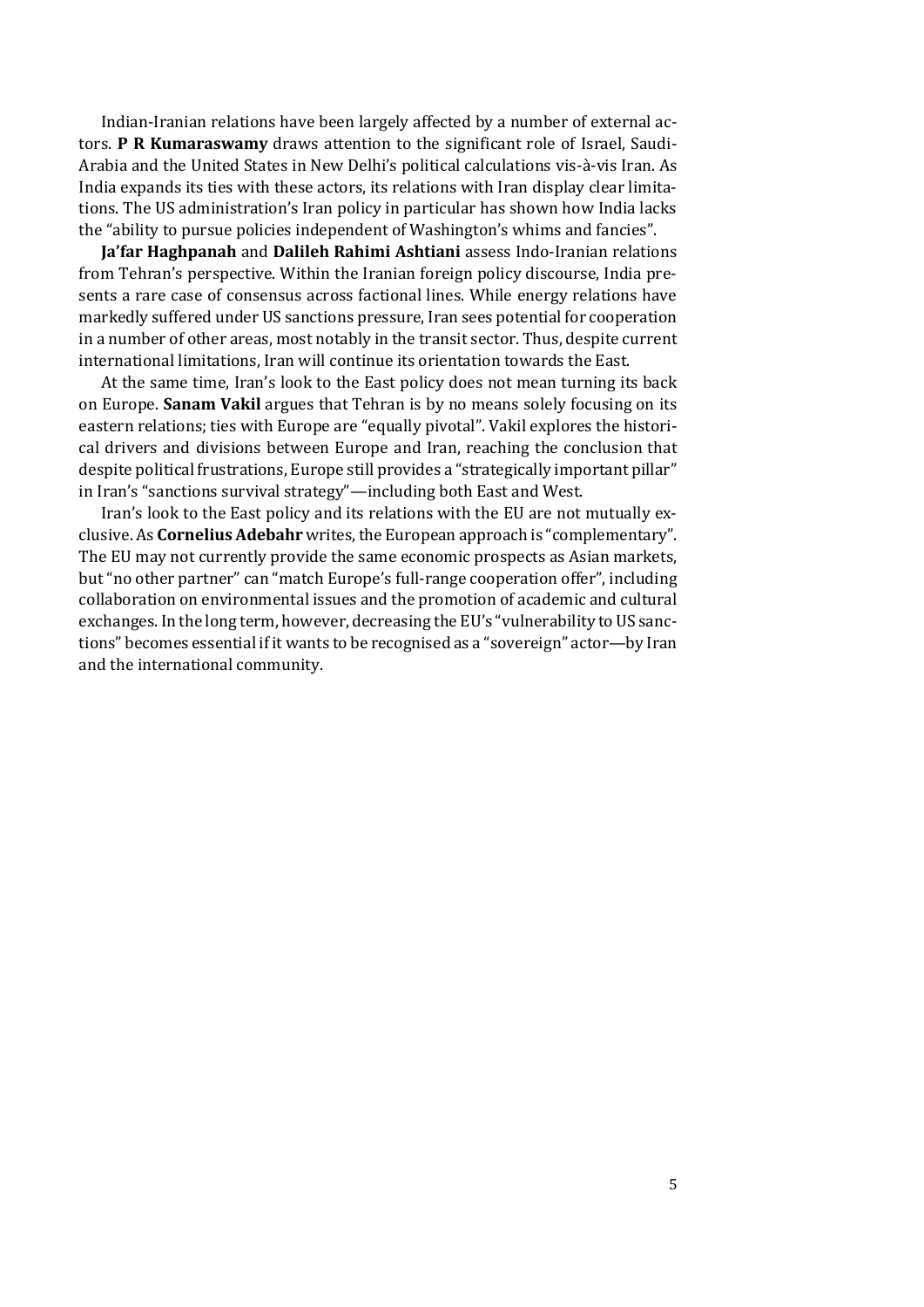# <span id="page-5-0"></span>Iran's Energy Industry: Going East?

David Ramin Jalilvand

Dr David Ramin Jalilvand is the managing director of the Berlin-based Middle East consultancy Orient Matters.

© Stiftung Wissenschaft und Politik, 2020 **All rights reserved.**

This Working Paper reflects the author's views.

#### **SWP**

Stiftung Wissenschaft und Politik German Institute for International and Security Affairs

Ludwigkirchplatz 3–4 10719 Berlin Telephone +49 30 880 07-0 Fax +49 30 880 07-100 [www.swp-berlin.org](http://www.swp-berlin.org/) [swp@swp-berlin.org](mailto:swp@swp-berlin.org)

doi: 10.18449/2020WP03

Increasingly, the notion of an eastern alternative for Iran's energy trade and investments is being entertained. Amid Tehran's troubled relations with the West, both in Iran and abroad the argument can be heard that Tehran might find it easier to engage with Asia's emerging powerhouses. Countries like China or India are believed to be more open to cooperate with Iran, politically as well as economically. In contrast, European businesses show great sensitivity to US sanctions and the EU presses political demands on a series of issues.<sup>1</sup> Therefore, very much in the context of the general debate about the country's foreign alignments, the question emerges whether or not Iran is 'going East' when it comes to its foreign energy relations. Against this backdrop, two arguments are presented in the following article. First, as a major oil and natural gas producing country, it is natural for Iran to 'go East'. Commercially, Asia offers the biggest opportunities as energy demand in this part of the world is projected to grow faster than anywhere else. Second, Iran's embrace of the East is complicated by the US sanctions regime. Like their European counterparts, Tehran's economic partners in Asia show great sensitivity to sanctions. Meanwhile, they are benefiting from the weak Iranian position by stipulating tough commercial terms. All in all, rather than accelerating the deepening of ties, sanctions are in fact disadvantaging Tehran's embrace of the East—especially in comparison to its regional competitors.

### **The commercial rationale for going East**

In the upcoming years, the Asia-Pacific region is expected to see the highest growth rates for energy demand. Both in oil and natural gas, consumption increases are poised to exceed those in other parts of the world by far (see Figure 1). Between 2017 and 2040, oil demand is assumed to grow by 9 million barrels per day (mb/d) or 29.5% to reach 39.5 mb/d. This marks substantial growth not only in absolute terms, but in relative terms too. For oil producing countries, growth in Asia is even more important as consumption is expected to decline in what were the historical centres of oil demand: North America and Europe. In the case of natural gas, demand is forecasted to more than double over the same period, rising by 804 billion cubic metres per year (bcm/y) to 1,579 bcm/y. <sup>2</sup> Again, Asian growth is higher than anywhere else in the world. The importance of Asian gas markets is compounded

<sup>1</sup> E.g. Iran's regional policy, the missile programme, human rights, etc.

<sup>2</sup> IEA, *World Energy Outlook 2018*, Paris 2018, p. 522.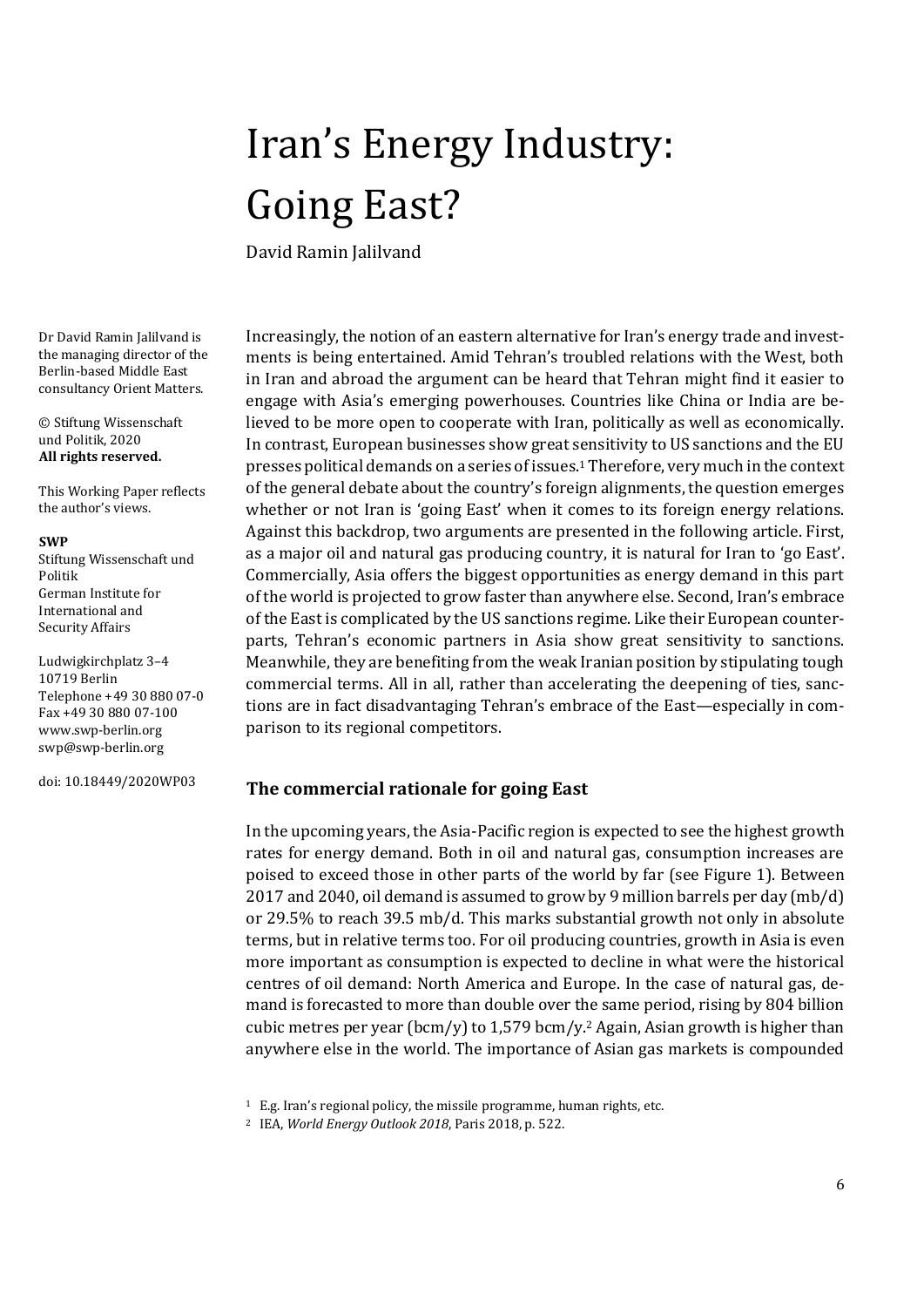by the global diffusion of gas trade by ship (using liquefied natural gas, LNG). 3 Moreover, in the Middle East, the region with the world's second highest gas demand growth, political rivalries undercut intra-regional gas trade. <sup>4</sup> As a consequence, Asia gains further importance for (export-oriented) Middle Eastern gasproducing countries.



*Figure 1: Change in Oil and Natural gas Demand 2017-2040 (IEA 2018)*



Change in Natural Gas Demand 2017-2040

Consumption increases in Asia are unfolding against the backdrop of growing competition among energy producers. Competition is on the rise in both oil and natural gas as well as between fossil and non-fossil fuels. Traditional (i.e. conventional) oil

<sup>3</sup> Over the past decade, since 2007, worldwide LNG trade saw robust growth and global gas regasification capacity has more than doubled. By 2017, LNG accounted for more than a third of global gas trade. The Asia-Pacific region accounted for more than half of global LNG trade. See: BP, *BP Statistical Review of World Energy*, London 2018, p. 34; IGU*, 2018 World LNG Report*, Barcelona 2018, p. 11.

<sup>4</sup> For political reasons, gas-short Middle Eastern countries do not want to rely on imports from the region's two gas-rich countries, Iran and Qatar. See: Jonathan Stern, *The Future of Gas in the Gulf: Continuity and Change*, Oxford 2019.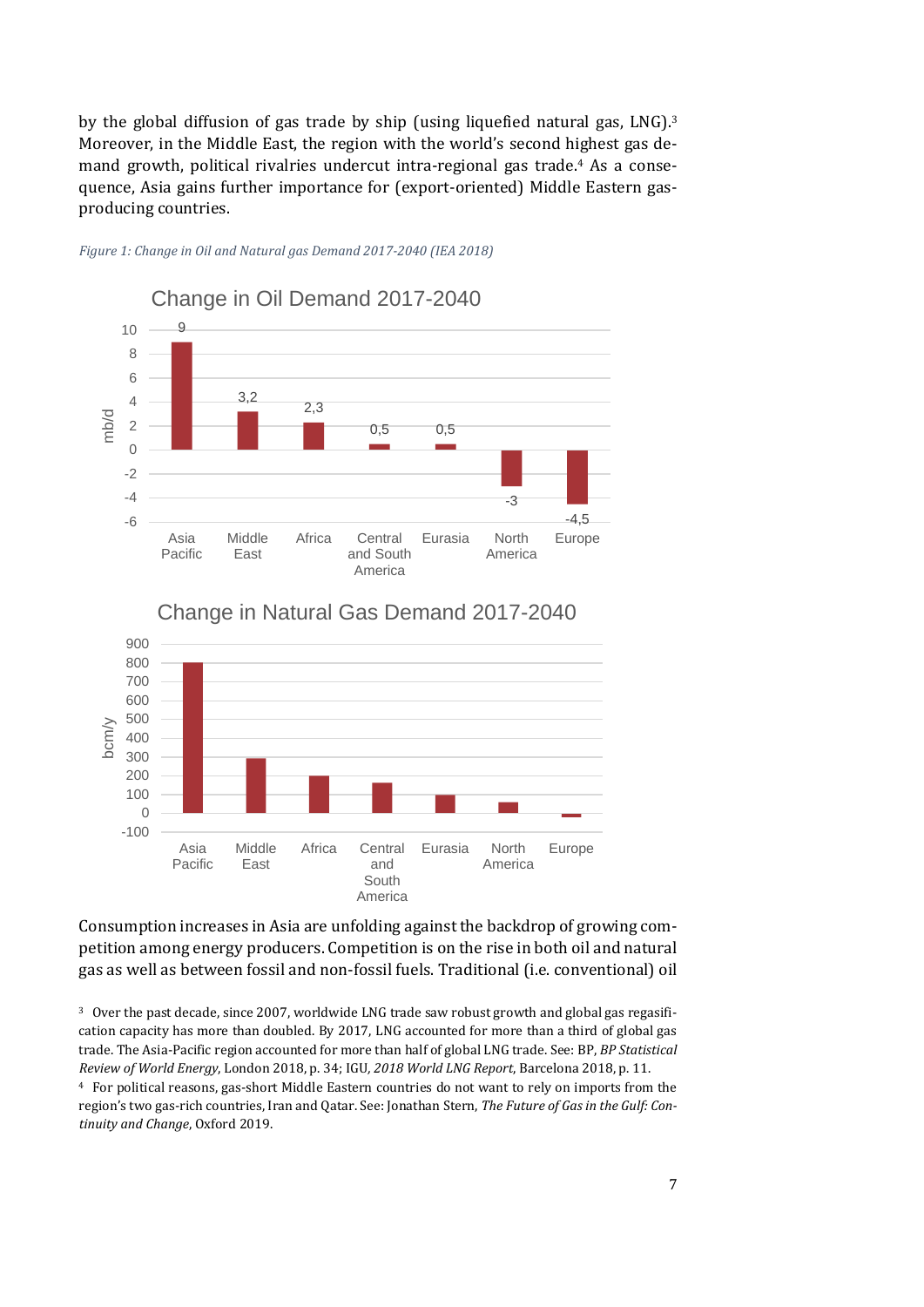and natural gas producers are being challenged by growing supply from developers of so-called unconventional North American reserves.<sup>5</sup> These proved resilient even in the face of falling oil prices between 2014 and 2016. Among the fossil fuels, a shift can be observed from oil to natural gas (which is increasingly preferred around the world for both economic and environmental reasons). Moreover, there is growing cross-sector competition. In the power sector, fossil fuels are increasingly challenged by renewable energy carriers (solar, wind), which see falling costcurves. 6

These developments have resulted in the emergence of a prospect of what is described as 'peak demand': At some point between 2025 and 2040, global demand for oil is expected to flatten before eventually declining. <sup>7</sup> All this confronts oil producers (and to a lesser degree gas producers) with substantial pressure to secure demand in the future. Notwithstanding potential shortages and price spikes in the short-term, a broader transformation is underway. As the centre of global energy consumption is shifting from the Atlantic towards the Asia-Pacific region while competition between fossil fuel producers is rising, it is economically rational for Iran to orient itself towards the East. On the demand side, the centre of gravity of the global energy system will shift to this part of the world as European and North American markets are either in decline (oil) or are more or less stagnating (natural gas). Thus, market realities are the prime factor for Iran, as for any other oil- and (aspiring) natural gas-exporting country, to orient itself towards the Asia-Pacific region.<sup>8</sup> Political factors, i.e. sanctions, may constitute a further stimulus for Iran to 'go East'. At the core of any embrace of East Asia, however, are economic reasons.

### **Asian companies in Iran's energy sector**

Iran's energy sector requires foreign technology and tremendous investments to maintain output at the country's many mature oil fields, as well as to accelerate efforts to bring new oil and natural gas fields into production. Officials in Tehran suggested the industry requires investments totaling as much as \$200 billion,<sup>9</sup> a sum almost half the size of Iran's nominal GDP. In realising foreign investments in the Iranian energy sector, the Rouhani administration has sought to diversify its engagement with foreign companies to protect against the adverse effects of sanctions. In particular, Iran is mindful of the sensitivity that European IOCs<sup>10</sup> are showing to sanctions. Following the conclusion of the Joint Comprehensive Plan of Action (JCPOA) in 2015 and the introduction of a new contractual framework for the energy industry (the Iran Petroleum Contract, IPC), Tehran has sought to realise its strategy of engagement diversification. More than half of the international companies that were admitted to apply for contracts under the IPC were from East/South

<sup>5</sup> 'Unconventional' describes oil and natural gas deposits that are exploited by a combination of hydraulic fracturing (fracking) and horizontal drilling technologies, i.e. not by conventional drilling methods.

<sup>6</sup> IRENA, *Renewable Power Generation Costs in 2017*, Abu Dhabi 2018, p. 34.

<sup>7</sup> IEA, *World Energy Outlook 2018*, Paris 2018.

<sup>8</sup> Current levels of natural gas exports are way below the ambitions of Iranian officials.

<sup>9</sup> *[Zangeneh Stresses Need for Foreign Investment](https://en.shana.ir/news/262987/Zangeneh-Stresses-Need-for-Foreign-Investment)*, Shana, 14 June 2016 (accessed 7 September 2019). <sup>10</sup> IOCs = international oil/energy companies.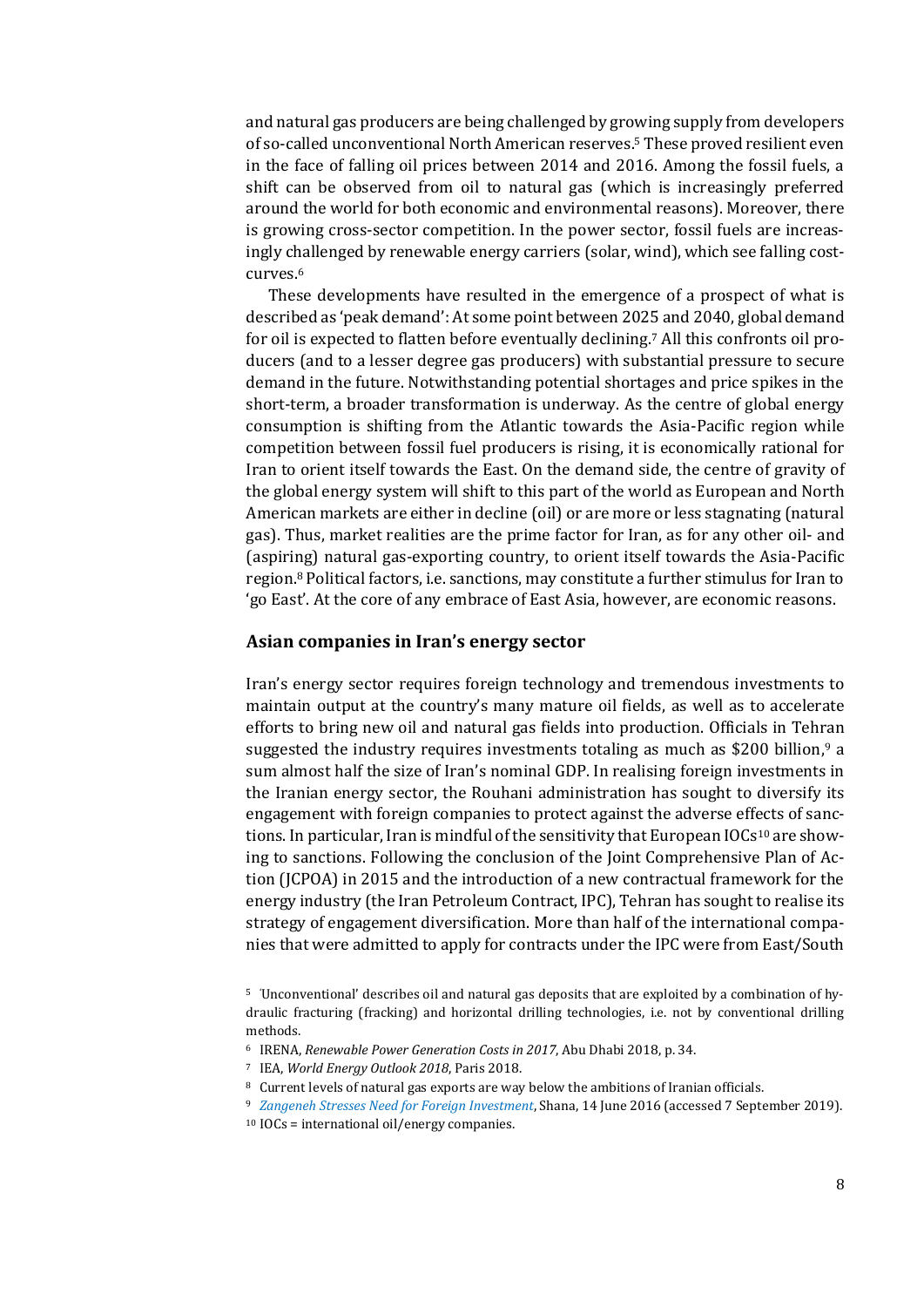Asia and Russia.<sup>11</sup> Iran's efforts to acquire a diversified portfolio of foreign investors, however, have been hampered by the fact that throughout the 2010s, sanctions have effectively prevented any engagement of European IOCs in the country. In 2010, the joint EU-US sanctions effort forced all European IOCs out of Iran. Following the agreement of the 2015 JCPOA, numerous companies from Europe showed interest in the Iranian energy sector. But IOCs were (rightfully) concerned about the viability of the JCPOA and the lifting of sanctions. Only one European IOC, French corporation Total, signed a contract in Iran (in 2017). After the US exit from the JCPOA, Total was forced to quit its engagement in Iran in August 2018.

In the absence of a European alternative, all hopes for an inter-regional diversification approach are gone. Practically, Iran is left with companies from Asia as the only choice to secure at least some (very small) investments. Tehran's situation is worsened by the fact that uncertainty about future oil demand has resulted in more capital discipline and less investment in the energy industry. <sup>12</sup> Coupled with growing opportunities elsewhere (e.g. on the Arabian Peninsula, in North American unconventional energy, or other/renewable energy carriers), the attractiveness of Iran's energy reserves declines. In other words: the current global energy landscape offers an abundance of opportunities for investors which render the politically highly risky (and also commercially problematic) Iranian reserves increasingly unattractive.

Asian companies have exploited this situation to Iran's disadvantage. Rather than moving into Iran's energy sector with full speed so as to fill the void left behind by the departure of European companies, they instead proceeded only after meticulous calculations. Asian companies (and banks) are showing great sensitivity to US sanctions, similar to their European peers. Commercially, they have moved to exploit Iran's lack of alternatives by stipulating tougher terms, demanding higher prices and delivering weak corporate results. On the Iranian end, this has led to frequent complaints about the poor performance of—especially, but not exclusively—Chinese companies. In 2012, the China National Petroleum Corporation (CNPC) de facto stopped operations at the South Pars natural gas field amid Iranian threats to cancel the company's contract. In 2013, the then-new Rouhani administration replaced CNPC formally with a local company, Petropars. A year later, Iran terminated CNPC's contract at the Azadegan oil field. Today, it appears the situation will develop along the same lines. The quarrels surrounding CNPC's takeover of Total's share at South Pars and the maneuvering of CNPC-owned Bank of Kunlun, both in 2018, are indicative of these difficulties. In September, reports emerged about the conclusion of a Chinese-Iranian road map for the 2016 'comprehensive strategic partnership' agreement between the countries. According to Iranian sources, China has committed to invest a staggering \$280 billion into the Iranian energy sector (next to investments of \$120 billion into other sectors). In return, Tehran is offering Beijing steep discounts (amounting to some 30% in total), longer payment

<sup>11</sup> David Jalilvand, *Iranian Energy: A Comeback with Hurdles*, Oxford 2017, p.7.

<sup>12</sup> 2017 was the third consecutive year of declining investments in global energy. See: IEA, *World Energy Investment 2018*, Paris 2018, p. 21.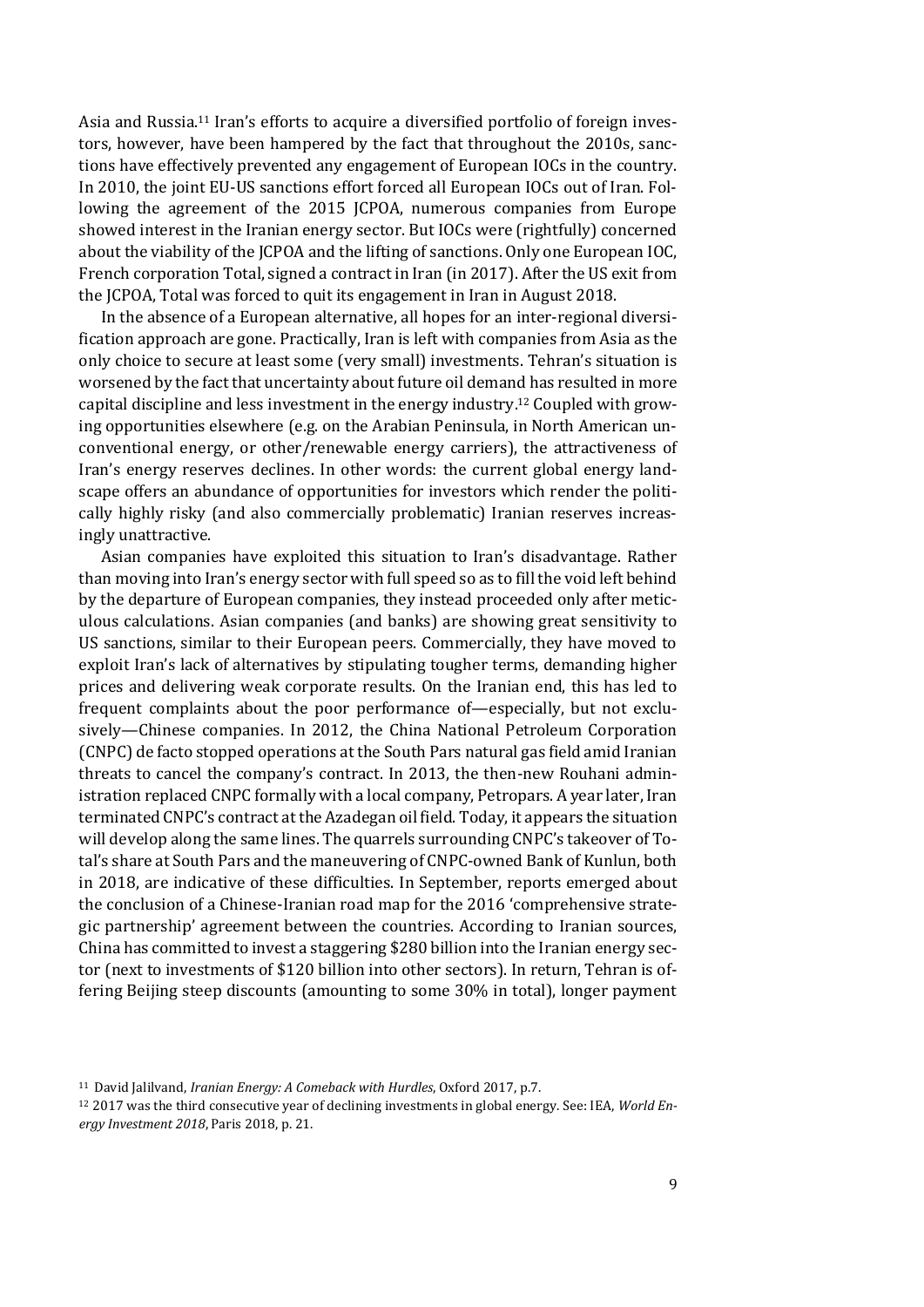periods and a right of first refusal for new energy projects in Iran. <sup>13</sup> However, in light of the history of Chinese investment pledges and contracts in Iran that did not meaningfully materialise, it remains to be seen how much of the promised investments will actually be realised—especially as China's government has not yet publicly confirmed the agreement (as of the writing of this article).

### **Harder to reach: Iran's access to Asian markets**

Similar to the situation in the country's energy sector, Iran's access to Asian markets is also hampered dramatically by sanctions. Tehran's oil exports to the Asia-Pacific region have proven highly sensitive to sanctions. Moreover, unlike its regional competitors like Saudi Arabia or the UAE, Iran is also unable to make acquisitions in Asian downstream markets due to sanctions (as well as the sanctionsrelated lack of funds for investments). In Tehran, there was hope that China, India and Turkey would maintain their imports of Iranian oil regardless of sanctions. This was reinforced by strong political statements by officials in Ankara, Beijing and New Delhi, which rejected the unilateral US sanctions and vowed not to follow them. <sup>14</sup> On the ground, though, a discrepancy emerged between political intentions and commercial realities; similarly to the situation in Europe, economic actors in Asia took the risks associated with the US sanctions regime very seriously. In autumn 2018, ahead of the 5 November reimposition of US oil sanctions, buyers of Iranian oil began to divest from the country. By the beginning of November, Iran's oil exports had declined to 1.0 million barrels per day (mb/d), effectively in the range of the pre-JCPOA sanctions era.



*Figure 2: Iran´s total crude oil and condensate exports (IEA 2019)*

<sup>13</sup> Simon Watkins, *[China and Iran Flesh Out Strategic Partnership](https://www.petroleum-economist.com/articles/politics-economics/middle-east/2019/china-and-iran-flesh-out-strategic-partnership)*, Petroleum Economist, 3 September 2019 (accessed 7 September 2019).

<sup>14</sup> David Jalilvand, *The US Exit from the JCPOA: What Consequences for Iranian Energy?,* Oxford 2018, p.4.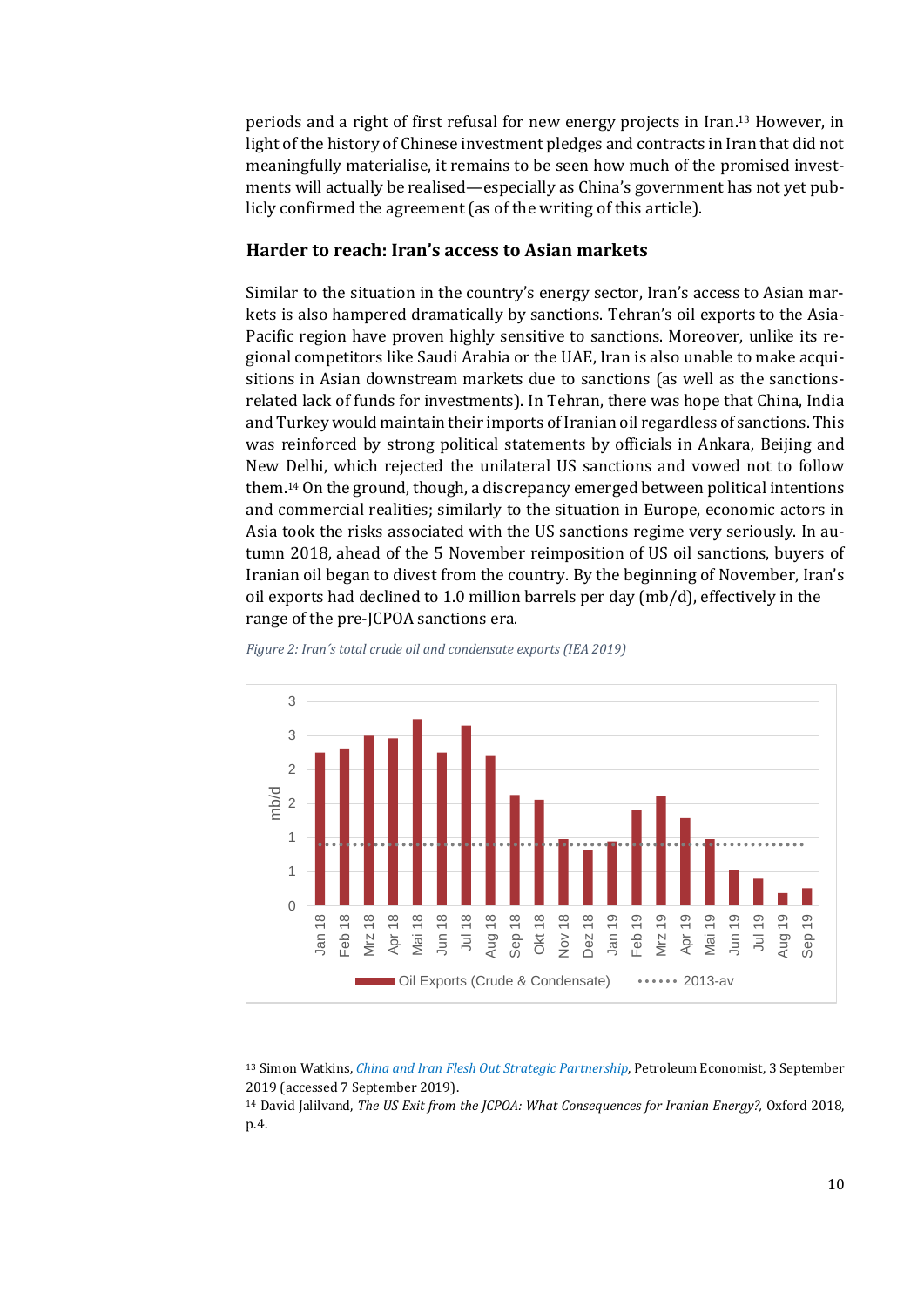Unexpectedly at the time, the US granted eight importers of Iranian oil (China, Greece, India, Italy, Japan, South Korea, Taiwan and Turkey) waivers to maintain exports at reduced levels, leading to a partial recovery of Iran's oil exports. However, after the US revoked all waivers at the beginning of May 2019, Iran's exports again declined dramatically. As of May, India and Turkey have stopped importing Iranian oil entirely. China is the only country that continues to import larger amounts of oil from Iran, albeit at substantially lower volumes (see Figure 2). Looking ahead, independent Chinese refiners (without US exposure) might indeed be Tehran's best hope. At any rate, though, the volume of oil imports from Iran will be substantially lower compared to the situation before the reimposition of US sanctions.

Moreover, as part of their engagement in the Iranian energy sector, Asian companies are seeking to exploit Iran's weak bargaining position. In addition to claiming discounts, they are forcing Iran into accepting various forms of payments in local currencies, barter trades, extended payment periods, etc. Thus, even in the instances where oil exports continue, sanctions are having a negative effect on Iran's relations with Asian countries. Beyond trade, sanctions are also having negative consequences for Iran's position in Asian energy markets in the mid- to longrun. Amid the growing competition on the supply-side and the consolidation of the Asia-Pacific region as the centre of global energy demand (see above), Middle Eastern energy producing countries have begun to make inroads into Asian downstream markets. Over the past few years, for example, Saudi Arabia and the UAE have made acquisitions in several East and Southeast Asian countries (e.g. China, India, Indonesia and Malaysia). <sup>15</sup> The objective here is to consolidate the countries' positions in these markets and to thereby ensure future demand. In this context, lacking funds and facing risk-averse business actors, sanctions are playing an important role in preventing Iran from joining the race—likely disadvantaging Iran in the future.

### **Conclusion**

Economic opportunities are bringing Iran and the countries of the East together and not only in the realm of energy. Asia will host the energy markets of the future, alongside remarkable economic growth perspectives. Insofar, Iran looking eastwards is nothing extraordinary. In fact, the entire world is witnessing what has been described as 'Easternization' and the 'defining trend of our age'. <sup>16</sup> What is important when it comes to Iranian energy, and perhaps beyond, is that sanctions are very much complicating Iran's embrace of Asian countries. Indeed, Tehran might be 'forced to go East' as most of the few remaining companies and banks willing *and* able to maintain ties with Iran are located in this part of the world. But, at least in the realm of energy, connecting to the East has in fact not become less but more complicated due to US sanctions. The global character of the energy industry and

<sup>15</sup> Henning Gloystein, *[Saudi King's Asia Tour Trumpets Aramco's Moves Downstream](https://www.reuters.com/article/us-saudi-asia-oil/saudi-kings-asia-tour-trumpets-aramcos-moves-downstream-idUSKBN16R0J6)*, Reuters, 20 March 2017 (accessed 7 September 2019).

<sup>16</sup> Gideon Rachman, *Easternisation: War and Peace in the Asian Century*, London 2016.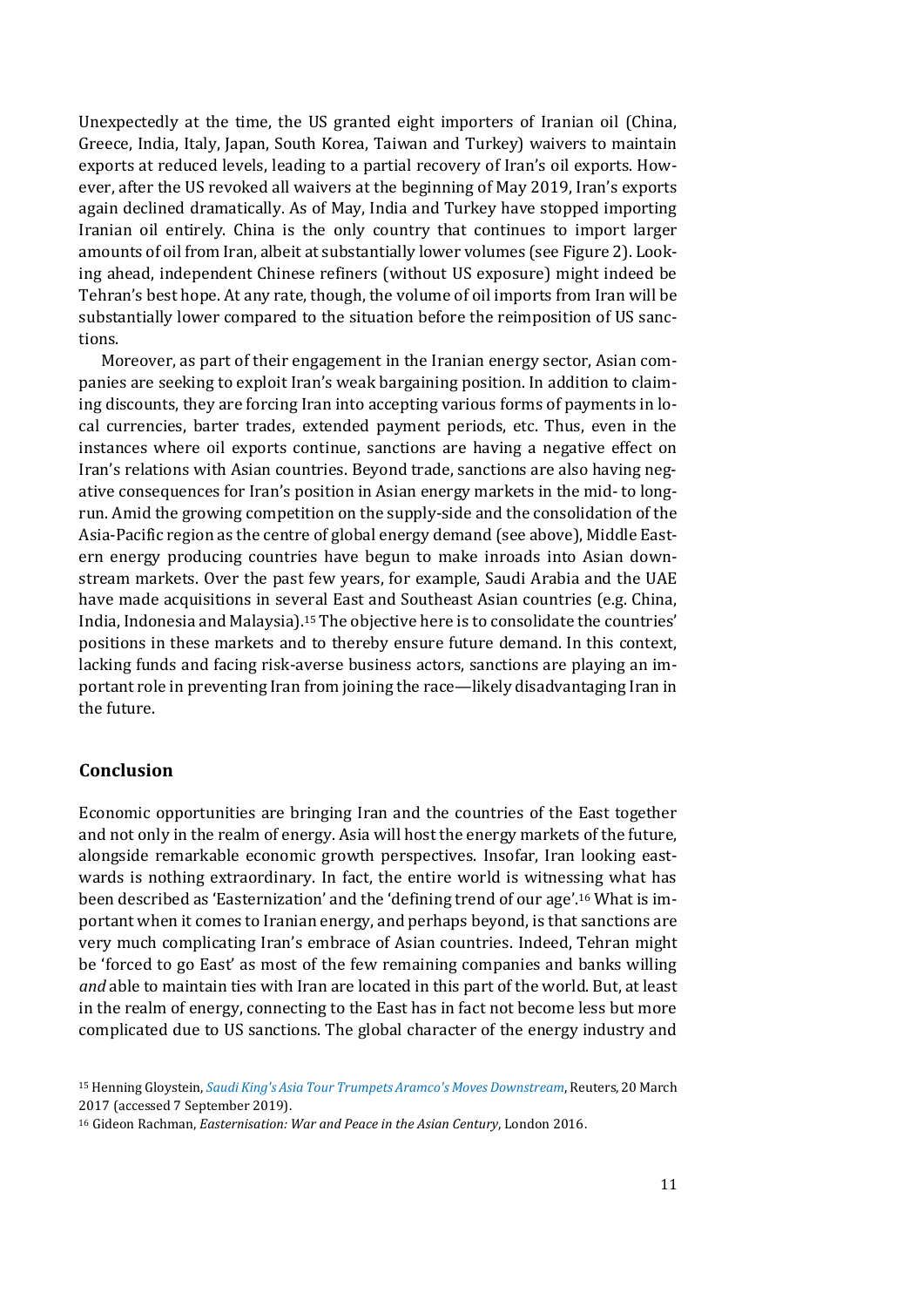its close bonds with the US-dollar-dominated global financial system are ensuring that economic actors remain highly sensitive to US sanctions—a situation worsened by the fact that alternatives to Iranian supplies and resources are growing around the world, especially in the mid-to long-term. Thus, 'neither East, nor West', one of the Islamic Republic's guiding principles, is very much gaining practical relevance for Iranian energy—though perhaps not in ways envisaged by decisionmakers and hoped for by the people of Iran.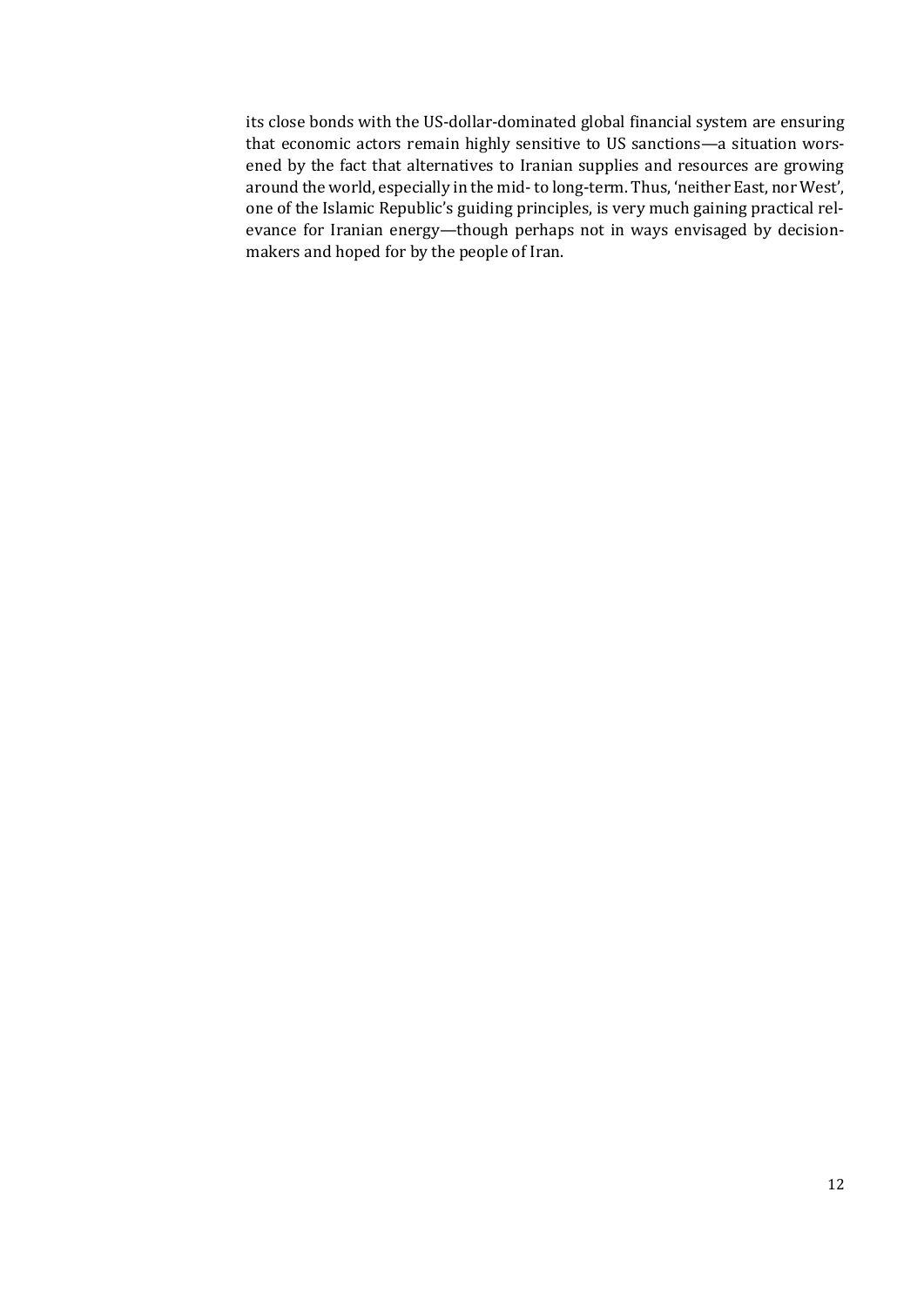# <span id="page-12-0"></span>Russia: Iran's Ambivalent Partner

Nikolay Kozhanov

Over the last three years, occasional upticks in Russian-US dialogue have revived old speculations that Moscow might seek to use Iran as a bargaining chip in its relations with US president Donald Trump. Moscow could potentially withdraw its political support to Tehran in exchange for the easing of the American sanctions imposed on Russia following its annexation of the Crimea and other provocative activities in eastern Ukraine. Other experts have suggested that Moscow could facilitate a reduction of the Iranian presence in Syria in exchange for Western recognition of Bashar Assad as the country's only legitimate ruler. Both suggestions should be taken with a grain of salt.

### **Bargaining chip**

The visit of US Secretary of State Mike Pompeo to Russia on 15 May 2019 was warmly welcomed by the Kremlin. Special Prosecutor Robert Muller's report in March 2019 had, in the eyes of the Kremlin, vindicated allegations of collusion between Donald Trump and Russia during the 2016 US presidential election campaign. Consequently, the Russian authorities expected that a new window of opportunity in Russian-US relations would be opened which might enable the reestablishment of direct communication channels. And to a certain extent, Pompeo's visit did produce some positive outcomes for bilateral dialogue. First of all, the fact that Pompeo felt able to visit Russia at all indicated that Trump and his team did not consider contact with Vladimir Putin's Russia to be entirely 'toxic'. Secondly, both sides benefited from the opportunity to exchange their views in person and to identify avenues for further dialogue, even if no concrete agreements were reached. In the end, Pompeo's visit was less about solving a particular problem in the US-Russian relationship, but rather about restoring contact between Moscow and Washington. To this aim, it succeeded. As stated by Putin's aide on foreign policy Yuri Ushakov, if the two sides were able to adopt a 'businesslike approach' after Pompeo's meetings with Putin and Russian foreign minister Sergei Lavrov, further contact between Russians and Americans could incline the parties to adopt stances that were more hospitable to compromise in the future.

However, bargaining chips are essential components of compromises. In the minds of Russian foreign policy officials, Iran, while undoubtedly significant for Russia's wider strategic aims, is not considered to be of paramount importance. The US might therefore expect the Kremlin to treat Iran as one such bargaining chip.

Dr Nikolay Kozhanov is a Research Associate Professor at the Gulf Studies Center of Qatar University in Doha.

© Stiftung Wissenschaft und Politik, 2020 **All rights reserved.**

This Working Paper reflects the author's views.

#### **SWP**

Stiftung Wissenschaft und Politik German Institute for International and Security Affairs

Ludwigkirchplatz 3–4 10719 Berlin Telephone +49 30 880 07-0 Fax +49 30 880 07-100 [www.swp-berlin.org](http://www.swp-berlin.org/) [swp@swp-berlin.org](mailto:swp@swp-berlin.org)

doi: 10.18449/2020WP03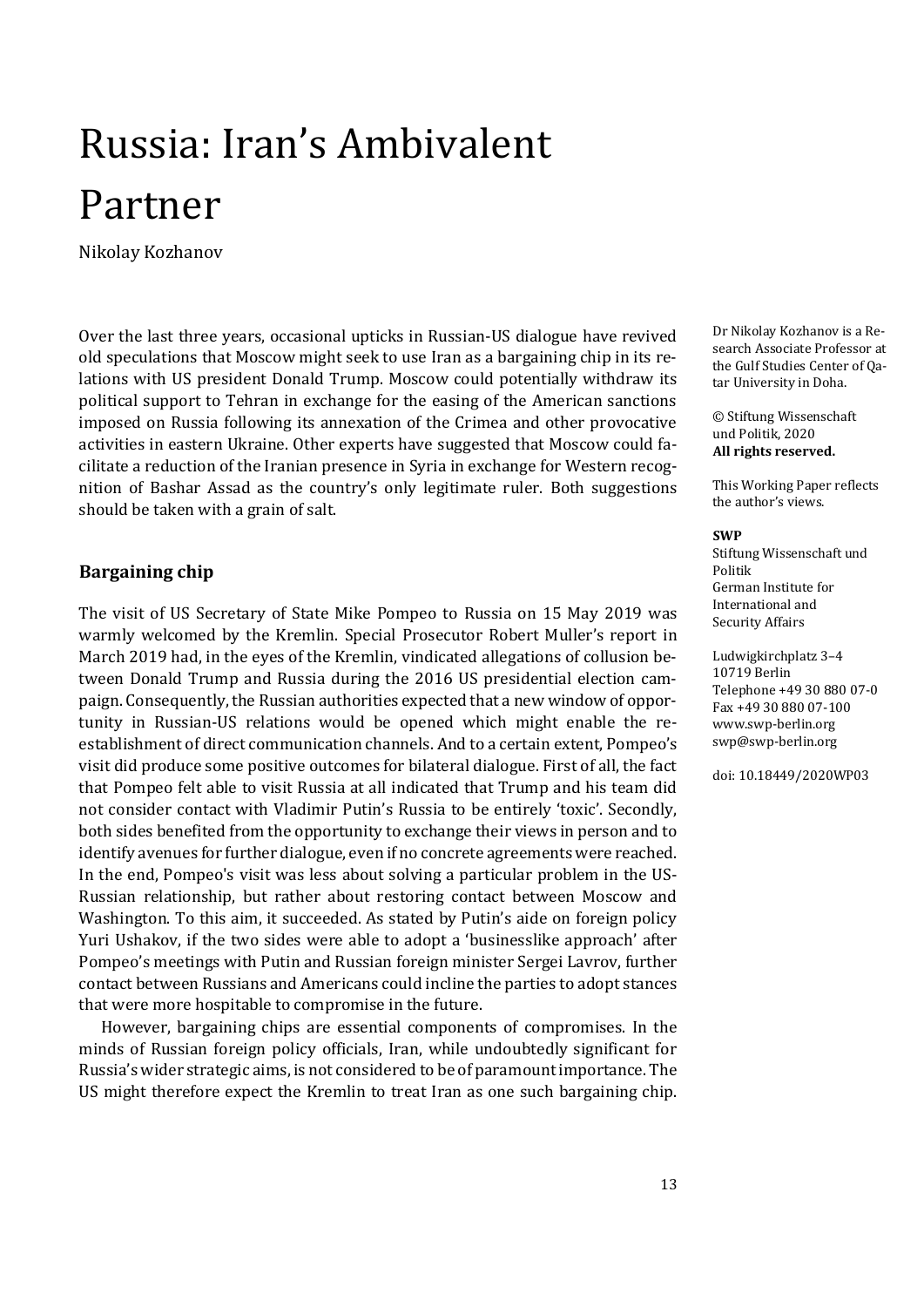These expectations are not completely baseless. For example, the very next day after his meeting with Pompeo, Putin said that Iran should not rely on Russia in its confrontation with the US over the JCPOA. Bloomberg later reported that Russia had refused to provide Iran with its S-400 air defence missile systems, even though the request for the equipment allegedly came right from the very top of Iran's political pyramid.<sup>1</sup> The prospect of a thaw in Russian-American relations would entice the Kremlin to shelve any serious deals with Iran, especially those related to military technology. Such moves are a familiar phenomenon in the recent history of Russian-Iranian relations. In the short-run, Moscow might even be positioned to benefit from increased pressure on Iran, whose preoccupation with the threat from the US-Saudi-Israeli axis could allow it to make further unhindered gains in Syria. Although the two are allied in their support for Damascus, Moscow has recently moved to curb Tehran's influence in certain strategic areas and solidify its own positions in the country. Yet this does not mean that Russia would back the US strategy of 'maximum pressure' or any attempts to bring about regime change in Iran.

### **Potential gains versus losses**

Russia's leadership is not prepared to burn all its bridges with Iran. In addition to cooperation in Syria, Moscow and Tehran collaborate on a wide variety of other regional issues, such as energy and security in the Caspian region and Central Asia. Moscow has also not forgotten how the civil war in Tajikistan in the mid-1990s was stopped only with effective cooperation with Iran. Similarly, Tehran's stance during the Russian war with Georgia in 2008 was construed by the Kremlin as de facto pro-Russian. Finally, in 2018, the adoption of a Moscow-backed framework agreement on the legal status of the Caspian Sea would have been considerably more difficult without Iranian consent. In exchange for its diplomatic support, Iran aimed to secure further assistance from the Kremlin in its struggle against American pressure—although of the five littoral countries that signed the agreement, Iran's interests were ranked as the lowest priority.2Previously, the Kremlin had tried to trade its pro-Iranian stance for better relations with the West, as on two occasions in the 1990s and 2000s. But nothing good came of these attempts.

In June 1995, US Vice President Al Gore signed a secret agreement with Russian Prime Minister Viktor S Chernomyrdin calling for an end to all Russian sales of conventional weapons to Iran by the end of 1999. In exchange, the Kremlin anticipated closer economic cooperation with the US. These expectations never materialised, and in fact, the Gore-Chernomyrdin agreement ended up costing Russia \$4 billion in lost profits from trade and investment cooperation with Iran. In 2009, the administrations of Dmitry Medvedev and Barack Obama agreed to 'reset' Russian-US relations in an initiative that obliged the former to scale back its partnership with Iran. Thus, in 2010, Russia decided not to supply Tehran with S-300 missile systems

<sup>1</sup> Zainab Fattah and Ilya Arkhipov, *[Russia Rejected Iran S-400 Missile Request Amid Gulf Tension](https://www.bloomberg.com/news/articles/2019-05-30/russia-rejected-iran-s-400-missiles-request-amid-gulf-tension)*, Bloomberg, 30 May 2019 (accessed 16 September 2019).

<sup>2</sup> *[Convention on the Legal Status of the Caspian Sea](http://en.kremlin.ru/supplement/5328)*, Fifth Caspian Summit, 12 August 2018 (accessed 16 September 2019).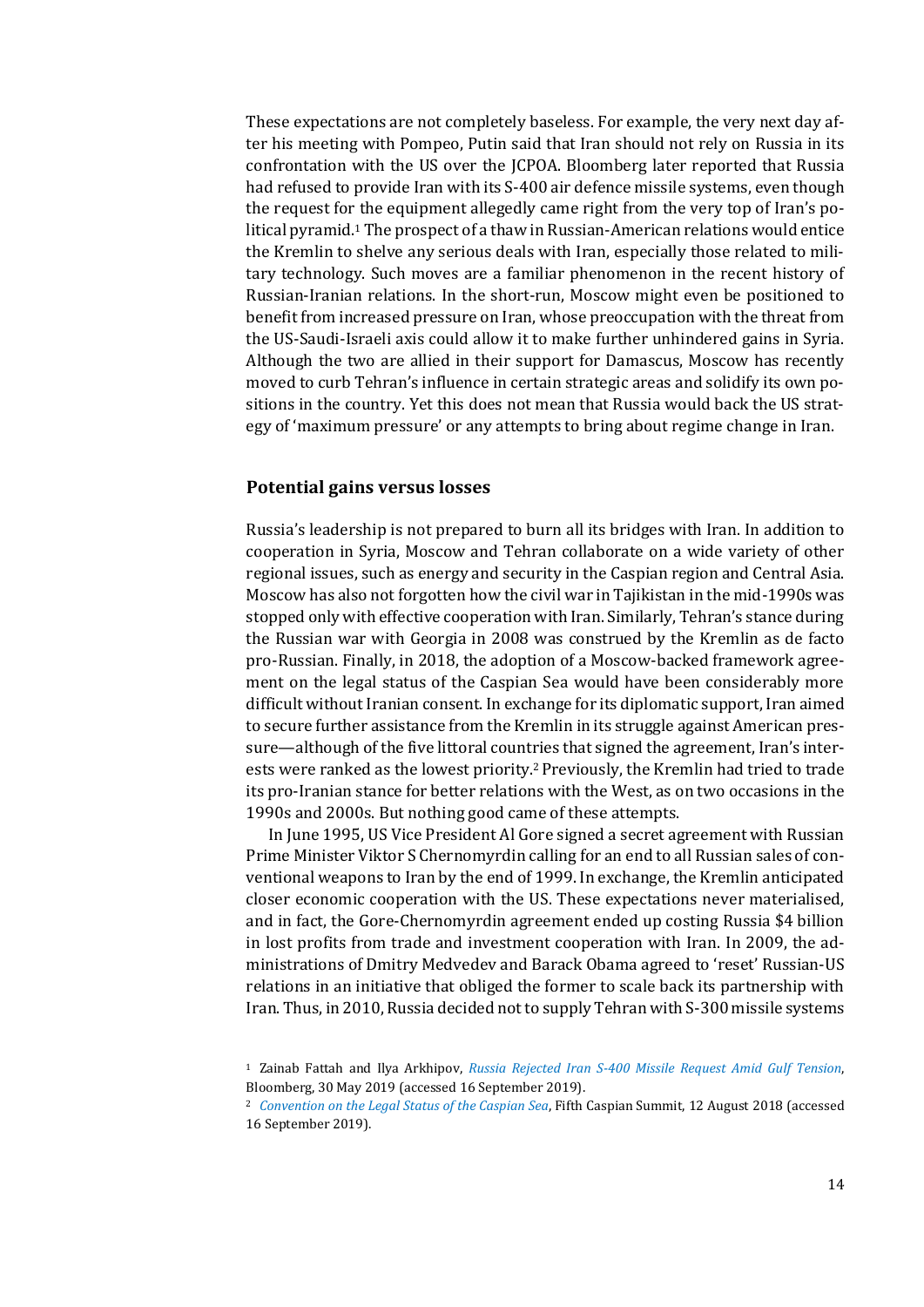despite previous promises to the Iranian leadership. The incident caused serious damage to Russian-Iranian relations and led to much distrust and suspicion in Tehran.<sup>3</sup> Fast forward to 2020, and it is unclear what the US is now able to offer Russia. Occasional high-level meetings between Russian and American officials do not constitute proof that Russia's image has been normalised or rehabilitated on the American political scene—far from it. Improved relations with Russia would mandate a reconsideration of multiple US policies on a number of key issues, including Crimea's annexation, Russia's supported war in eastern Ukraine and its interference in the domestic affairs of other European countries.

### **Russia and Iran in Syria**

It is unlikely that Russia will exert pressure on Iran to withdraw its forces from Syria in exchange for Western recognition of Assad. Russia and Iran were compelled to form an uneasy alliance in Syria, where neither side fully trusts the other. In the post-conflict period, Tehran will become a serious challenge to Russian interests in Syria.<sup>4</sup> Moscow will want to avoid a situation in which Tehran is able to control or dominate Syria's political scene or use its territory as a staging ground for aggressive activities against Israel. Yet Russia's ability to confine Iran's presence in Syria is limited. On the one hand, Moscow still needs Tehran's proxies on the ground for as long as the war continues, even as it tries to squeeze them out of certain areas. On the other hand, Russia has few effective tools to force Iran, its proxies and/or 'pro-Iran forces' to leave Syria. Russia could theoretically advocate for the withdrawal of groups such as Hashd al Shaabi, Afghan and Pakistani fighters and Hezbollah in exchange for concessions to Iran in Syria or elsewhere. Yet there are other local forces supported by Iran such as the National Defence Forces or Local Defence Forces by Syrians, for which Tehran is unlikely to end its support.

This support is not always direct, nor is it always clearly visible. Iran provides indirect and covert assistance via local businesses and communities and masks its military presence under the guise of civil activities. This obfuscation makes it difficult to fully track Iran's actions or presence in Syria. The Russians are not spared from this difficulty, but Moscow recognises and accepts that any attempts to control all Iranian activity in Syria would prove futile. Furthermore, there are doubts about Moscow's willingness to cooperate with the US and Israel to decrease Iran's footprint in Syria. The Russian-Iranian relationship encompasses a broad range of issues and Moscow cannot afford to join the anti-Iranian camp (or fuel speculation in Iran that it has done so). In the end, Moscow will want to continue to engage with the US and Israel on Iran in Syria in order to maintain its standing as an important international player. Yet in practical terms, Russia's role as an intermediary between Tehran and the US and Israel will be limited. Moscow will keep a close eye on Israeli actions against Iranian interests in Syria while persisting in its refusal to

<sup>3</sup> Nikolay Kozhanov, *Understanding the Revitalization of Russian-Iranian Relations*, Carnegie Moscow Center, Moscow 2015.

<sup>4</sup> Anton Mardasov, *[Are Russia, Iran Engaged in Tug of War over Syria?](https://www.al-monitor.com/pulse/originals/2019/01/russia-iran-syria-rivalry.html)*, Al Monitor, 30 January 2019 (accessed 16 September 2019).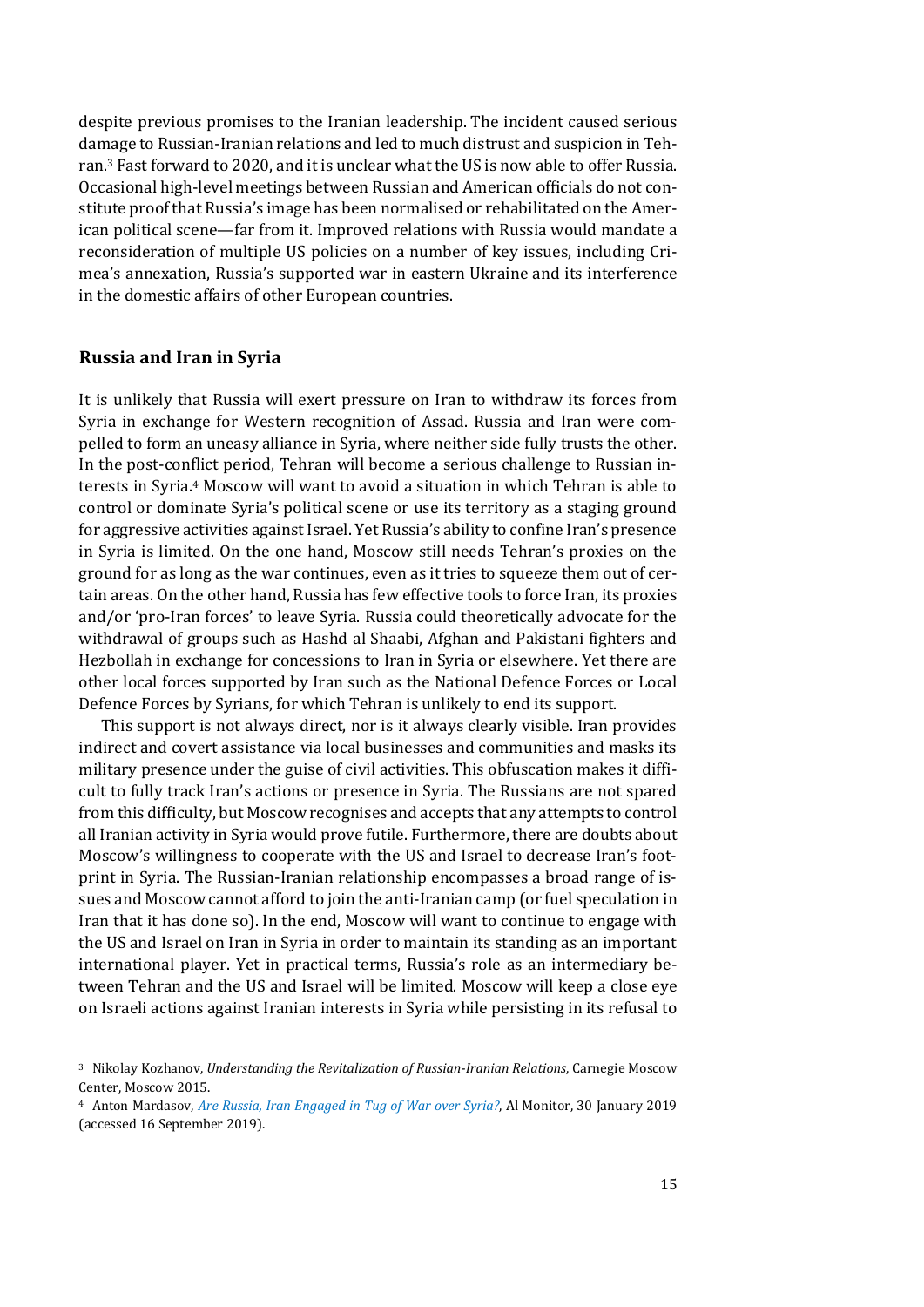supply S-400s to Tehran. In other words, Russia will continue to steer more or less the same course.

### **Prospects for Russian-Iranian dialogue amid US sanctions**

Moscow is still interested in establishing itself in the Iranian oil and gas market, but Trump's decision to withdraw from the JCPOA has made this goal harder to attain. By June 2019, the major Russian oil and gas companies had effectively ceased their efforts to enter the Iranian market. In addition, Moscow has almost no leverage with which to adjust US sanctions behaviour. This has been recognised officially: in early May 2018, Lavrov accepted that Russia was powerless to do anything about the new sanctions imposed by Trump. The Kremlin is not ready to fight seriously for Iran—at least not without European support. Nonetheless, this does not signify a breakdown of cooperation between Iran and Russia. This cooperation is, however, mostly limited to the construction of the Bushehr Power Plant, the construction of Sirik power plant (started in 2017) and projects involving the Russian Railways Company (RZD). Moscow might attempt to return to the situation of 2012- 2015, when the lion's share of Iranian-Russian business activity was conducted by small and medium enterprises in so-called grey areas. Iran was the only external market for some of these Russian businesses. Meanwhile, Russia is trying to generate legal means to circumvent US sanctions. Financial sanctions remain the main obstacle for the development of bilateral economic relations. To cope with these, Moscow is considering its options to join INSTEX, but these would depend on EU approval. Russia is also working on the creation of a cross-border electronic payment system that would allow financial transfers to be wired directly between Iran and Russia. Moscow and Tehran are actively discussing options to develop new transport routes which would allow them to trade goods—including oil and petrochemical products—without having to rely on routes controlled by countries potentially hostile to Iran. Under these circumstances, the so-called North-South corridor project, which entails the establishment of rail connections between Iran and Russia via the Caucasus and Central Asia, gained new importance. To a certain extent, Moscow and Tehran are returning to their experiences from the late 1980s, when the re-establishment of rail and road connections between Iran and the USSR gave the Islamic Republic a chance to reduce its international isolation and import essential goods via Soviet territories. Amid continued US pressure, Russian-Iranian trade stood at the same level in 2018 as it did in 2017 (\$1.7 billion). In 2019, it only went down slightly, reaching \$1.6 billion. Yet this decline was due to the poor performance of an Iranian economy that had been heavily hit by US sanctions, rather than the unwillingness of the Russian business community. According to customs data, in 2019, the volume of Russian exports to Iran remained unchanged whereas imports from Iran fell by 27 per cent. In contrast, Russian-Iranian trade experienced serious downfalls between 2010 and 2016, when conditions for the development of bilateral economic relations were actually much more favourable (at least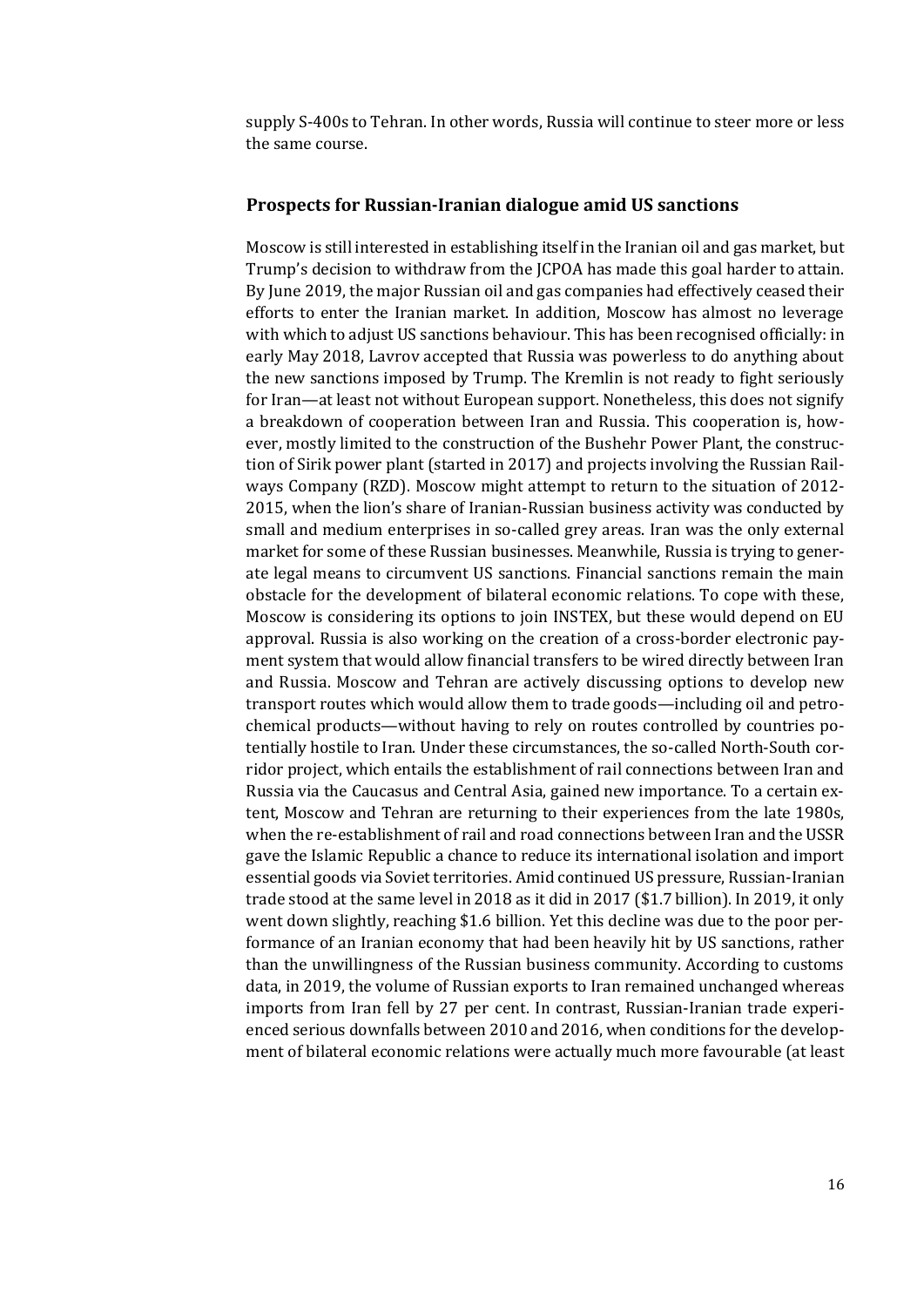in 2015-2016).<sup>5</sup> Finally, Russia can offer Iran more active support in evading US sanctions via 'grey' measures. By now, it has learnt a lot from its experiences of helping Venezuela to stand against US pressure. Moscow and Caracas have established a direct banking connection across which they conduct trade denominated in Russian roubles. Russia also plans to trade Venezuelan crude oil, which Caracas will offer at a discount price and/or as a payment for Russian goods. This oil is not destined for Russia itself, Russian companies will sell it on to China, India or to other buyers. In early 2019, similar schemes were offered to the Iranians. In exchange for its help, Moscow demanded an increased presence in Iran's oil and gas sector. However, the Iranian side declined Russian help as it believed the EU would protect it from US pressure. In other words, Iran revealed that it considered Russia's proposal only as a last resort—a stance that offended the Kremlin. Yet Moscow might once again offer its help to Iran—albeit at the same high price.

### **Conclusion**

The future of Russian-Iranian relations will be determined by the outcomes of the US-Iranian stand-off. Moscow is not going to pressure Tehran for better relations with the US, but it can play the role of mediator between them. If, however, the crisis continues and if Iran displays a willingness to offer Russia greater access to its economy, Moscow could begin to gradually increase its support to Iran via participation in sanctions-evading grey schemes, in addition to providing limited diplomatic support. Moscow wants to use the opportunity to increase its economic presence in Iran, as evidenced by the attempts of Russian oil and gas companies to access Iranian hydrocarbons in ways which will not conflict with US sanctions.<sup>6</sup> Currently, these companies do not have any serious oil and gas projects in Iran. Thus, in June 2019, a number of unnamed Russian enterprises confirmed their readiness to provide exploration services to Iran to help develop off-shore areas in the Caspian Sea.<sup>7</sup> Russia is still reluctant to see Iranian natural gas going to Europe, and has instead sought to re-channel it to East Asia, for example through its periodic attempts to help Iran resurrect the Iran-Pakistan-India pipeline project. Moreover, during the June 2019 meeting of the Russian-Iranian Joint Trade and Economic Commission, the Russian delegation officially confirmed that Gazprom was still considering its options to develop Iran's liquefied natural gas infrastructure. And finally, Russia wants to bolster the ability of the Iranian state to resist the US, thereby averting a situation where Iran feels completely 'cornered' by US sanctions and thus has no choice but to fully capitulate to American demands.

<sup>5</sup> For more details see Russian official trade statistics, *[Trade between Russia and Iran in 2018](http://russian-trade.com/reports-and-reviews/2019-02/torgovlya-mezhdu-rossiey-i-iranom-v-2018-g/)*, 9 February 2019 (accessed 16 September 2019).

<sup>6</sup> Sergery Kulakov, *[Iran pod Sanktciyami i na Pritcele SSha](https://eadaily.com/ru/news/2019/06/14/iran-pod-sankciyami-i-na-pricele-ssha-posredniki-licemery-i-druzya)*, Eurasia Daily, 14 June 2019 (accessed 16 September 2019).

<sup>7</sup> *[Irankiy Shelf Kaspiya Budut Razrabatyvat Kompanii RF?](https://teknoblog.ru/2019/06/19/99751)*, Teknoblog, 19 June 2019 (accessed 16 September 2019).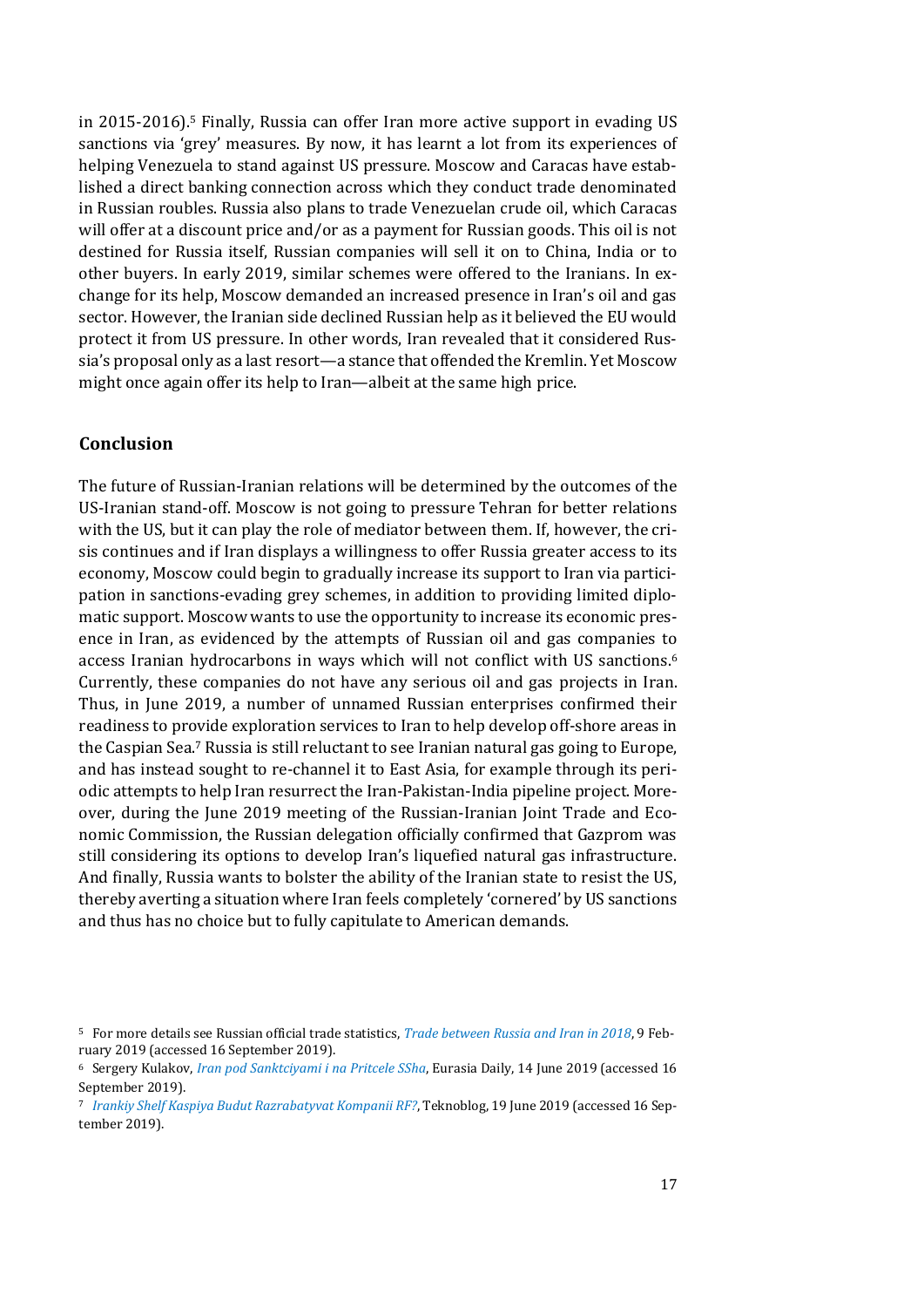# <span id="page-17-0"></span>Iran and China: Ideational Nexus Across the Geography of the BRI

Mohammadbagher Forough

Dr Mohammadbagher Forough is a lecturer of International Relations of Modern Iran at Leiden University.

© Stiftung Wissenschaft und Politik, 2020 **All rights reserved.**

This Working Paper reflects the author's views.

### **SWP**

Stiftung Wissenschaft und Politik German Institute for International and Security Affairs

Ludwigkirchplatz 3–4 10719 Berlin Telephone +49 30 880 07-0 Fax +49 30 880 07-100 [www.swp-berlin.org](http://www.swp-berlin.org/) [swp@swp-berlin.org](mailto:swp@swp-berlin.org)

doi: 10.18449/2020WP03

The world is undergoing tectonic shifts; the global centre of gravity is moving to Asia, or more precisely, to (Afro-) Eurasia. China has emerged as a geopolitical great power and a geoeconomic superpower in this global reordering. In Western geopolitical discourse, China, Iran and Russia are often portrayed as 'others' that the West should be deeply concerned about. <sup>1</sup> The bilateral relationship between China and Iran, despite its immense significance, has remained understudied. This relationship is being further solidified in the geography of China's Belt and Road Initiative (henceforth, BRI). The spatial scope of the BRI can be best described in terms of the revival of the supercontinent of Afro-Eurasia. Critical geography tells us that geography is both material and ideational. <sup>2</sup> The ideational dimension comprises historical, cultural and ideological underpinnings of a geographic 'imaginary'. This piece examines the ideational foundations of the relationship between Iran and China to unpack how Iran perceives its place in this emerging (Afro-) Eurasian world of the BRI, in which China appears to be the most forceful driver of geoeconomic change and globalisation.

### **The New Silk Road discourse**

The BRI is a geoeconomic initiative that was introduced by China in 2013. It has multiple dimensions, mostly based on creating or enhancing the quality of Afro-Eurasian infrastructural connectivity. This connectivity is being created to further facilitate trade, financial, economic, political, diplomatic relations, security and cultural interactions in this emerging geography. The BRI has six geoeconomic corridors, one of which passes through Iran (the China-Central Asia-West Asia Corridor). Another major corridor, the China-Pakistan Economic Corridor, can potentially (almost directly) connect Iran to China through Pakistani territory. The BRI has also produced its own discursive package, the New Silk Roads discourse<sup>3</sup> (henceforth, NSR). The NSR envisages the revival of the ancient pre-Westphalian geography of the Silk Roads, in which empires and dynasties from both Iran and China had significant roles in terms of providing public goods such as road and trade infrastructure and security. There are clear similarities in the ways in which

<sup>1</sup> Walter Russel Mead, "The Return of Geopolitics: The Revenge of the Revisionist Powers", in: *Foreign Affairs* 93(3), 2014, pp. 69-79.

<sup>2</sup> David Harvey, *Spaces of Capital: Towards a Critical Geography*, Routledge, New York 2002.

<sup>3</sup> Peter Frankopan, *The New Silk Roads: The Present and Future of the World*, Bloomsbury Publishing, London 2018.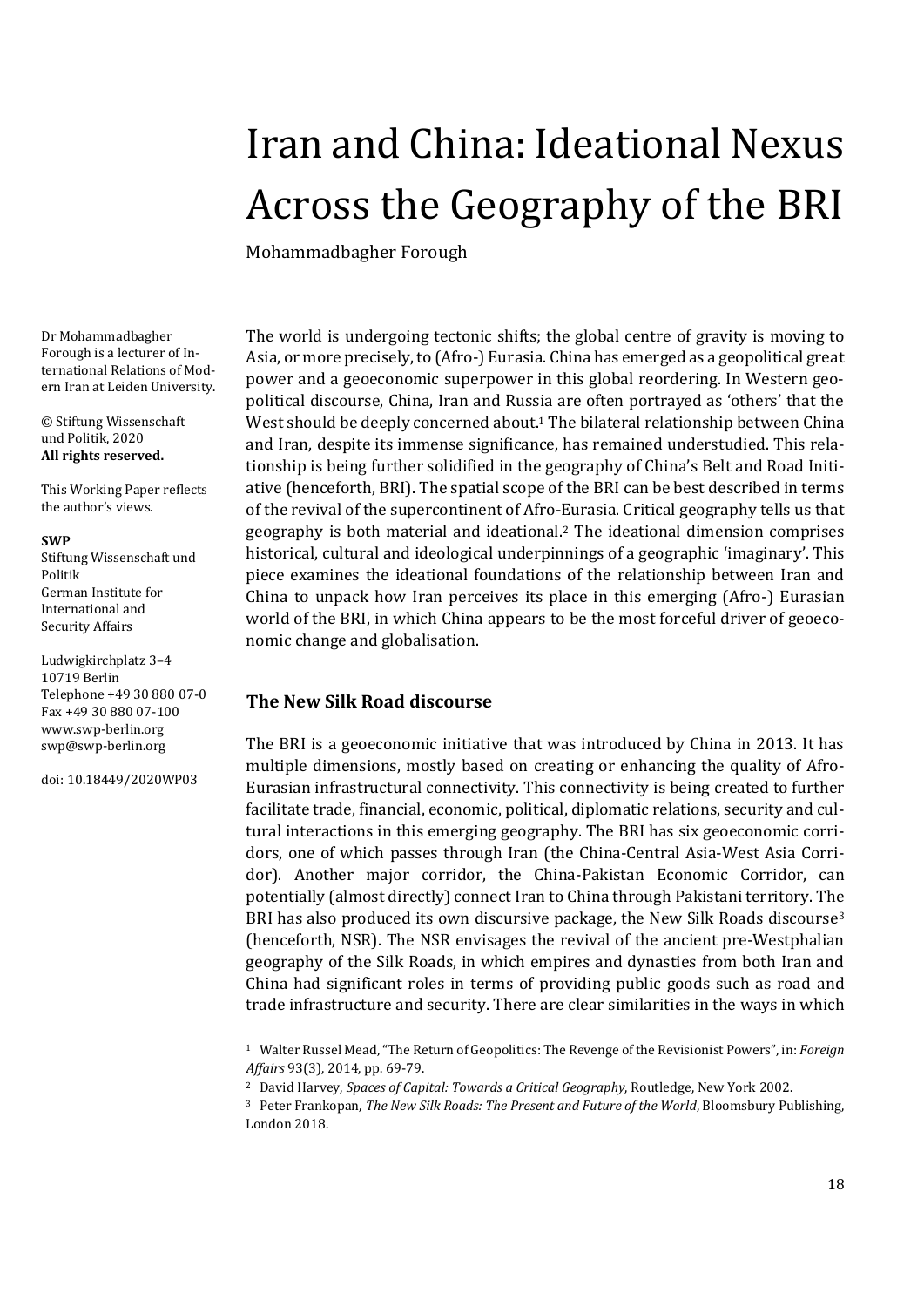Iran and China have developed a sense of self-perception that plays into their selfpositioning in the BRI. The most important of such discursive affinities is the way the two countries view themselves as continuous ancient civilisations that are still up and running. The two have lasted for more than two and half millennia. They have a deep-rooted history of statehood that precedes the formation of the Westphalian geographic and political landscape which emerged after the treaties of Westphalia in 1647 and 1648. The popular and elite discourses of these two countries share a strong sense of history that is not limited to contemporary or even modern times. The civilizational discourse in China aims to portray the Chinese state as a 'civilisation-state' <sup>4</sup> as opposed to a Westphalian nation-state. This discourse is not uniquely Chinese and finds resonance in India<sup>5</sup> as well as in other places like Iran.

### **Iran's geographic self-perception**

The idea of Iran being an ancient civilisation that is distinct from Westphalian nation-states is no stranger to any Iranian or Iran expert. Iran—or formerly Persia played a major role in the history of the ancient Silk Roads. Various imperial states in Persia, beginning with the Achaemenid and Sassanid empires and continuing with later smaller-scale empires, played a major role in producing the road infrastructure and security that facilitated various types of exchanges across the Silk Roads, such as exchanges of commodities, cultures, languages, philosophies, religions and so forth. Even when Persian empires were conquered by others like Alexander or the Mongol Empire, the Silk Roads trade in 'Persian territories' operated on infrastructure (i.e., roads and caravanserais) that was built by previous Persian empires. The administrative language along these roads remained Persian (in some cases such as Tajikistan and Afghanistan, it still is today). In this historical, cultural and civilisational sense, contemporary Iran sees its place in the BRI as a natural one. This civilisational discourse is rather obvious in the way Iranian political elites formulate and express Iran's self-perception in international arenas. The Iranian president Hassan Rouhani, for instance, rejected accusations against his country in a speech at the UN, describing Iran in the following way: "Iran does not need an empire. Iran *is* an empire, in terms of its civilisation and culture. Not through political domination. Iran has served as the [geoeconomic] link between East and West and will continue to do so."<sup>6</sup> He was obviously referring to the pride of place that Iran had in its region at different moments in the long history of the Silk Roads. He went on to talk about Iran's "historical and civilisational longevity, rich cultural heritage, and foremost geopolitical position, [as] an undeniable reality" <sup>7</sup>, and offered an image of Iran as the geoeconomic and civilisational 'link' or 'crossroads' between

<sup>4</sup> Wei-Wei Zhang, *The China Wave: Rise of a Civilizational State*, World Century Pub. Corporation, Hackensack, N.J 2012.

<sup>5</sup> Ravinder Kumar, "India: A 'Nation-State' or 'Civilisation-State'?", in: *South Asia: Journal of South Asian Studies* 25(2), 2002, pp. 13-32.

<sup>6</sup> Hassan Rouhani, *[Full text of Iran's President Rouhani speech at UNGA 73](https://theiranproject.com/blog/2018/09/25/full-text-of-irans-president-rouhani-speech-at-unga-73/)*, The Iran Project, 25 September 2018 (accessed 10 September 2019).

<sup>7</sup> Ibid.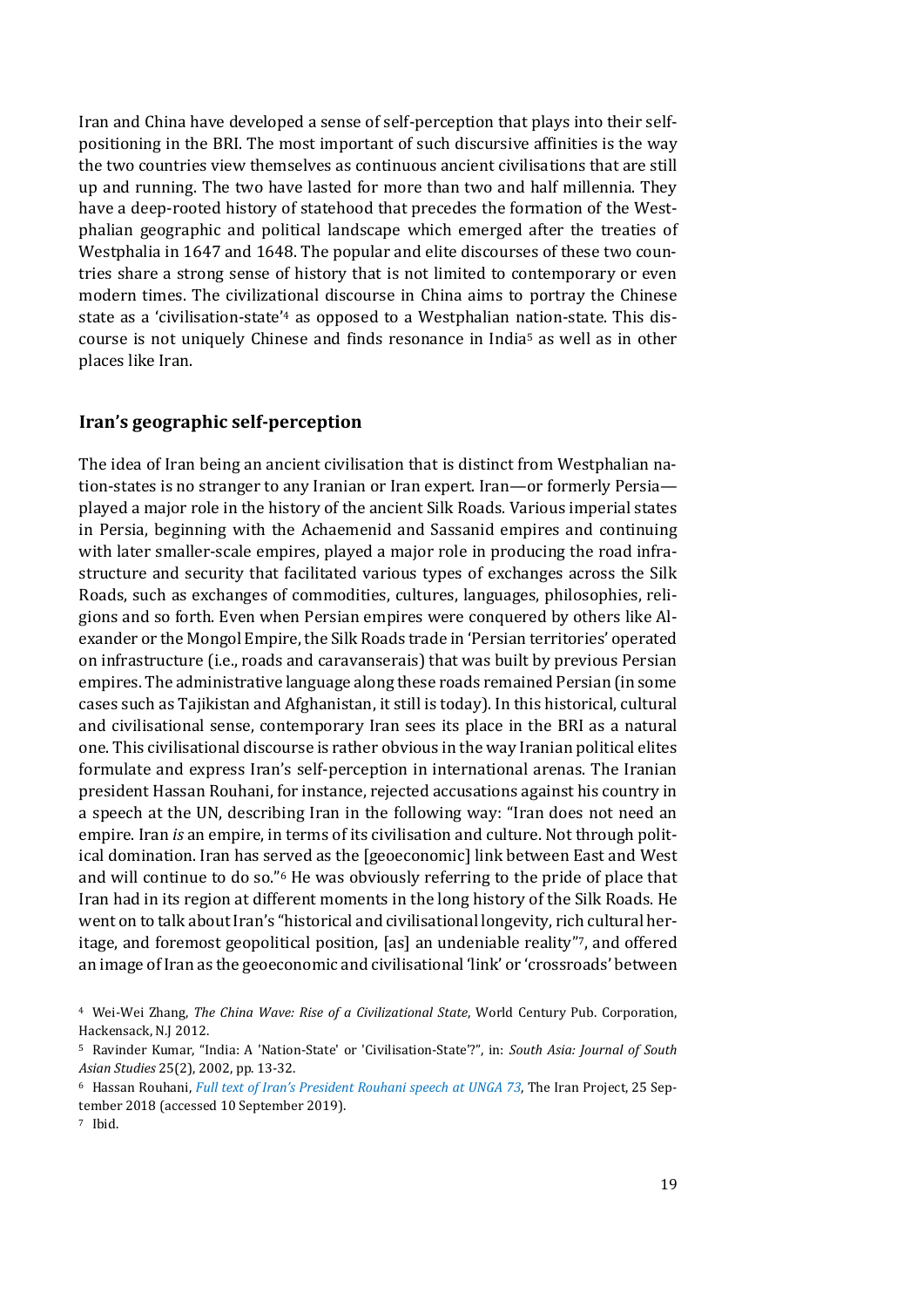East and West. Given its civilisational position, the Iranian official discourse sees its centrality in regional (i.e., Eurasian) geopolitics as undeniable. This 'crossroads' discourse is the most foundational aspect of the Iranian geographic self-perception. It has been given a boost since the emergence of the BRI in 2013.

Iran immediately embraced the BRI as an alternative mode of globalisation which was not driven by Western (super)powers and which recognised the significant role that Iran can play in this new era of globalisation. The Chinese state also emphasises this discourse about Iran. After the Iran nuclear deal (JCPOA), Xi Jinping visited Iran in 2016 and signed seventeen economic and trade deals, agreements and memoranda of understanding (MoUs). The two states also announced the establishment of a 'comprehensive strategic partnership'. In the June 2018 visit of Mr. Rouhani to China and meeting with Xi Jinping, the two sides reaffirmed once more the significance of their partnership and emphasised that "both sides should take the joint building of the 'Belt and Road' as the mainline, lead practical cooperation, focus on fighting against terrorism, [and] promote law enforcement and security cooperation".<sup>8</sup> The position of the BRI as the 'lead practical' platform for cooperation between the two states and nations is of major significance. In other words, Iran has officially and comprehensively committed itself to the vision and geography of the BRI.

### **The revival of Western Asia**

Another interesting development is that both countries, along with some others in the Middle East, have in recent years more decidedly referred to 'the Middle East' as 'West(ern) Asia'9, which was the name for this region throughout some of the long periods of the ancient Silk Roads. In the context of the BRI and the discourse of the NSR, one can see that this geographic renaming is gaining increasing currency in the discourses of both China and Iran, along with those of other states. The main reason for this is that the term 'Middle East' is a relatively new Western terminology which was first used by British imperial offices in the middle of the nineteenth century, and which became popularised at the outset of the twentieth century by American geopolitical circles and thinkers. 'West Asia' as the new discursive label for the Middle East even appears in BRI maps and the name of the one corridor that passes through Iran, namely the China-Central Asia-West Asia Corridor. West Asia is an integral part of the BRI for various reasons. Historically, the region played a significant role in the history of the ancient Silk Roads through various Persian empires, Islamic empires, and later, the Ottoman Empire. The region matters immensely to the BRI for its sheer geographic attributes; if we take Eurasia or Afro-Eurasia to be the new centre of gravity, it is then hard to miss the fact that this region (regardless of whether one calls it 'West Asia' or 'Middle East') is one of the

<sup>8</sup> *[Xi Jinping Holds Talks with President Hassan Rouhani of Iran](https://www.fmprc.gov.cn/mfa_eng/wjb_663304/zzjg_663340/xybfs_663590/xwlb_663592/t1568008.shtml)*, Ministry of Foreign Affairs of the People's Republic of China, 10 June 2018 (accessed 10 September 2019).

<sup>9</sup> See for instance Ayatollah Khamenei's reference to the Middle East as 'Western Asia' in the following speech: *[U.S.'s target in Western Asia is not Syria but Islam](http://english.khamenei.ir/news/5605/U-S-s-target-in-Western-Asia-is-not-Syria-but-Islam)*, 17 April 2018 (accessed 10 September 2019).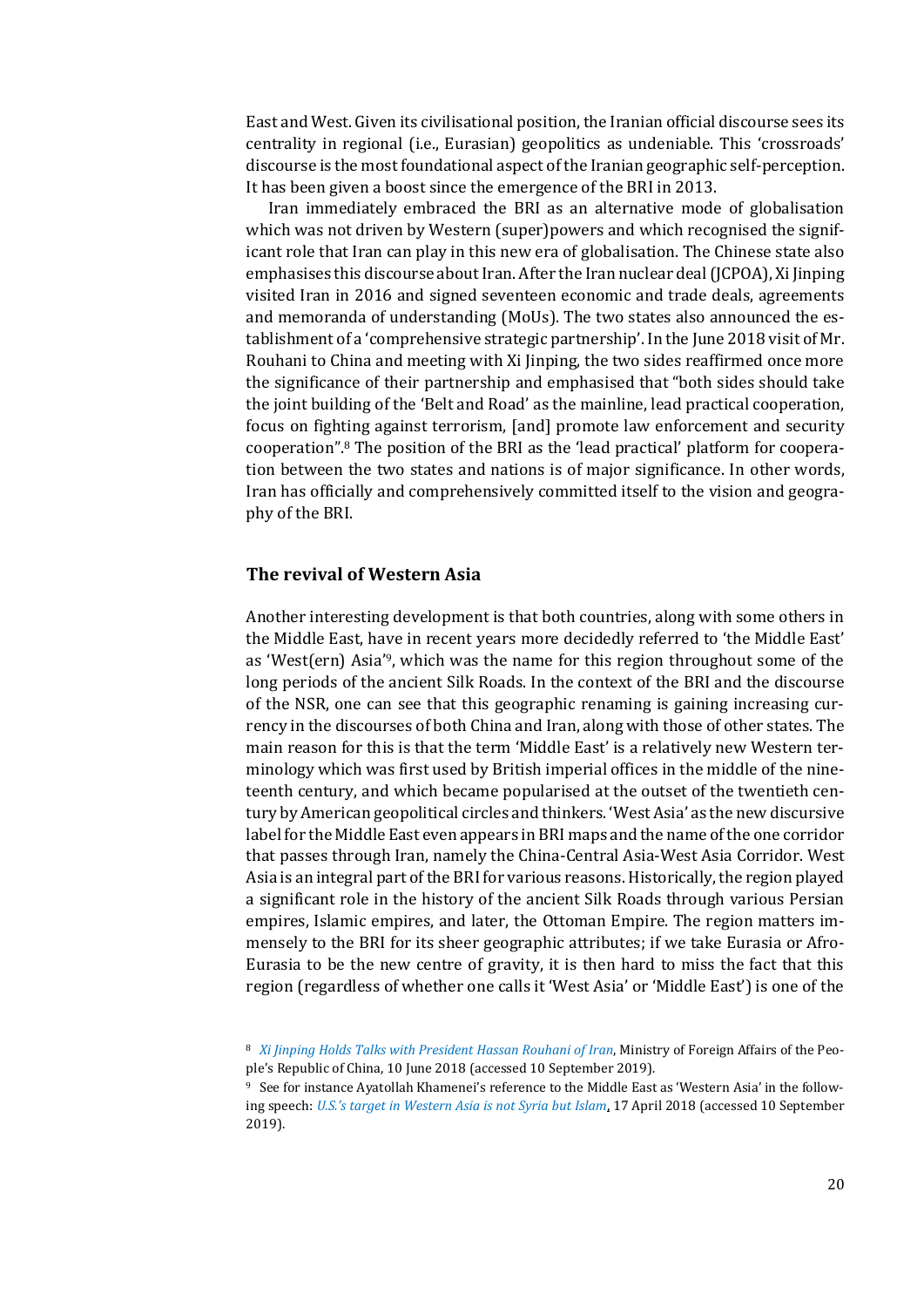most geographically central regions in this emerging world, and is perhaps *the* most central region in Afro-Eurasia, straddling, as it does, Asia, Europe and Africa. Within this central area, Iran has the most central place, connected, as it is, to various regions, actors, waterways and chokepoints which matter immeasurably to the smooth functioning of global geoeconomics and geopolitics (including the Levant, Persian Gulf, Strait of Hormuz, Arabian Sea, Caspian region, Central Asia, Persian Gulf energy resources and more). Iran is fully conscious of its centrality in this geography and is not shy about boasting about it, as evident in the Rouhani quote above.

### **Ideational solidarity**

There are ideational, historical and cultural factors that further solidify the bilateral relations of these two actors and create a sense of ideational solidarity. Iran and China both see themselves, discursively, as victims of Western imperialism, and hence, of humiliation in modern history. This 'humiliation' <sup>10</sup> discourse is all the more poignant for these countries in the backdrop of their long, continuous civilisational histories. Both countries support a multipolar world away from Western dominance of global politics; both advocate a multilateral diplomatic approach to solving global problems; both have undergone periods of rapid scientific progress (advancing four times as fast as the global average rate of scientific progress between 1980 and 2009)<sup>11</sup>; both countries have had more or less independent foreign policies as they have never been under the complete dominance or influence of other empires or superpowers in modern history; and there are considerable military, academic, scientific and trade relations between the two. And finally, the fact that the two civilisations have never in their long histories had a full-scale confrontation with one another plays a significant role in the way they perceive each other in security terms.

While the BRI is viewed in some Western political circles as a Chinese neo-colonial or hegemonic strategy, Iran (and many other non-Western actors) view it as a geoeconomic initiative with no imperial or colonial strings attached. Along the same lines, the two countries also continually emphasise the principle of territorial 'sovereignty'(ironically, a Westphalian concept) and non-interference in the affairs of other sovereign countries. Non-interference is one of the five core principles of Chinese official policy. It is therefore no surprise that the two have vehemently opposed Western interventions in their respective regions. The fact that the BRI is an 'Eastern' geoeconomic initiative, based on multilateral and bilateral arrangements and with no danger of military intervention, is already reason enough for Iran to embrace it. The two countries are also deeply concerned about their domestic 'harmony" <sup>12</sup> (the favourite term in China) and 'order' <sup>13</sup> (the favourite concept in Iranian

<sup>11</sup> Eric Archambault, *[30 Years in Science Creation: Secular Movements in Knowledge Creation](https://www.science-metrix.com/?q=en/30years-Paper.pdf)*, Science-Metrix, February 2010 (accessed 10 September 2019).

<sup>12</sup> Héxié (和諧) in Mandarin.

<sup>13</sup> 'Nezam' in Persian.

<sup>10</sup> Zheng Wang, "National Humiliation, History Education, and the Politics of Historical Memory: Patriotic Education Campaign in China*"*, in: *International Studies Quarterly* 52(4), 2008, pp. 783-806.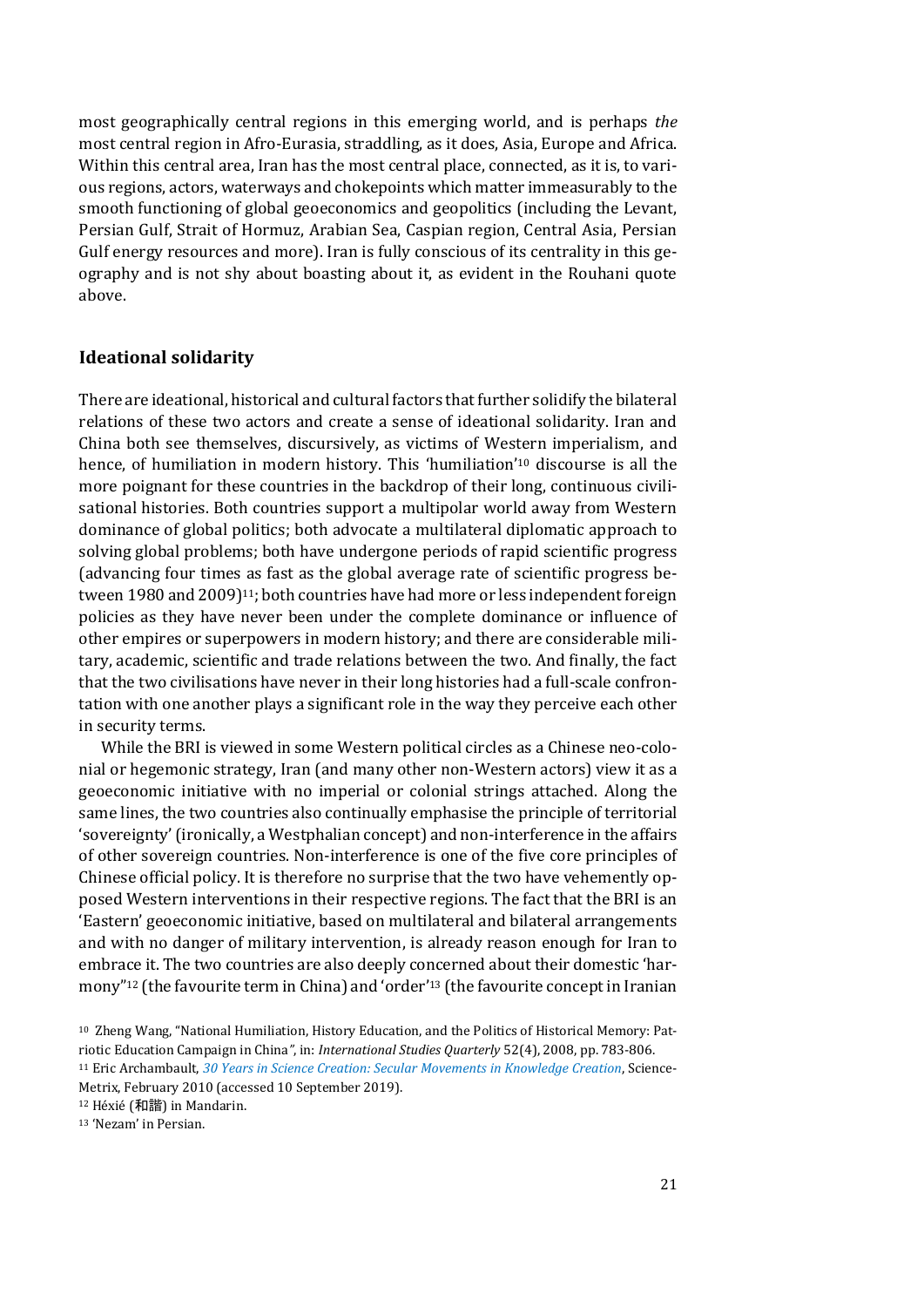discourse). Both have historically been diverse geographic entities (linguistically, ethnically, religiously and so forth) and have had many moments of social and political unrest or revolution, some of which have had devastating and bloody outcomes. It is therefore no surprise that both view the smooth functioning of their societies as a core principle of national or civilisational security and continuity and that they are both opposed to outside interventions. This factor is at the core of discursive tropes of the BRI, such as "the enhancement of bilateral friendship as the goal to deepen people-to-people and cultural exchanges and cooperation" <sup>14</sup> which was emphasised in the meeting between Rouhani and Xi Jinping in 2018.

### **Outlook**

Despite the commonalities, there are also many challenges to Sino-Iranian relations and some level of mistrust clearly exists between them. There is a negative public perception of Chinese commodities in Iran, where the public sees such products as inferior to Western alternatives. This view is however slowly changing as the quality of Chinese products improves over time. There is also a view in China that, were Iran to have a free hand in choosing its trade partners, it would not always automatically choose China owing to a cultural and rather unconscious preference for further interaction with Western countries, particularly European ones. On the other hand, there is a view in Iran that China is taking advantage of the sanctions situation and of the fact that China is the only reliable and sizable economic choice for Iran as a trade partner—a situation that has forced the Iranians to give China advantageous trade deals, especially in the energy sector.

In the grand scheme of things, however, the positives and commonalities far outweigh the negative issues and mistrust factors. The commonalities and mutual interests form a solid ideational foundation, on which these two actors can build their material and economic cooperation. Iran views the BRI and the emergence of China as a geoeconomic superpower as a welcome shift in global geopolitics and geoeconomics, hence a 'look East' policy advocated by Supreme Leader Ayatollah Khamenei and the idea of the '25-year roadmap' for Sino-Iranian relations promoted by Iranian foreign minister Mohammad Javad Zarif. <sup>15</sup> This shift will allow Iran to become part and parcel of economic globalisation in this (Eur)Asian century. Ideationally and historically, Iran finds the supremacy of Asia as a more natural condition of international life. It views itself as the natural and central 'link' and 'crossroads' between various geoeconomic regions and corridors in the emerging geography of the BRI. All of this allows Iran to (ideally) circumvent its geopolitical and economic isolation in a new world order in which China is vying for supremacy and in which Iran is able to contend that its geoeconomic and geopolitical centrality cannot be denied.

<sup>14</sup> *[Xi Jinping Holds Talks with President Hassan Rouhani of Iran](https://www.fmprc.gov.cn/mfa_eng/zxxx_662805/t1568008.shtml)*, Ministry of Foreign Affairs of the People's Republic of China, 10 June 2018 (accessed 10 September 2019).

<sup>15</sup> *[Zarif, Wang Discuss 25-Year Roadmap, Regional Stability](https://financialtribune.com/articles/national/101487/zarif-wang-discuss-25-year-roadmap-regional-stability)*, Financial Tribune, 31 December 2019 (accessed 2 April 2020).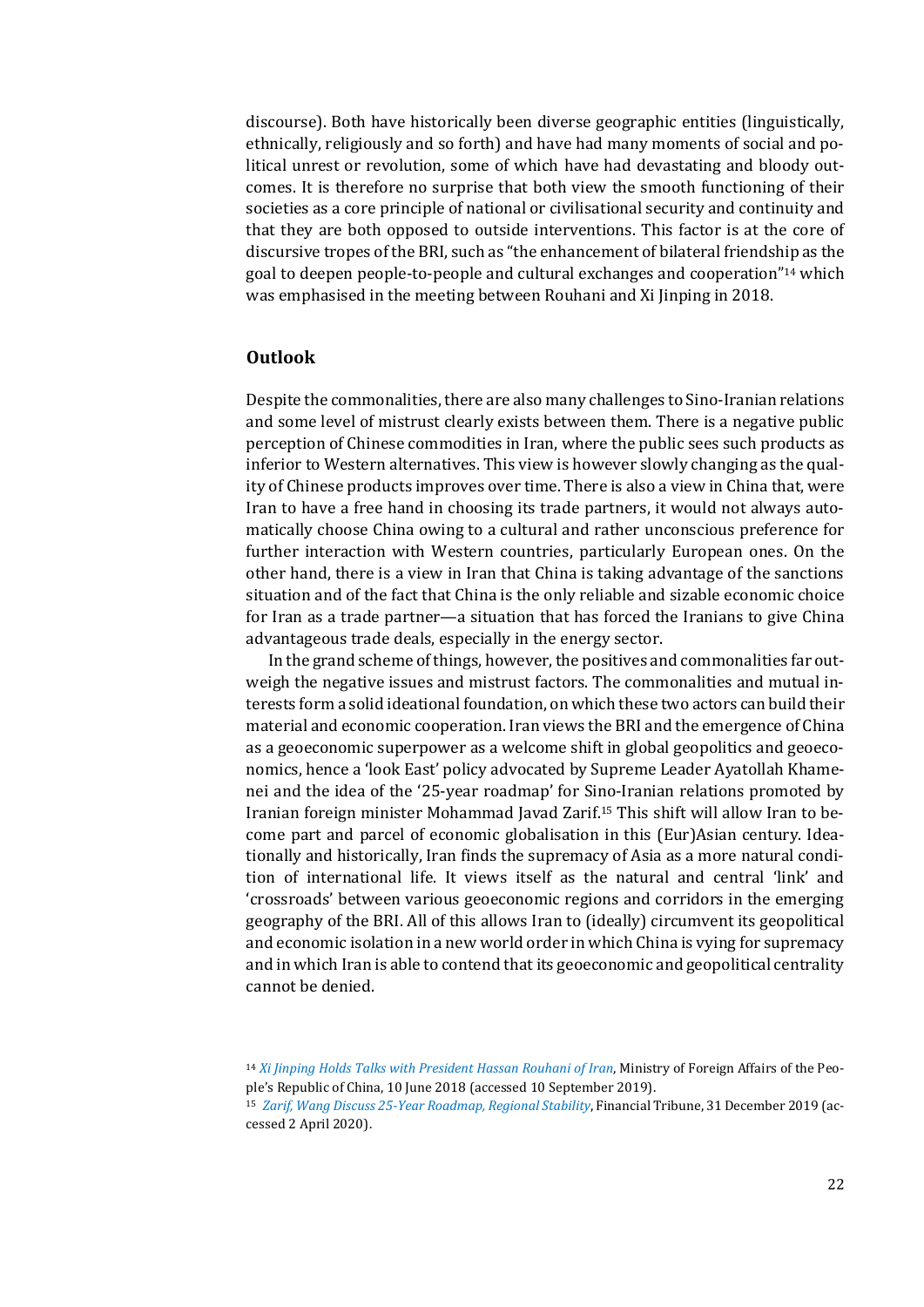# <span id="page-22-0"></span>Indo-Iranian Relations and the Role of External Actors

P R Kumaraswamy

Following the end of the Cold War, the Islamic Republic of Iran has emerged as a crucial but controversial partner for India in the broader Middle East. In the 1990s, both countries sought closer ties based on a host of political, economic and energyrelated issues. The demise of the Soviet Union forced India to look for new friends for its reform-driven economic agenda, while the eight-year war with Iraq left Iran eager to come out of its largely self-imposed regional isolation. Both these motivations proved to be complementary and India and Iran subsequently began to discover areas where their interests converged, namely in energy security, regional security, trade relations and transit corridors. Beginning in the early 1990s, these convergences began to manifest in high-profile political contact, state visits, harmonious vision statements and growing commercial ties between the two countries. But at the same time, bilateral aspirations for a strategic partnership came into conflict with a host of other issues, serving to pull the two countries apart. Although both states acknowledged mutual civilisational ties, they nonetheless proved unable to overcome divergences in their worldviews, interests and approaches. The prolonged mutual indifference—and at times even unfriendliness that characterised their relationship during much of the Cold War was not a conscious choice, rather it was the product of two different approaches to world affairs.

India's post-Cold War pragmatism occasionally came into conflict with Iranian propensities for revolutionary rhetoric. Hence, the strategic partnership envisaged by both countries following the visit of Prime Minister P V Narasimha Rao to Iran in 1993 was bruised, delayed and sometimes halted entirely by a host of controversies surrounding Iran and its policies; its nuclear aspirations were a particularly potent spoiler.<sup>1</sup> As a result, India's policy vis-à-vis Iran has come under greater international scrutiny and criticism since 2005, particularly from the US. While the nuclear deal afforded some temporary respite, India's approach towards Iran continues to be influenced by external actors. This paper looks at the role of three important players, namely Israel, Saudi Arabia and the US, who have noticeably affected India's approach to Iran. India's growing ties with these three powers do not

Prof. P R Kumaraswamy teaches classes on the contemporary Middle East at Jawaharlal Nehru University and is the Honorary Director of the Middle East Institute in New Delhi.

© Stiftung Wissenschaft und Politik, 2020 **All rights reserved.**

This Working Paper reflects the author's views.

#### **SWP**

Stiftung Wissenschaft und Politik German Institute for International and Security Affairs

Ludwigkirchplatz 3–4 10719 Berlin Telephone +49 30 880 07-0 Fax +49 30 880 07-100 [www.swp-berlin.org](http://www.swp-berlin.org/) [swp@swp-berlin.org](mailto:swp@swp-berlin.org)

doi: 10.18449/2020WP03

<sup>1</sup> Having conducted the nuclear tests in May 1998, India was in not a position to ask Iran to abandon its nuclear programme and therefore confined itself to seeking Iranian compliance with its commitments to the NPT and dispel international concerns.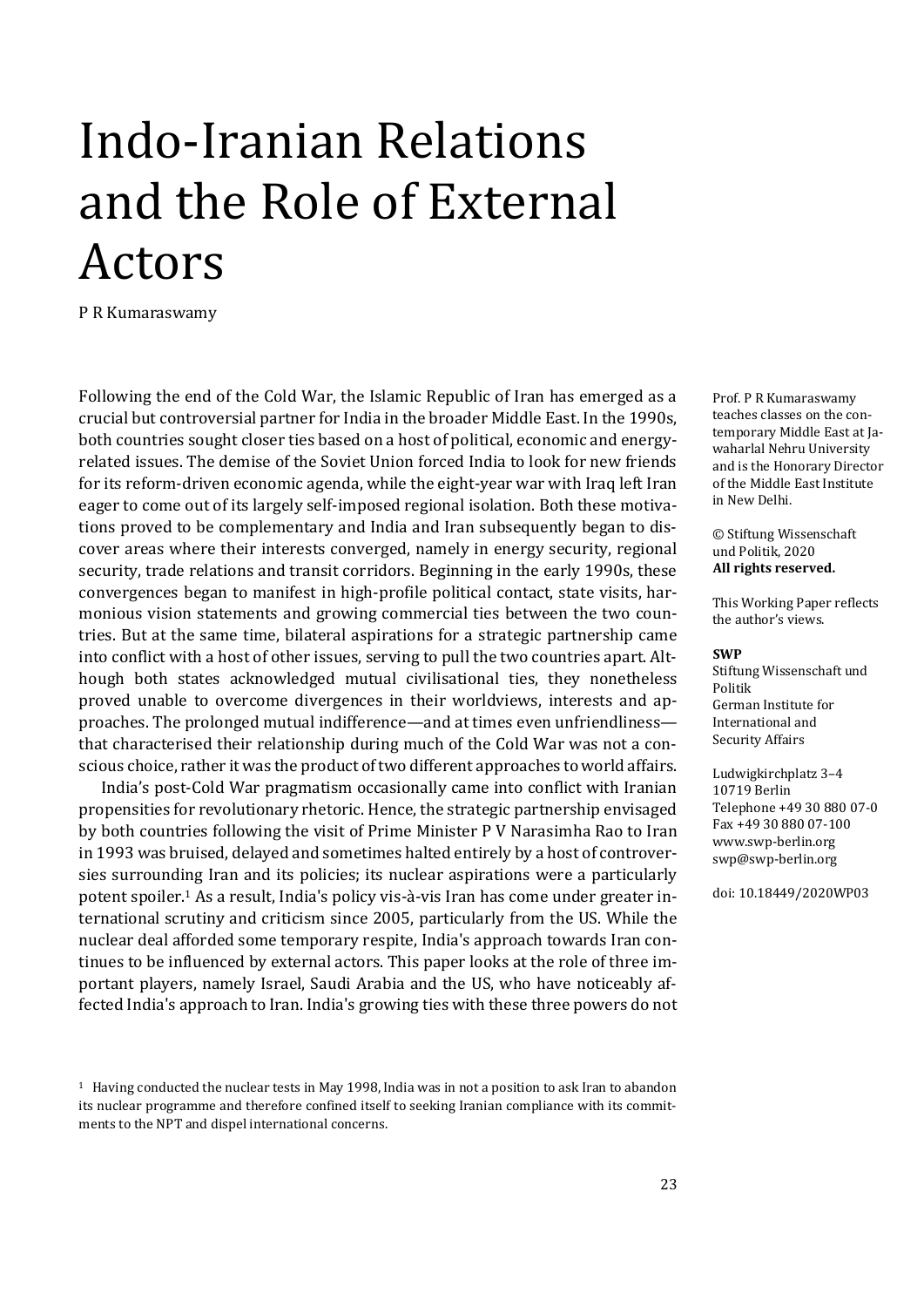align with Iran's policies towards them and hence impede Tehran's relations with New Delhi.

### **The role of Israel**

Following normalisation in January 1992, Indo-Israeli relations have witnessed a general upward trajectory and encompass political, economic and military-strategic aspects. While the Congress Party was instrumental in reversing the four-decades-old policy of 'recognition without relations', political contact has increased under the Bharatiya Janata Party (BJP), as demonstrated by the visits of Prime Minister Narendra Modi to Israel in July 2017 and of Prime Minister Benjamin Netanyahu to India the following January. Meanwhile, Iran has emerged as the major opponent of the Israeli state and it continues to provide political, ideological and even military support to anti-Israeli groups such as Hamas and Hezbollah. Iran's proliferation-related activities are of grave concern to Israel because Iranian missiles are capable of reaching its territory. For its part, Israel has accused Iran of operating as the nerve-centre of international terrorism and of being a source of regional instability, with the accusations of the Netanyahu administration proving especially vocal in this regard.

In light of Israel's bonhomie with India extending back to the early 1990s, Israel has flagged its concerns vis-à-vis the Islamic Republic, which it perceives as an existential threat to the Jewish State. These concerns further escalated after a terror attack on an Israeli embassy official in New Delhi in February 2012 which was later attributed to Iranian nationals, with Tehran providing little cooperation on the subsequent investigation. The Israeli leadership is also concerned about the possible risks of India leaking Israeli military technology to Tehran; such fears were expressed during the visit of Prime Minister Ariel Sharon to India in September 2003. In contrast to other regional states, Iran continues to represent a thorny outlier in Indo-Israeli relations. Other countries like Egypt and Saudi Arabia have come to at least recognise—if not approve of—India's rationale for befriending Israel. New Delhi has continued to support the political rights of Palestinians, including their right to statehood. Yet the 'Palestine question' has been conspicuously absent from Indo-Iranian joint statements since the commencement of the Middle East peace process, likely due to their inability to agree on a common text. Senior Iranian leaders have snapped back by expressing their displeasure over growing Indo-Israeli relations with unfavourable remarks about Kashmir; one example occurred during Prime Minister Modi's visit to Israel when Iran's Supreme Leader Ali Khamenei commented that Muslims were being subjugated in Kashmir and Palestine.<sup>2</sup>

At the same time, New Delhi has managed to quarantine its Iran policy away from Israel and has consciously avoided becoming entangled in the Israeli-Iranian war of words. When pressed over reports of anti-Israeli rhetoric, then foreign min-

<sup>2</sup> Santosh Chaubey, *[Iran's Supreme Leader Khamenei Rakes up Kashmir Bogey Twice in Two Weeks](https://www.indiatoday.in/world/story/irans-supreme-leader-khamenei-rakes-up-kashmir-bogey-twice-in-two-weeks-1022519-2017-07-05)*, India Today, 5 July 2017 (accessed 20 January 2020).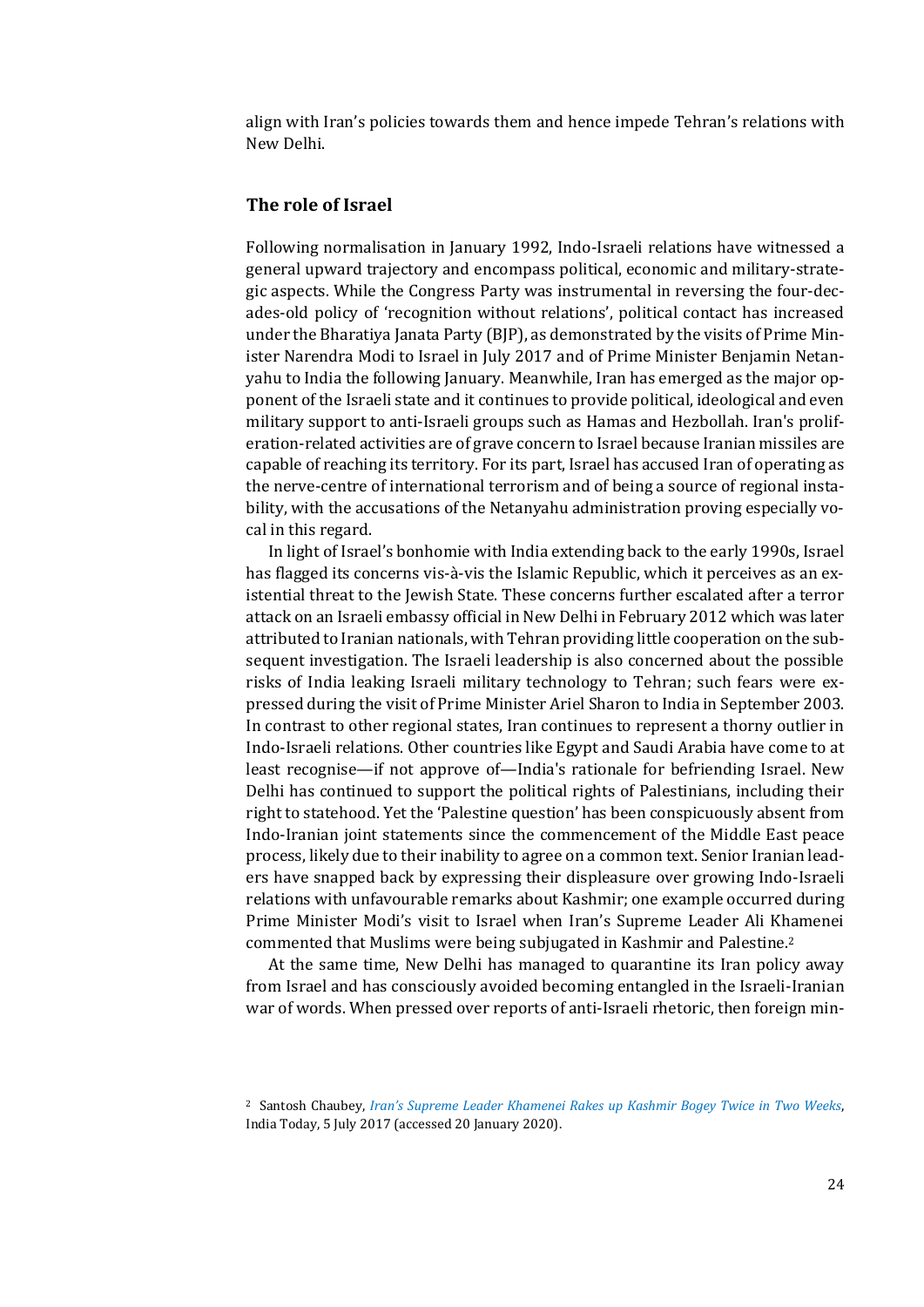ister Natwar Singh went no further than stating that New Delhi had recognised Israel "decades ago".<sup>3</sup> In January 2008, India launched an Israeli spy satellite believed to be designed to monitor suspected military installations in Iran. For its part, the Indian security establishment has eschewed any public views—let alone criticisms—on Iran's programmes to develop its missile and delivery capabilities because they are not seen as presenting a threat to India's regional interests. Thus, New Delhi has handled the India-Iran-Israel triangle astutely and isolated its bilateral relations with Iran from Israeli influence, and vice-versa. It has repeatedly avoided expressing an official position on controversial statements and actions by either Iran or Israel.

### **The role of the United States**

In contrast to the limited degree of influence that Israel is able to exert over India's approach to Iran, the United States has significant clout. The degree of US influence—and even interference—has been palpable since early 2005, when negotiations began on a civil nuclear deal between New Delhi and Washington. India's aspirations to obtain civilian nuclear technology from the US coincided with prolonged US-Iranian tensions which had been exacerbated further by the controversy over Iran's own nuclear ambitions. The situation clashed with the Indian desire to seek energy security with Iran and exposed it to intense political pressures from Washington in the form of anti-Iranian sanctions under the Iran and Libya Sanctions Act (ILSA, later renamed the Iran Sanctions Act, ISA) and other similar measures. US hostility towards Iran poses several major hurdles for India, such as: the inability to export oil products to Iran, which at one point crossed the \$1 billion mark; the inability to pursue the Iran-Pakistan-India pipeline for the import of liquefied natural gas (LNG); limits to Indian investments in oil and gas explorations in Iran beyond the annual limits set by ILSA (\$40 million, later reduced to \$20 million); difficulties in paying for oil imports from Iran after India was prevented from making dollar payments or using European payment routes (cumulative dues reached \$6.5 billion in 2016); and an increase in freight and insurance costs to import Iranian oil as a result of US and European Union sanctions.

Sanctions have hindered India's capacity to improve its relations with Iran most notably in the field of energy security—but Washington is not the only obstacle.<sup>4</sup> Tehran's propensity to renegotiate agreements, its demands to revise and link LNG prices to global oil prices, its reluctance to allow foreign ownership of energy resources and its failure to address India's security concerns about gas pipelines have also contributed to the failure of both countries to realise the energy security strategy outlined in the Delhi Declaration of January 2003.<sup>5</sup> At the same time, continuous American pressure, especially from 2005 onwards, manifested itself in a

<sup>3</sup> *[India Recognised Israel Decades Ago](https://www.thehindu.com/todays-paper/tp-national/india-recognised-israel-decades-ago/article27500111.ece)*, The Hindu, 28 October 2005 (accessed 20 January 2020).

<sup>4</sup> P.R. Kumaraswamy, "Delhi: Between Tehran and Washington", in: *Middle East Quarterly* 15(1), 2008, pp. 41-47.

<sup>5</sup> *[The New Delhi Declaration](https://www.mea.gov.in/bilateral-documents.htm?dtl/7544/The_Republic_of_India_)*, Ministry of External Affairs of India, The Republic of India and the Islamic Republic of Iran, 25 January 2003 (accessed 20 January 2020).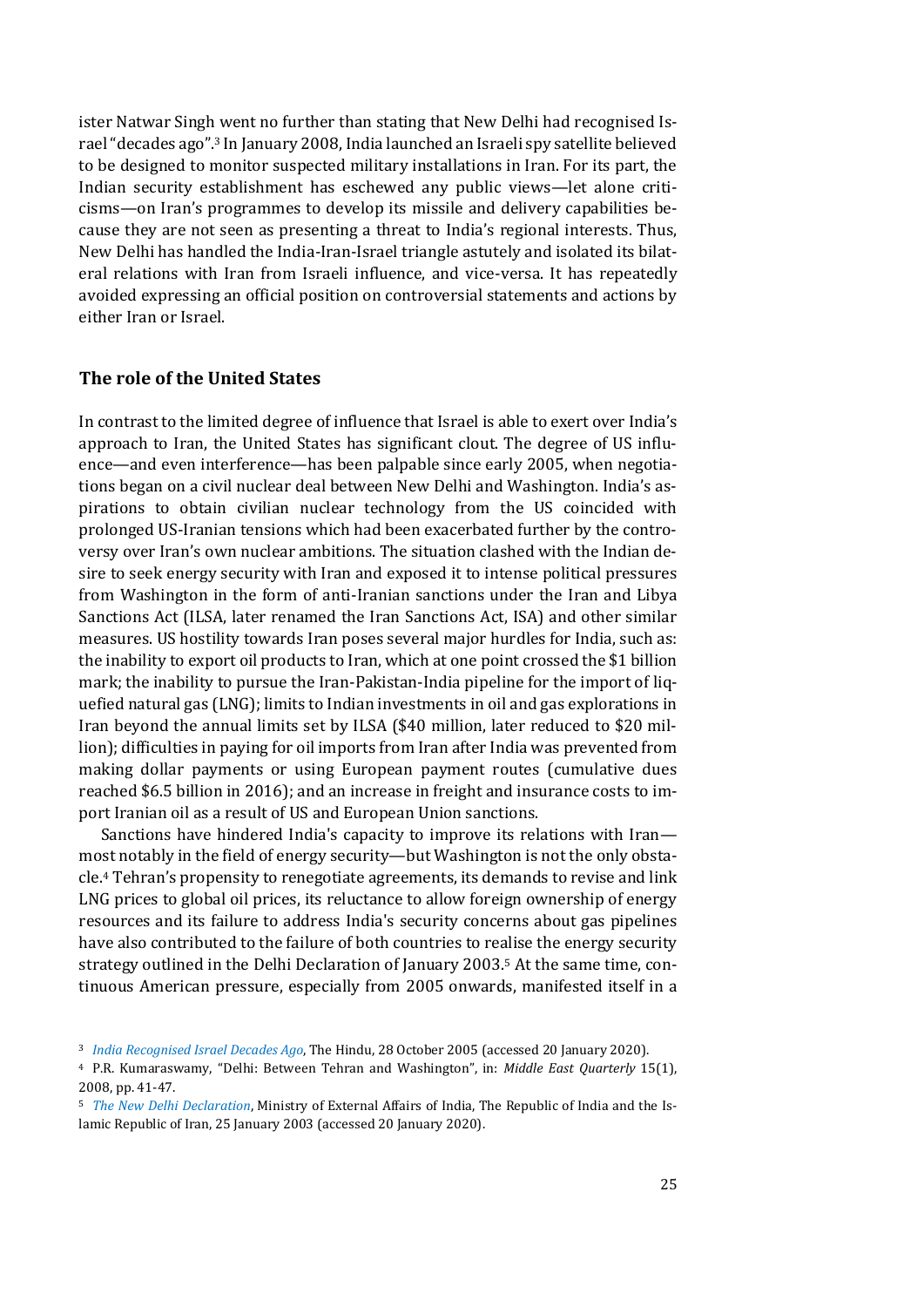swing by India against Iran in the International Atomic Energy Agency (IAEA) and the UN Security Council, when India voted against Iran over the nuclear controversy.

The periodic decline in India's imports of oil from Iran can be directly attributed to the US and its sanctions strategy. Iran has long been among the top five crude oil suppliers to India, but this supply has gradually dwindled under mounting US pressure and ceased after May 2019. India does not have the resources of other major powers such as China, Russia or the EU to withstand prolonged and constant American pressure. Closer ties with Washington are also key to India's own great power aspirations. US opposition at this juncture risks diminishing India's prospects for political ascendancy. Thus, India has been dovetailing its Iran policy in line with American demands across both the Obama and Trump administrations. In a move to placate the US, India had by mid-2019 stopped importing oil from Iran entirely.<sup>6</sup> However, under the mantle of 'Afghan reconstruction', India has received a timeunspecified exemption to continue developing the southern Iranian port of Chabahar and has already committed \$500 million to the project.<sup>7</sup> Periodic American statements and threats concerning energy imports have fuelled intense domestic debates in India about its Iran policy, which were particularly pronounced during the United Progressive Alliance's time in government (2004-14). Critics of India's policy on Iran—primarily from the Left—denounced American demands as unwarranted interference and an affront to the independence of India's foreign policy.

### **The role of Saudi Arabia**

The Kingdom of Saudi Arabia is a new but interesting piece in the Indo-Iranian puzzle. For many years, the Indo-Saudi relations remained transactional and dealt with little more than oil imports and the hajj. The Wahhabi conservatism and pro-Pakistani position of the al-Saud regime aroused suspicion in New Delhi. This distrust partly contributed to the growth of Indo-Iranian relations in the early post-Cold War years, but things began to change in the early 2000s when New Delhi started to decouple Pakistan from its Middle East policy—especially vis-à-vis Saudi Arabia.<sup>8</sup> The move generated a positive trajectory in Indo-Saudi relations amid both the emerging rivalry between Saudi Arabia and Iran for regional domination and the intensification of sectarian tensions in the Middle East, exacerbated by the USled invasion of Iraq and the ensuing civil war. Iran's determination to shape events in Iraq, Syria, Lebanon, Palestine, Bahrain and Yemen, as well as in Saudi Arabia's Shia-dominated eastern provinces, clashes with Riyadh's policy strategies. The al-Saud regime and its regional allies are alarmed at the prospect of Iranian hegemony in the Persian Gulf, and these fears were heightened further when the Obama administration agreed to the nuclear deal despite their reservations or concerns.

<sup>6</sup> *[India Stopped Importing Iranian Oil After the US Waiver Expired: Envoy](https://www.businesstoday.in/current/economy-politics/india-stopped-importing-iranian-oil-after-us-waiver-expired-iran-sanction-oil-economy-trump-us-iran/story/349815.html)*, Business Today, 24 May 2019 (accessed 13 September 2019).

<sup>7</sup> Congressional Research Service (CRS), *[Iran Sanctions](https://fas.org/sgp/crs/mideast/RS20871.pdf)*, CRS Report for Congress, 11 September 2019, p. 57 (accessed 13 September 2019).

<sup>8</sup> P.R. Kumaraswamy and Md. Muddassir Quamar, *India's Saudi Policy: Bridge to the Future*, Palgrave Macmillan, Singapore 2019.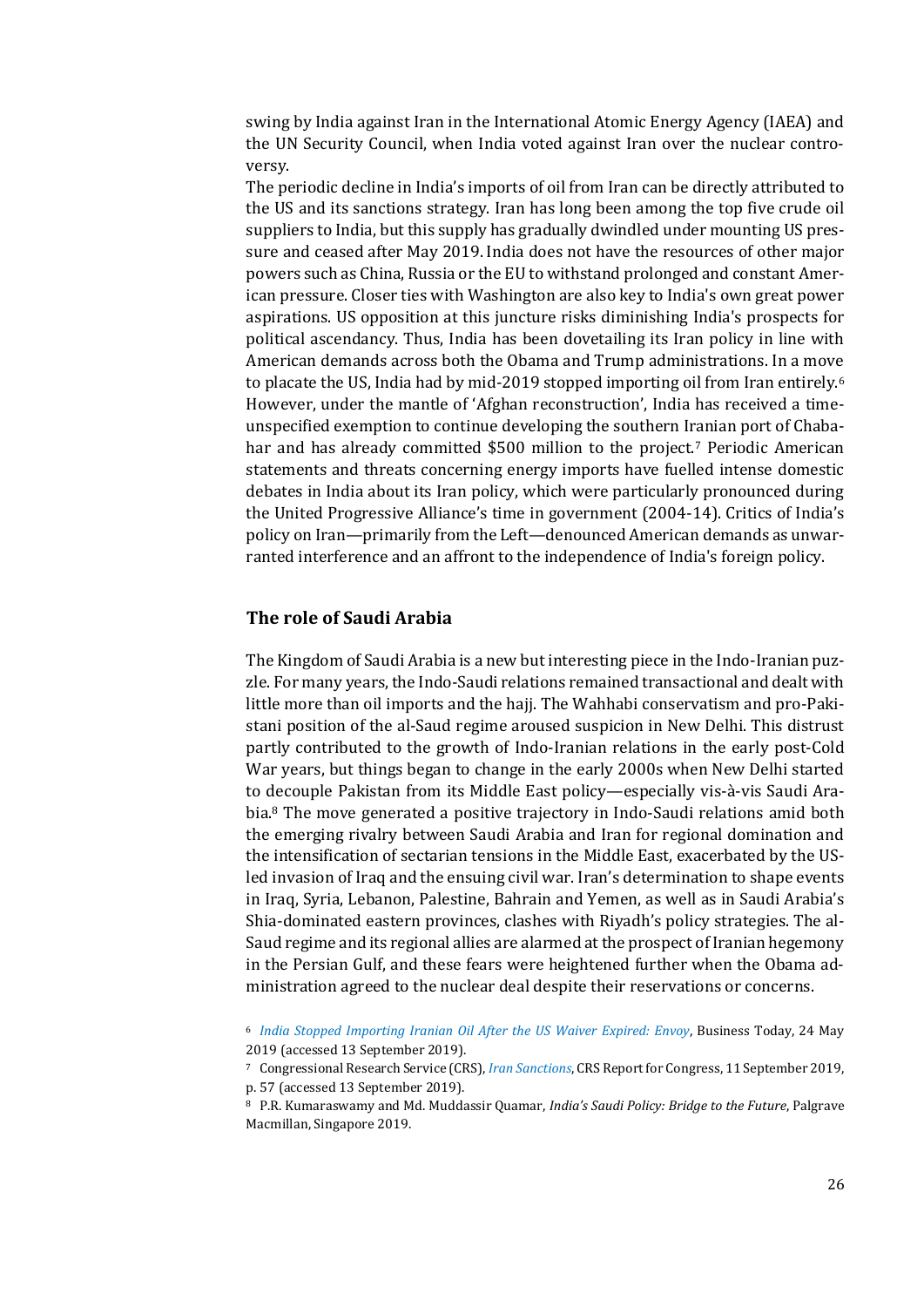The Saudi-Iranian sectarian rivalry has been reflected in India's approach towards the region. At the height of the nuclear controversy, Indian officials and commentators voiced concerns over the 'Shia factor'. <sup>9</sup> The presence of a substantial Shia population in India—second only to that of Iran—and sectarian tensions in the Persian Gulf have given rise to domestic concerns in India. Any mishandling of its Iran policy risks a cascading effect within the country in the form of a Shia-Sunni conflict, as has been witnessed in Pakistan since the early 1980s. The Saudi willingness to increase its oil supplies to offset any drop of imports from Iran is a clear indication that Riyadh is preparing India for US sanctions. Recent moves to participate in India's strategic oil reserves and the construction of a new \$44 billion petrochemical complex in the western state of Maharashtra are intended to cushion India's appetite for energy resources. Moreover, in sheer strategic terms, Saudi Arabia is far more important to India than Iran; Saudi Arabia is home to around three million Indian expatriate workers—not to mention the source of substantial remittances.

### **Conclusion**

India's ability to pursue mutually productive and beneficial relations with Iran depends on a host of regional issues and challenges. On Pakistan, Afghanistan, a land corridor to central Asia, the fight against extremism and energy security, both countries are on the same page. However, certain Iranian policies, along with Tehran's perceived interference in the internal affairs of India's allies, have led to a sense of unease. Regional actors have sought India's support in response to fears of an Iranian hegemony in the Persian Gulf. Meanwhile, the prolonged nature of US-Iranian tensions, which have intensified during the Trump era, have hampered India's ability to pursue policies independent of Washington's whims and fancies. Hence, India's approach towards Iran will continue to be dominated and influenced by external factors and concerns, more so than by bilateral interests and agreements.

<sup>9</sup> WikiLeaks, *[India-Iran Documents, Part 1](http://www.mei.org.in/archives-mei-documents/issue-no-08/mei-1309199400-documents)*, MEI Factsheet no. 8, 28 June 2011 (accessed 20 January 2020); Avtar Singh Bhasin*, [India's Foreign Relations, 2008: Documents](https://mea.gov.in/Uploads/PublicationDocs/177_foreign-relations-2008.pdf)*, Public Diplomacy Division, Ministry of External Affairs, Geetika Publishers (accessed 13 September 2019).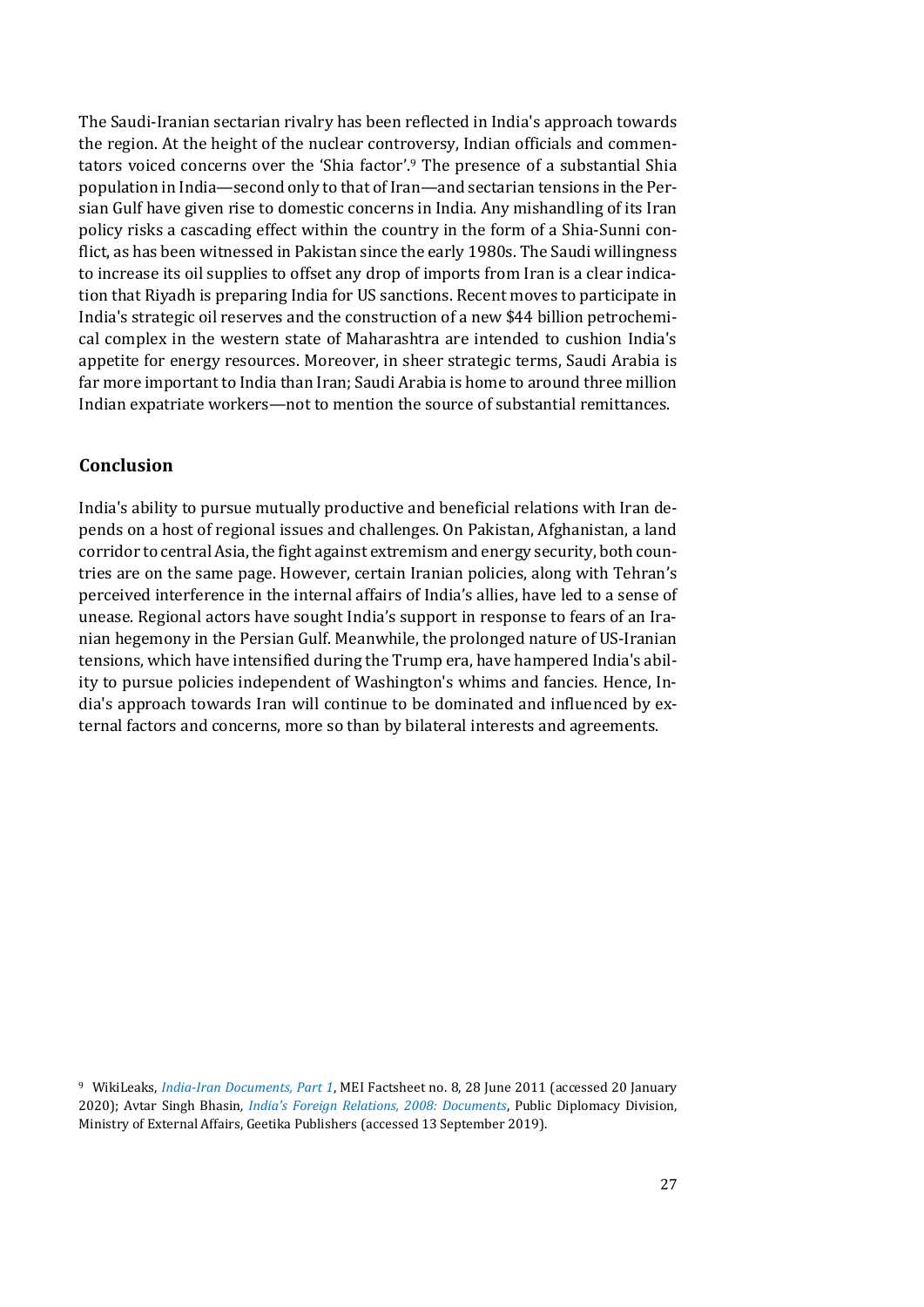# <span id="page-27-0"></span>Opportunities and Challenges in Iran-India Relations

Ja'far Haghpanah and Dalileh Rahimi Ashtiani

Dr Ja'far Haghpanah is a Visiting Assistant Professor at the University of Tehran and sits on the board of directors of the Iranian Regional Studies Association.

Dalileh Rahimi Ashtiani is a Master's Graduate from the University of Tehran and independent researcher.

© Stiftung Wissenschaft und Politik, 2020 **All rights reserved.**

This Working Paper reflects the author's views.

### **SWP**

Stiftung Wissenschaft und Politik German Institute for International and Security Affairs

Ludwigkirchplatz 3–4 10719 Berlin Telephone +49 30 880 07-0 Fax +49 30 880 07-100 [www.swp-berlin.org](http://www.swp-berlin.org/) [swp@swp-berlin.org](mailto:swp@swp-berlin.org)

doi: 10.18449/2020WP03

Relations between Iran and India have a long record of peace and stability. Both states are influential actors in their respective regions and have managed to maintain their enduring historical, political, cultural and trade ties for centuries. In the modern era, their relations were redefined shortly after India's independence, when Tehran and New Delhi signed a friendship agreement which came to be known as the 'Treaty of Friendship'.<sup>1</sup> In this paper, we aim to scrutinise the most important opportunities, limitations and prospects for the future of Indo-Iranian relations. We consider the transit sector as the most important area for economic cooperation between the two countries, ever since Indian oil imports from Iran came to a halt when the United States refused to extend oil waivers beyond May 2019. India's cordial relations with the United States as well as Israel present stumbling blocks on the way to further expansion of bilateral relations. While there are different Iranian camps with differing ideas on foreign policy, specifically on relations with the West and with Russia and China, there is greater consensus on the merits of enhanced relations with India.

## **Economic potential and limitations**

The cordiality of relations between Iran and India—along with the continued cooperation between Tehran and New Delhi after the United States withdrew from a multilateral nuclear deal with Iran officially known as the Joint Comprehensive Plan of Action (JCPOA)—presents a firm foundation for closer relational links. Several fields provide good opportunities for continued collaboration, most importantly the transit sector. The energy sector used to be a significant area of cooperation between Iran and India. As the world's second most populous country, India's burgeoning population and increasing demands for energy and oil resources held substantial promise for both Iran and India to further deepen their sectoral ties. Sensing this opportunity, India strived to obtain a waiver from reinstated unilateral US sanctions placed on Iran's energy sector in order to continue importing oil from Iran, and redoubled its efforts to have that waiver extended. The persistence of India's efforts to maintain the flow of Iranian oil signified its desire to preserve relations with Tehran. However, the decision by the US government not

<sup>1</sup> *[Treaty of Friendship Between the Government of India and the Imperial Government of Iran](https://mea.gov.in/bilateral-documents.htm?dtl/19494/Treaty+of+Friendship)*, Ministry of External Affairs, Government of India, 5 March 1950 (accessed 15 January 2020).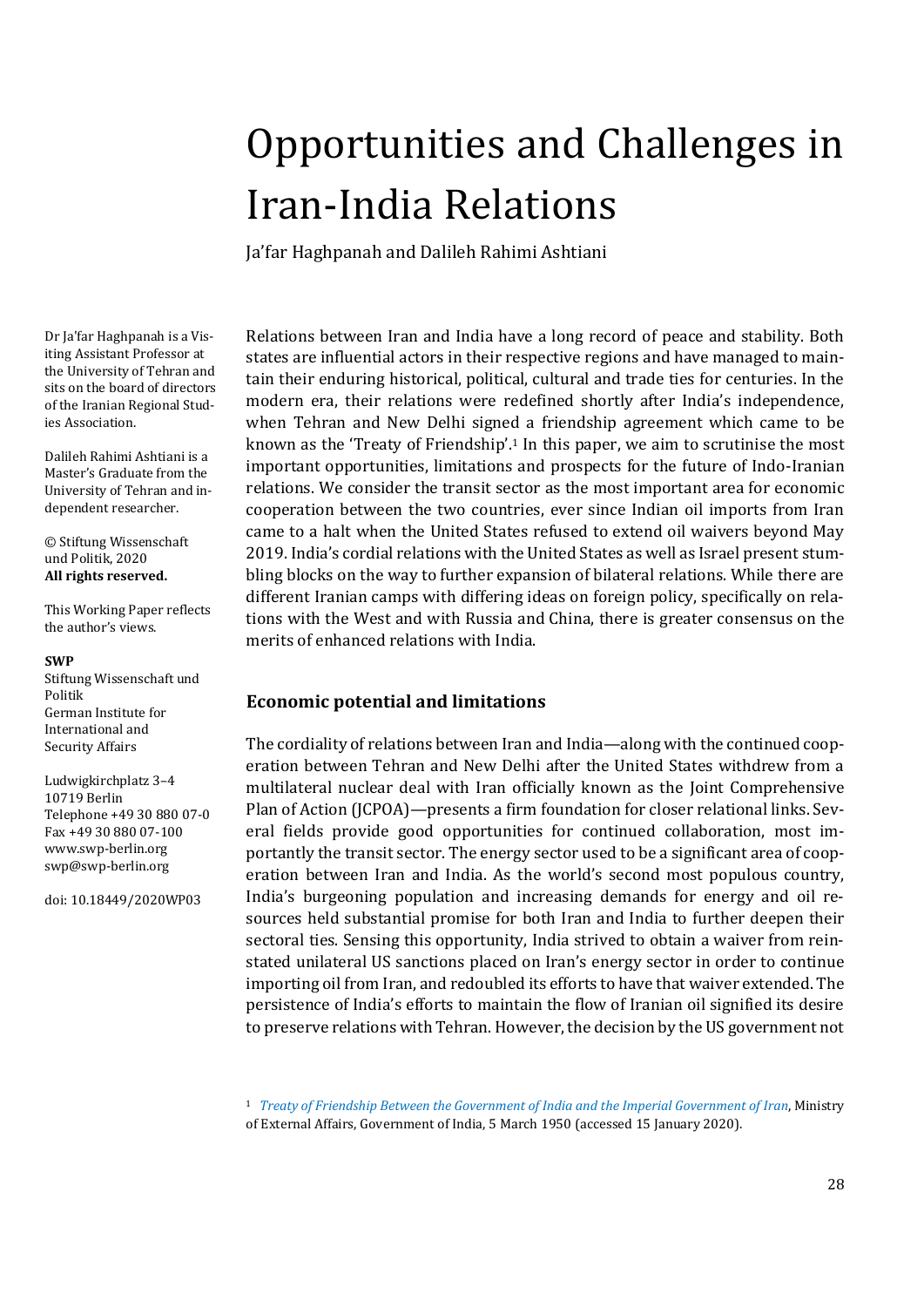to extend oil waivers beyond May 2019 effectively ended India's imports of Iranian oil.

As energy cooperation has been severely hampered by US sanctions, so too have overall trade relations. Back in 2017, the total value of imports and exports traded between the two countries amounted to around \$5 billion. Fuels and oil represented a sizable portion of Iran's exports to India at that time, accounting for a 19 percent share of exports to New Delhi and generating \$520 million for the Islamic Republic. In terms of value, this product group represented the third largest slice of Iran's exports to India, behind only the \$2.2 billion generated by 'intermediate goods'—a broad grouping of goods used to produce a final or finished product and non-oil chemicals (\$1.4 billion).<sup>2</sup> The loss of such a large portion of bilateral trade due to US sanctions has been substantial, emphasising the economic and strategic need for Iran to expand its non-oil trade with India. Thus, the current situation provides an opportunity for both Tehran and New Delhi to rethink ways to stabilise future relations within a well-defined framework—including measures to substitute foreign currency to use in trade exchanges and to establish a suitable mechanism to conduct such exchanges.<sup>3</sup>

The most promising field for growth is the transit sector. India's interest in this area is driven by a number of geopolitical and geoeconomic factors. India is situated in a geographic and strategic deadlock between China and Pakistan. The Iranian port of Chabahar gives New Delhi an opportunity to break out of that deadlock. The development of Chabahar will improve both Iran's and India's ability to access markets in landlocked Afghanistan, Central Asia and even Europe.<sup>4</sup> However, New Delhi's interest in Chabahar goes beyond purely economic considerations. The port provides India with a strategic alternative and potential challenger to the port of Gwadar, located in rival Pakistan. China envisages Gwadar as an important part of its Belt and Road Initiative (BRI). New Delhi's strategic rivalry with China incentivises cooperation with Iran in its closer regional neighbourhood, while India itself has refused to be part of the BRI. Meanwhile, the US attaches high importance to the Chabahar port due to its own geopolitical rivalry with China. To the US, Chabahar represents a potential opportunity to undermine Beijing's investment in Gwadar. The US-China rivalry—and the utility to the US of a developed Chabahar was the main motivation behind Washington's decision to offer a sanctions exemption to India. Nonetheless, relations between New Delhi and Washington have on the whole conspired to hamper Iran's relations with India. Indian officials have over the past two years adopted positions that signify a desire to find an accommodating middle ground between Iran and the United States. However, the continued pressure of the US sanctions regime leaves considerable uncertainty as to India's ability to both maintain that middle ground and also substantially expand its economic relations with Iran. Thus, while India has received waivers to continue its

<sup>2</sup> *[Iran, Islamic Rep. Product Exports and Imports from India 2017](https://wits.worldbank.org/CountryProfile/en/Country/IRN/Year/2017/TradeFlow/EXPIMP/Partner/IND/Product/All-Groups)*, World Bank's World Integrated Trade Solution database (accessed 30 March 2020).

<sup>3</sup> *[Interview with Indian Ambassador to Iran](https://www.eghtesadonline.com/%D8%A8%D8%AE%D8%B4-%D8%A7%D9%86%D8%B1%DA%98%DB%8C-9/377420-%D8%B3%D9%81%DB%8C%D8%B1-%D9%87%D9%86%D8%AF-%D8%A8%D8%A7%DB%8C%D8%AF-%D8%A7%DB%8C%D8%B1%D8%A7%D9%86-%D8%B1%D8%A7-%D8%A8%D9%87-%D8%B9%D9%86%D9%88%D8%A7%D9%86-%D8%B4%D8%B1%DB%8C%DA%A9-%DA%A9%D9%86%D8%A7%D8%B1-%D8%AE%D9%88%D8%AF-%D8%AF%D8%A7%D8%B4%D8%AA%D9%87-%D8%A8%D8%A7%D8%B4%DB%8C%D9%85)*, Eqtesad Online, 31 August 2019 (accessed 15 January 2020).

<sup>4</sup> Seyyed Amir Niakoee and Sajad Bahrami Moghadam, *[Indo-Iranian Relations. Opportunities and Lim](http://ensani.ir/file/download/article/20150429131927-9826-130.pdf)[itations](http://ensani.ir/file/download/article/20150429131927-9826-130.pdf)*, in: *Journal of Foreign Relations* 6(1), Spring 2014, pp. 123-160 (accessed 15 January 2020).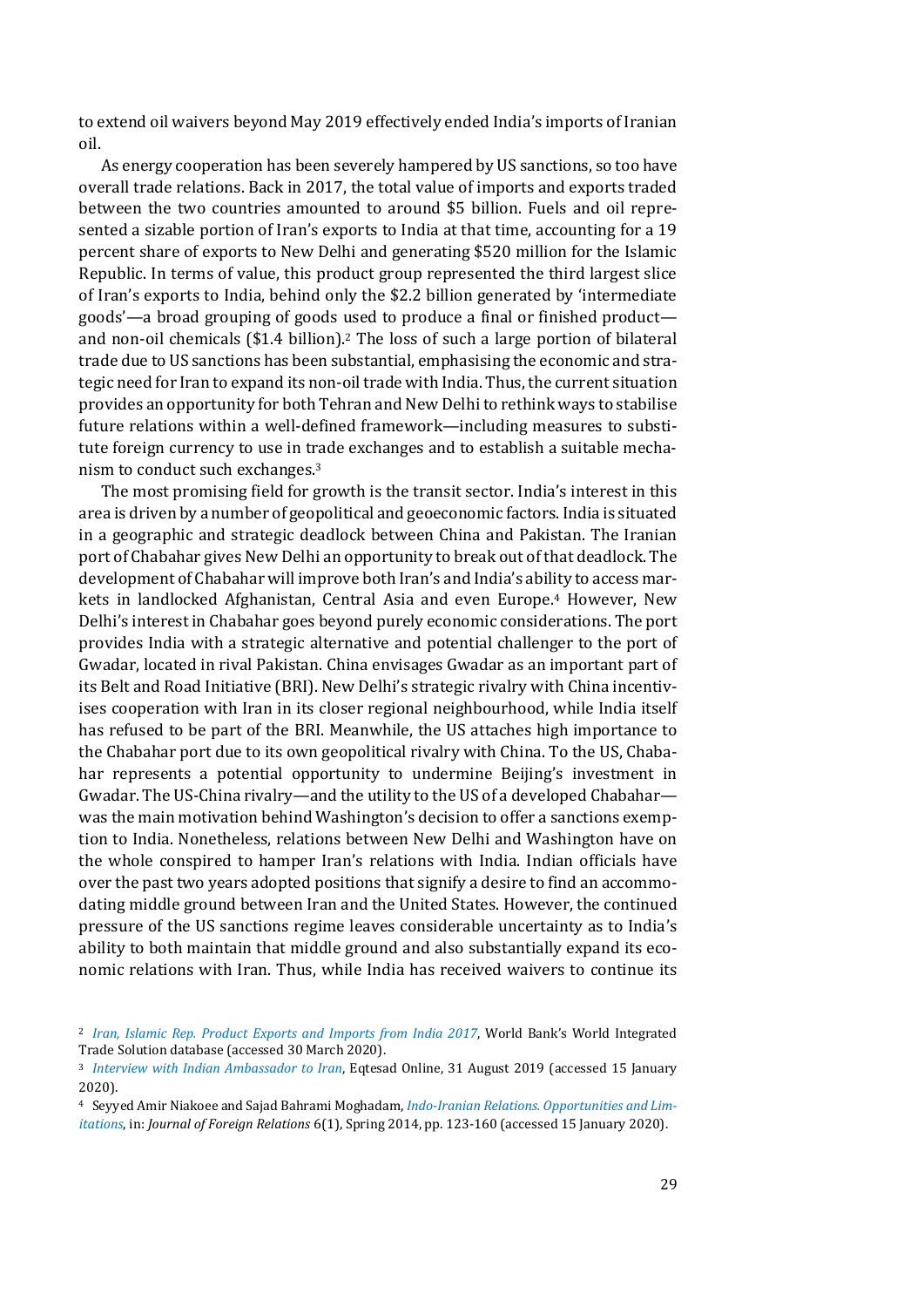work on Chabahar, the project has not made significant progress, as many Indian companies have shied away from investments due to US sanctions.

### **Other potential areas for cooperation**

From Tehran's point of view, there is still scope for enhanced collaboration between the two states beyond the transit sector. There is potential to expand ties on many levels, ranging from cultural relations like Persian language exchanges, the transfer of knowledge and technology and cooperation on environmental issues. The definition of a common economic and financial framework and efforts to boost mutual tourism are additional areas ripe for collaboration. Meanwhile, converging interests at the regional level also provide opportunities for closer cooperation. In greater Western Asia, Iran and India could work together to pursue common interests like stabilising Afghanistan and strengthening the central government in Kabul. They could also cooperate more closely to tackle the common threats of terrorism and extremism. At the same time, Iranian peacekeeping activities in neighbouring Afghanistan would have to involve Pakistan as well. Thus, Iran cannot avoid the challenge of balancing its relations with both New Delhi and Islamabad. India's relations with Israel are another potential stumbling block for regional cooperation between Tehran and New Delhi. As India's second largest defence supplier, Tel Aviv is concerned that some of its military technology may end up falling into Iranian hands. Military cooperation between India and Israel, which started in 1992 and was further enhanced as their relations normalised, has expanded to encompass sales of weapon systems, provision of military training and transfer of cyber technologies. India may find it hard to reconcile its cooperation with Israel in the military realm with expanding relations with the Islamic Republic.

### **Tehran's view of relations with India**

There are different foreign policy camps in Iran that hold grossly differing views on Iran's external relations, not only with the West but also with the East—particularly with countries such as Russia and China. India, on the other hand, presents a case of greater consensus among the political elite when it comes to expanding bilateral relations. This consensus derives not just from a historical background established on a history of peaceful relations and cultural linkages, but also from mutual interests shared by a majority of the Iranian political elite. There has been much support for deepening ties with India across the factional spectrum in Iran and under different governments. During the era of President Mohammad Khatami (1997-2005), the Reformists adopted a cooperative approach in pursuit of better relations with India, within the framework of improving Iran's foreign relations altogether. Under the presidency of Mahmoud Ahmadinejad (2005-2013), the Principlist camp saw India as a new emerging power which held the potential to act as a counterbalancing force against the Western bloc. Indian support would, they hoped, help Iran to resist the international pressure that was being put on Tehran due to its nuclear programme, and to counter what the Principlists perceived as US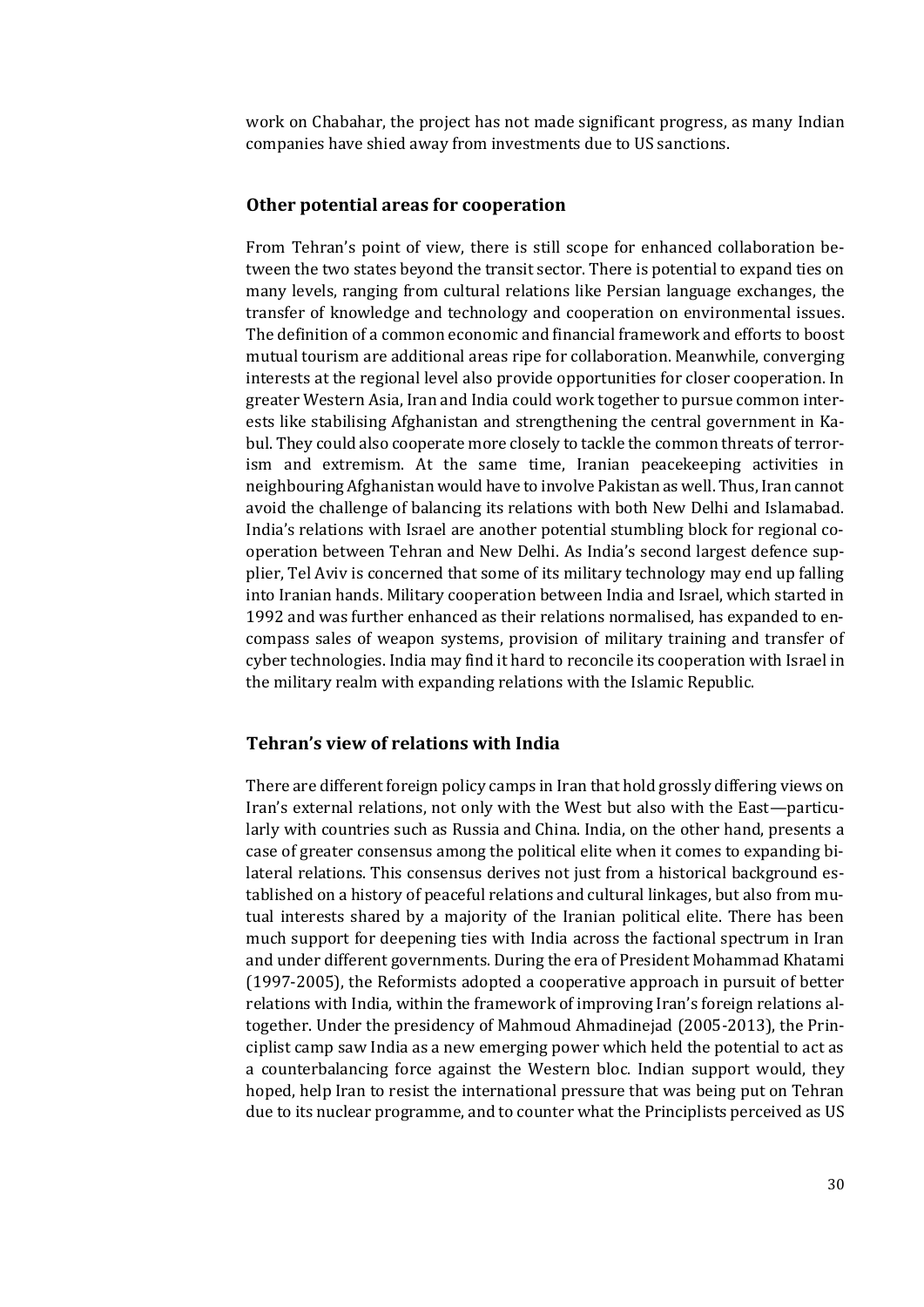political and cultural hegemony. While the current Iranian government under Pragmatist President Hassan Rouhani has prioritised resolving outstanding issues with the West, the Pragmatist camp has continued to maintain Tehran's strategic approach towards the East and reached out to countries like India as a means to break the current deadlock in the crisis surrounding the JCPOA.

Up until today, both the Reformist and Principlist camp have favoured expanded bilateral relations. Several prominent political figures—some considered potential candidates for presidential elections in 2021—have championed the case for closer relations. These include long-time Parliament Speaker Ali Larijani, Secretary of the Supreme National Security Council Ali Shamkhani, and former Energy Minister Parviz Fattah. Indo-Iranian relations represent a rare case of consensus in Iran, where Tehran's approach towards a global power has not degenerated into a topic of political contestation or led to increased factional infighting, in contrast to its dealings with countries like Russia or China. There is also much greater unity on foreign policy towards India among Iranian academics, civil society and the media than there is on Tehran's relationship with Moscow or Beijing. However, support for closer ties is not absolute, as there is a small minority of voices critical of Tehran's relations with New Delhi. A number of high-ranking clerics like Grand Ayatollahs Makarem Shirazi and Hossein Nuri-Hamedani have been outspoken in their condemnation of India's treatment of its Muslim minorities—most notably in Kashmir. These critics have repeatedly urged the Iranian government to prioritise Pakistan over India—particularly with regard to the Kashmir conflict.

### **Prospects of deepening ties**

At the domestic level in Iran, there are unlikely to be any serious barriers to the expansion of bilateral relations with India. At the international level however, Washington continues to be a major impediment to Indo-Iranian relations. As long as the US policy of 'maximum pressure' remains in place, it will be difficult for India to expand its economic ties with Iran, even within the framework of the Chabahar port project. This predicament might only change if some parts of the sanctions regime are relaxed. The US's allies have urged Washington to keep Iran in the JCPOA by issuing new oil waivers to buyers of Iranian oil. In the past, some of India's refineries worked entirely with crude oil imported from the Islamic Republic. New Delhi would be one of the first customers in line for more Iranian crude should calls for renewed oil waivers be successful at any time in the near future. Most importantly, however, the transit sector will remain a major field of potential cooperation—one that is closely related to geopolitical considerations. There is a serious effort to improve transit relations between the two countries, with a special focus on the Chabahar region. However, the completion of the project will very much depend on the willingness of Indian private companies to invest in it despite the broader US sanctions framework. If successful, the effort could counter the Sino-Pakistani cooperation in Gwadar and could also pave the way for trilateral political cooperation between Iran, India and Afghanistan. In addition, improved relations among these three countries could help to improve the efficiency of the collective fight against common threats in the region and counter the risk of the transnational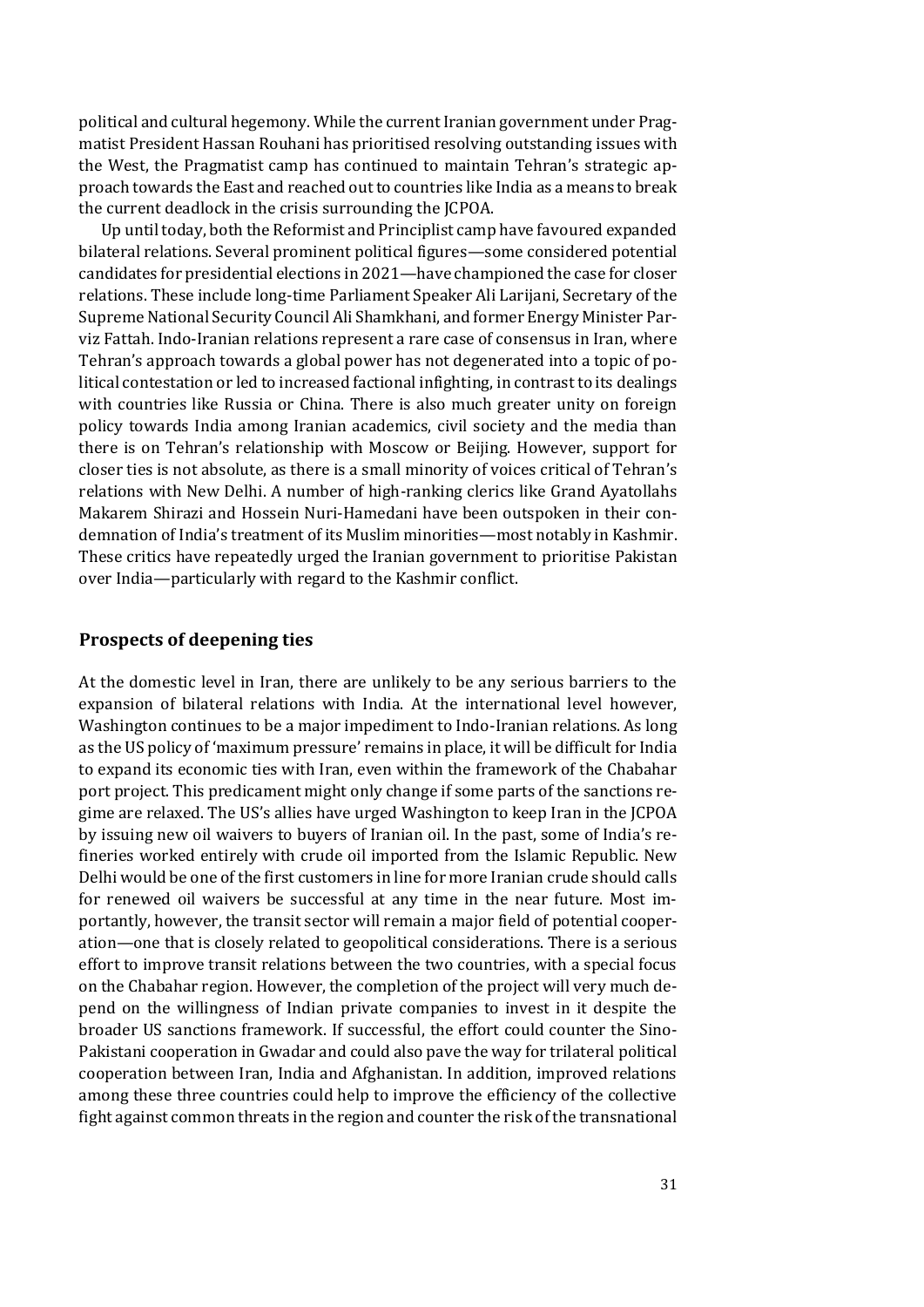spread of terrorism. Overall, the Chabahar project could lead to the establishment of a new strategic zone and boost both Iran and India's regional influence. Given the efforts made by India to turn itself into a major global power, this issue will certainly become more crucial for New Delhi in the future. Moreover, India's refusal to be a party to China's 'Belt and Road Initiative' is a good opportunity for Iran, as it allows Tehran and New Delhi to close ranks on common interests and take advantage of the numerous opportunities arising from Chabahar.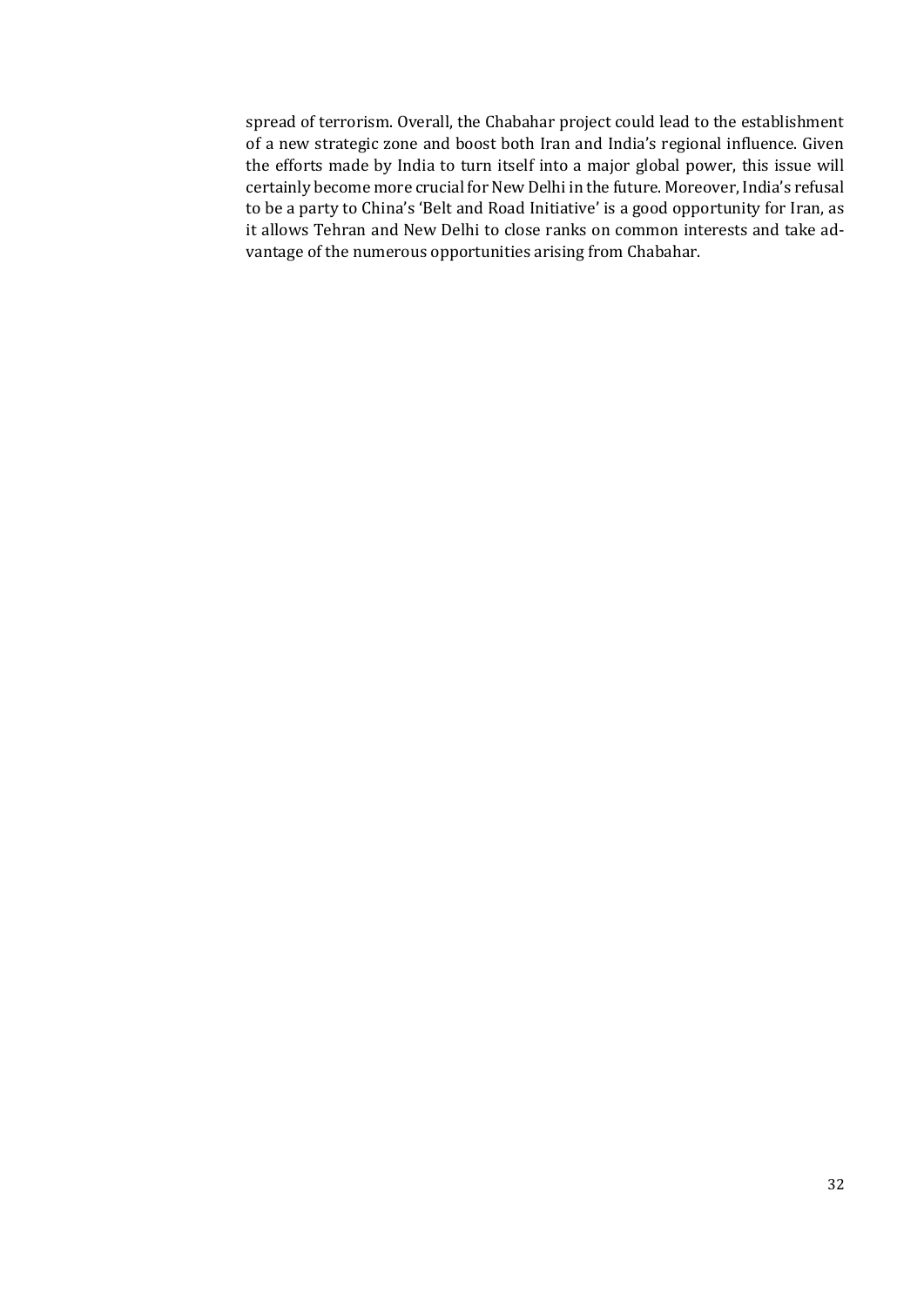# <span id="page-32-0"></span>The European Pillar of Iran's East-West Strategy

Sanam Vakil

In reaction to the Trump Administration's withdrawal from the Joint Comprehensive Plan of Action (JCPOA) on 8 May 2018 and the reimposition of US sanctions on the Iranian economy, Iran has implemented a strategy to protect itself from the impact of sanctions and political isolation. Seeking to leverage opposition to President Trump's withdrawal among the parties of the JCPOA (Germany, France, Russia, China and the United Kingdom), Tehran has implemented an economic and geopolitical diversification plan. Judging from official statements, it appears that Tehran has sought to prioritise and strengthen its ties to Asian countries such as China, India and Russia, which have been more likely to engage with Tehran to offset the pressure of US sanctions. Supreme Leader Ali Khamenei has strongly endorsed this strategy, decreeing in October 2018 that Iran should "look East, not West (…) where countries are taking quick steps on their road to growth."<sup>1</sup> Khamenei's pronouncements aside, it is a mistake to assume that Tehran's strategy is solely focused on its eastern relations. In fact, despite historical and political frustrations, Iran's ties with Europe are equally pivotal. European relations serve to buffer against the Trump Administration's maximum pressure campaign and are designed to work in concert with Tehran's strategy of 'looking East'. In light of Iran's East-West diversification agenda and uncertainty over the future of the JCPOA, this paper will explore the historical drivers and divisions between Europe and Iran, arguing that Europe provides a strategically important pillar of Iran's sanctions survival strategy—one that includes both East and West.

### **Historical precedents**

Iran's post-revolutionary history with European nations has vacillated between bouts of engagement, dialogue and managed tensions. European nations have maintained regular diplomatic ties and a policy of engagement with Iran even after the 1979 Revolution, hoping that, through a strategy of engagement, they could nurture moderation in Iranian policy and behaviour. Even today, Europe's past engagement efforts continue to influence Iran's dynamics and serve as its model for future negotiations. For its part, Iran has—and continues to see—improved relations with Europe as an important factor in its international image and economic rehabilitation. Obtaining access to Western technology and maintaining diplomatic

Dr Sanam Vakil is Deputy Director and Senior Research Fellow in the Middle East and North Africa Programme at Chatham House in London.

© Stiftung Wissenschaft und Politik, 2020 **All rights reserved.**

This Working Paper reflects the author's views.

#### **SWP**

Stiftung Wissenschaft und Politik German Institute for International and Security Affairs

Ludwigkirchplatz 3–4 10719 Berlin Telephone +49 30 880 07-0 Fax +49 30 880 07-100 [www.swp-berlin.org](http://www.swp-berlin.org/) [swp@swp-berlin.org](mailto:swp@swp-berlin.org)

doi: 10.18449/2020WP03

<sup>1</sup> *[Ali Khamenei Speech](https://www.farsnews.com/news/13970725000631/)*, Fars News Agency, 17 October 2018 (accessed 8 September 2019).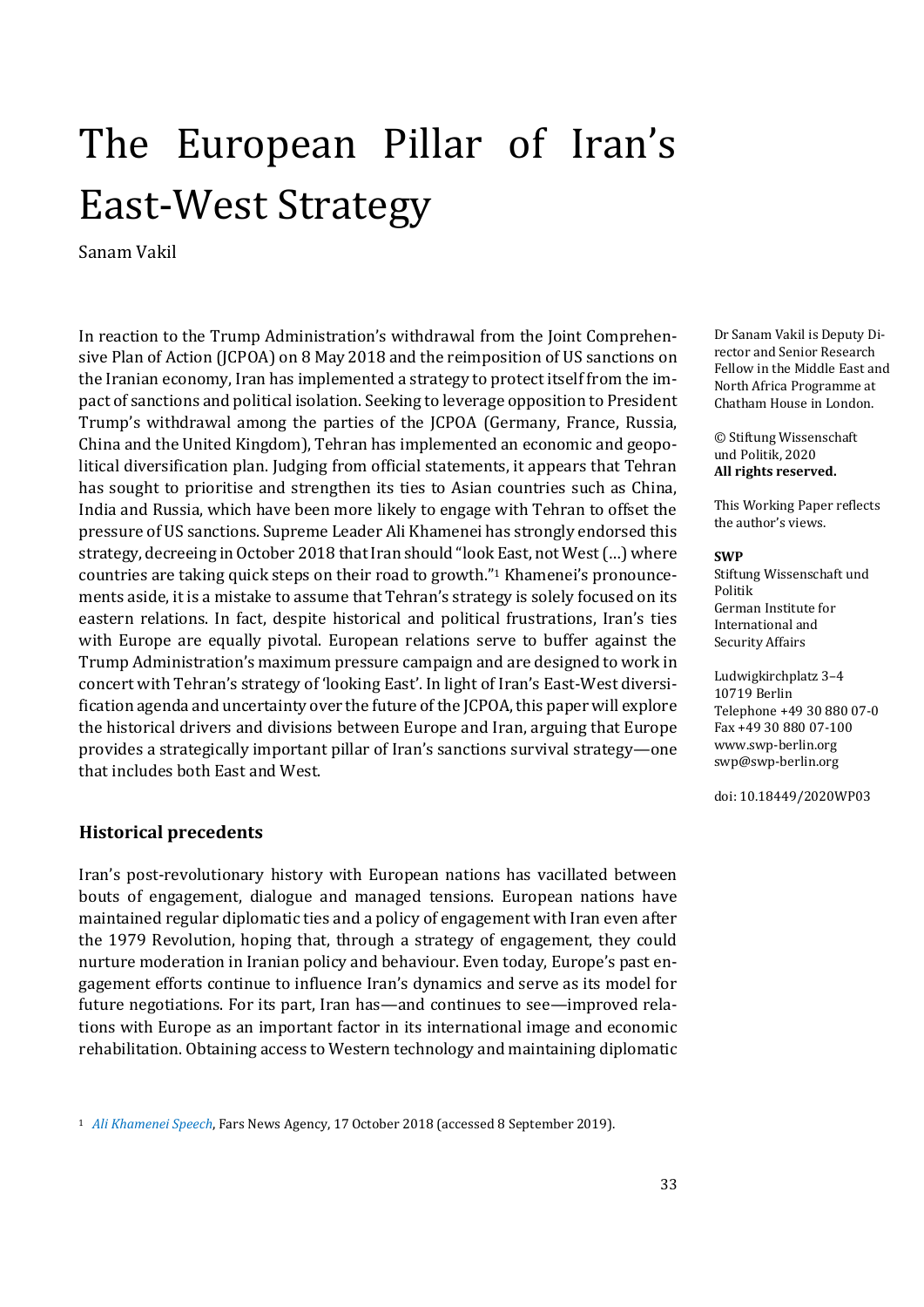ties with Europe also has balanced against American isolation policies. Despite disagreements over Iran's human rights record, including the fatwa over Salman Rushdie,<sup>2</sup> in 1992, the EU began a 'critical dialogue' with Iran. Iran's support for terrorism, <sup>3</sup> its obstructionist position on the Middle East peace process and its proliferation activities were also key parts of this dialogue. Political changes in Iranian domestic politics helped change the tenor of relations. The 1997 election of Reformist President Mohammad Khatami, who advocated a 'dialogue of civilisations', led to increased academic, cultural, scientific and economic ties, which were eventually upgraded in 2001 in the Trade and Cooperation negotiations.<sup>4</sup>

European trade and investment in Iran that had begun after the war also started to increase during this period, such that the EU became Iran's most important trading partner. Over a ten-year period, European exports to Iran went from €3.9 billion in 1996 to  $\text{\textsterling}11.3$  billion in 2006 and imports rose from  $\text{\textsterling}5.8$  billion in 1996 to  $\epsilon$ 14.1 billion in 2006.<sup>5</sup> Europe also became a large consumer of Iranian energy exports. Multinational European companies including Total, ENI and BASF provided investment and significant technology transfers to Iran. Conversely, the US government opposed EU trade with Tehran, and subsequently passed the US Iran Libya Sanctions Act. This legislation threatened to impose extraterritorial sanctions on European companies trading over \$20 billion—a move that also caused a transatlantic rift similar to the one evidenced today.<sup>6</sup> Despite the increase in economic ties, relations were stymied in 2002 over the discovery of undeclared nuclear sites in Iran. Resisting American pressure and calls for sanctions, European leaders led negotiations with Tehran that eventually resulted in the 2004 Paris agreement.<sup>7</sup> However, these gains were reversed with the outcome of Iran's 2005 presidential election, which resulted in the election of hard-line Mahmoud Ahmadinejad. In 2006, Ahmadinejad withdrew from this accord and restarted Iran's enrichment programme. While EU leaders continued to try to negotiate with Tehran, Iran was referred to the United Nations Security Council (UNSC) in the first of six UNSC resolutions for nuclear-related violations and opacity.<sup>8</sup> During this period, European policy towards Tehran shifted closer to the US position, leading to the graduated EU imposition of financial and oil sanctions on Iran. By aligning itself with the

<sup>2</sup> In 1989, Ayatollah Khomeini issued a fatwa ordering the death of British writer Salman Rushdie charging him with blasphemy in his novel 'The Satanic Verses'.

<sup>3</sup> In 1997, diplomatic ties were severed after Iranian leaders were implicated in the assassination of Kurdish leaders in Berlin.

<sup>4</sup> Adam Tarock, "Iran Western Europe Relations on the Mend," in: B*ritish Journal of Middle Eastern Studies* 26(1), 1999, pp. 41-61.

<sup>5</sup> Tierry Colville, *[EU and Iran Towards a New Partnership](http://www.iris-france.org/44347-eu-and-iran-towards-a-new-partnership/)*, IRIS, 30 April 2014 (accessed 10 January 2019).

<sup>6</sup> In response to US pressure, the EU challenged the US ban and took the case to the World Trade Organization. Eventually, the issue was resolved on a bilateral basis where the US agreed to issue waivers for such investments: Tarock, "Iran Western Europe Relations on the Mend", pp. 41-61.

<sup>7</sup> The Paris agreement required Iran to suspend uranium enrichment, detail the full scope of its nuclear programme and facilities and sign the Nuclear Non-Proliferation Treaty Additional Protocol, which provided for more intrusive IAEA inspections.

<sup>8</sup> Walter Posch, *[Iran and the European Union](https://iranprimer.usip.org/resource/iran-and-european-union)*, The Iran Primer, February 2016 (accessed 10 January 2019).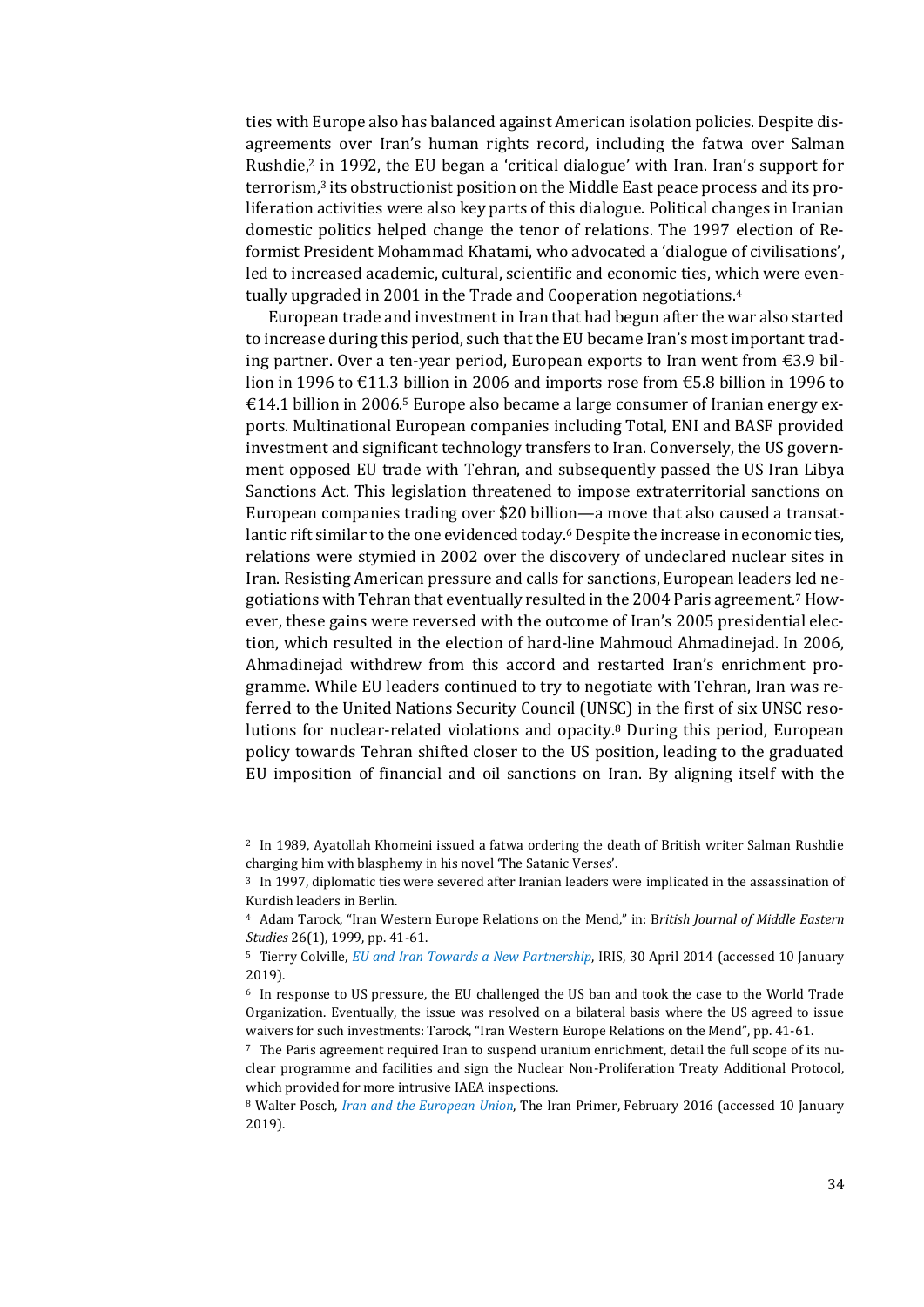United States, Europe also sacrificed its independent negotiating position and effectively sanctioned itself out of the Iranian market. As a consequence of these sanctions, European firms withdrew from the Iranian market and Europe ceded its position as Iran's number one trading partner to China.<sup>9</sup>

In 2013, following secret back channel negotiations between Tehran and Washington and after the presidential election of Hassan Rouhani, new diplomatic efforts led by the EU recommenced. The result of these negotiations was the JCPOA, where Tehran agreed to nuclear concessions in exchange for the lifting of sanctions and renewed trade relations. The EU ultimately hoped that the JCPOA would provide a framework to resolve their outstanding issues with Iran. Upon implementation of the deal and the EU's suspension of nuclear-related sanctions, European country delegations and the business community began to reengage with Tehran. The EU's former foreign policy chief Federica Mogherini shed light on this hope, suggesting that the agreement "has the capacity to pave the ground for wider cooperation between Iran and the West".<sup>10</sup>

### **Europe reacts**

EU states and specifically the E3 (France, Germany and the UK) have made the protection of the JCPOA a question of principle, policy independence and economic sovereignty, as well as a non-proliferation priority. Europe sees Trump's withdrawal from the JCPOA as having instigated an unnecessary crisis on Europe's borders that has left them with the burden of incentivising Iranian compliance. At the same time, the challenge of addressing outstanding issues with Iran has taken a back seat to the JCPOA. These issues include the impact of regional instability, terrorism and refugees, Iranian government-sponsored terror attacks on European soil which resulted in the imposition of sanctions against Iran's intelligence ministry<sup>11</sup> and Iran's ballistic missile programme, transatlantic tensions and sanctions compliance.

Since May 2018, in an effort to protect the deal, Europe has gone 'back to the future', returning to its 2003 role of engagement and negotiation with the Islamic Republic. In doing so, Europe has sought to provide diplomatic, economic and financial cover to defend the JCPOA and with it guarantee Iran's continued compliance. To protect private companies from extraterritorial US sanctions, Europe has invoked the Blocking Statute also used in the 1996 dispute with the US. Despite this protection, EU companies, in order to safeguard their American business, have once again withdrawn from the Iranian market. Unable to compel the private sector to remain in Iran, Europe has also earmarked a token \$18 million for investment in the country. To facilitate financial transactions and trade, Europe has created a Special Purpose Vehicle (SPV) known as INSTEX that would allow private sector and humanitarian exchanges to continue. Setting up the SPV has been challenging, as

<sup>9</sup> Ibid.

<sup>10</sup> Parisa Hafezi, *[EU´s Mogherini in Iran to Discuss Nuclear Deal](https://www.reuters.com/article/us-iran-nuclear-mogherini-idUSKCN0Q21DP20150728)*, Reuters, 28 July 2015 (accessed 10 January 2019).

<sup>11</sup> The EU imposed sanctions on Iran's intelligence agency on 7 January 2019 for the sponsorship of terror attacks in Paris, Copenhagen and the Netherlands.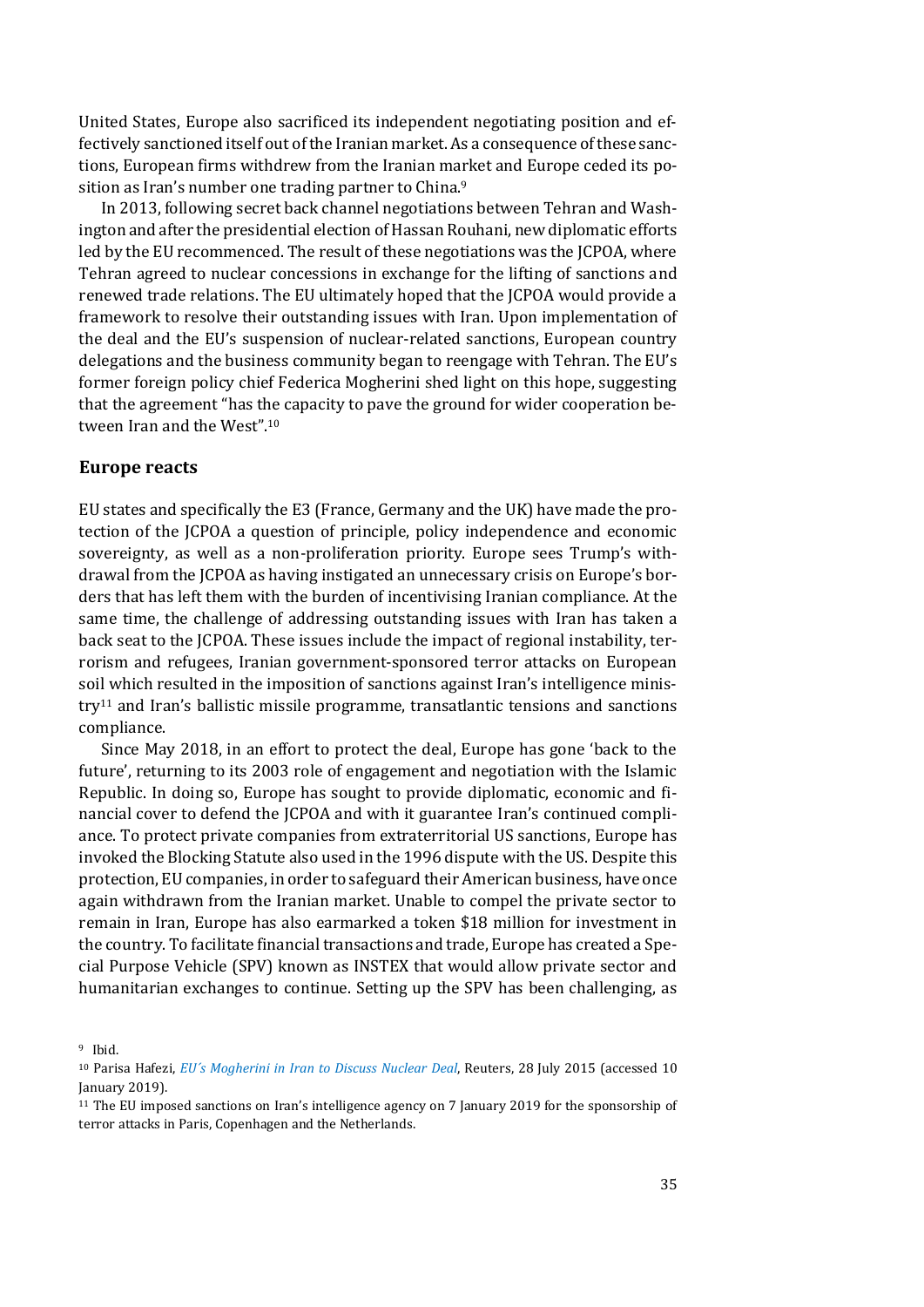most countries and individuals fear the wrath and reach of US sanctions and doubt that the private sector will use this channel to facilitate meaningful trade. These steps on their own will not provide Iran with the adequate levels of trade and investment expected by Tehran. However, the symbolism of Europe's actions and the importance of EU diplomacy should not be discounted. In May 2019, the Trump administration withdrew oil waivers that permitted Iranian oil sales to eight countries, including China, Japan and India. Iran in reaction shifted to a confrontational position that has seen breaches of the JCPOA and escalation of tensions in the Persian Gulf over the seizure of tankers and the downing of a US drone. To mitigate these tensions, France's Emmanuel Macron led a critical diplomatic effort that sought to provide Iran with an \$15 billion credit line in exchange for its compliance with the JCPOA. The failure of this initiative saw increased US and Iranian posturing, resulting in Iran's reduced nuclear compliance as a pressure tactic, and Washington's continued reliance on sanctions. Europe, in the meantime, has been trying to hold the JCPOA together by continuing to discuss the nuclear agreement through the JCPOA's dispute resolution mechanism (DRM)—a process designed to try and resolve differences over compliance to hold off a nuclear crisis.

In spite of these efforts, policymakers have privately expressed frustrations over Iran's pressure tactics, which have included threats of a new wave of refugees bound for Europe, the removal of controls on drug trafficking, tanker seizures in the Persian Gulf and the uptick in arrests of dual nationals. Iranian governmentsponsored assassination attempts in France and Denmark have compounded tensions further. Amidst the many domestic issues affecting the EU, ranging from Brexit to the impact of the refugee crisis and the rise of populism, the long delay in assembling these tools and packages has also revealed the limits of Europe's economic independence. Chinese and Russian ties with Iran, however, have been important balancers, providing practical engagement to offset Europe's more rhetorical one. Both countries have stepped up their own diplomatic and trade initiatives with Tehran, thereby incrementally supplementing for the limited European economic opportunities. Most importantly, China has continued limited purchases of Iranian oil. Russia has welcomed Iran into the Eurasian Economic Union, which will allow Iran to export oil through Crimea and participate in joint naval drills in the Persian Gulf.

### **Tehran pressures**

Policy debates and frustration regarding the European position have also divided policy elites in Tehran. Pragmatists around President Rouhani have long advocated a balanced East-West approach, believing European support (even if only symbolic) to be of great value for the Islamic Republic's international reputation. They argue that Iran's JCPOA compliance had improved Iran's standing. Acknowledging that Europeans are more nuanced in their assessments of regional issues and more sympathetic to Iranian security interests, Pragmatists also see the EU as a viable interlocutor for future negotiations. After the failed September 2019 French-led mediation, Rouhani offered Macron additional time to help his diplomatic initiative along. The January 2020 killing of Qods Force commander Qassem Soleimani has,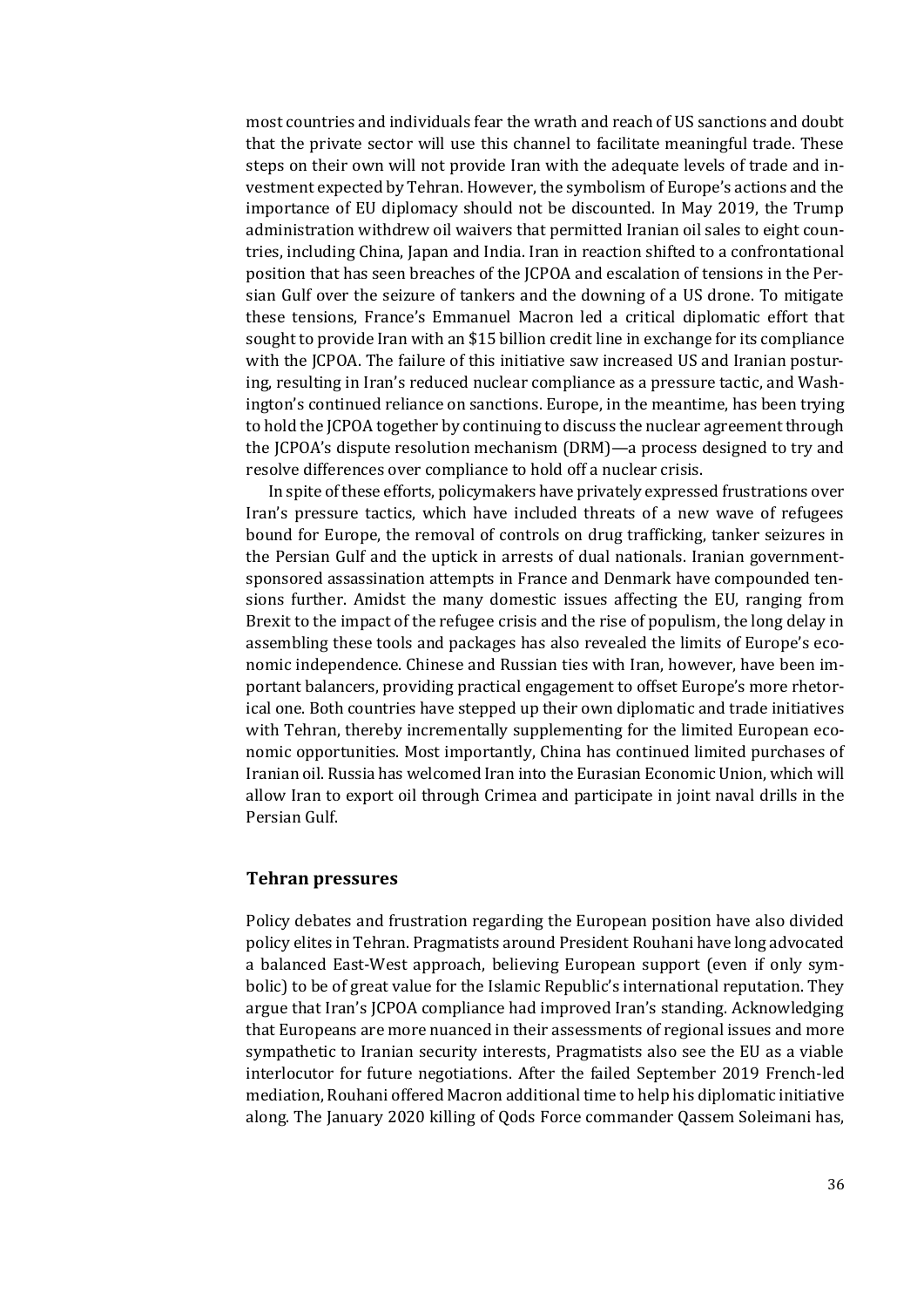for the time being, closed down any diplomatic pathway. Complicating matters further, Pragmatists remain frustrated that China and Russia are benefitting from Iran's marginalisation by offering inferior pricing terms and imbalanced conditions for trade contracts.

Hardliners who are suspicious of Europe's intentions towards Iran question Europe's ability to deliver on its promises. They also find the combination of nuclear restrictions and sanctions to be untenable and insist that Iran should not remain in the JCPOA without receiving the benefits it was promised. Instead, they favour nostrings-attached eastern ties. Khamenei himself questioned Europe's ability to provide Tehran with economic support, stating early on "we don't want to fight with Europe, but these three countries have proved that, on the most sensitive issues, they follow the US". <sup>12</sup> In order to pressure Europe to make good on its promises, Khamenei laid out five conditions for Iran's continued commitment to the JCPOA, which include no further discussions on ballistic missiles, no additional sanctions, continued oil sales, secured banking ties and a resolution against the US for its violation of the JCPOA.<sup>13</sup> Should these conditions not be met, Iran would be justified in restarting its nuclear programme.

Hardliners are also taking advantage of Rouhani's policy failures in order to weaken Pragmatists in an attempt to make electoral gains. In the February 2020 parliamentary elections, conservatives won overwhelmingly due to high vetting of candidates by Iran's Guardian Council and low public turnout. A similar outcome is expected for the 2021 presidential elections. Seeking to discredit Rouhani's European relations, Hardliners are also suspected to have been behind the wave of assassination attempts in Europe. In spite of these challenges and threats, Iran is also constrained. Fully restarting its nuclear programme would refortify relations between Washington and Europe, as was seen in 2006 when Iran took on a more confrontational posture. Doing so could lead to the imposition of multilateral sanctions—a move that Iran seeks to block. As long as Iran receives marginal benefits from the symbolism of European political support and repeated statements in favour of the JCPOA, Tehran is locked in from making any dramatic moves. These layered challenges and political constraints indicate nothing but a bumpy road ahead for European-Iranian relations and the durability of the nuclear deal. At the same time though, they also reveal the value of continued engagement and diplomacy. European support for the JCPOA and diplomatic efforts provide Iran with greater leverage, without which Tehran would be isolated further. European defence of the deal also increases its own relevance and future ability to shepherd new negotiations once tensions subside. For Tehran, these ties work in tandem with its increased outreach to China and Russia. Effectively, Tehran's survival strategy is focused on leveraging both eastern and western relations. By keeping the door to both open, Tehran is better positioned to survive US sanctions pressure and pave its way to future rounds of negotiations which include both East and West.

<sup>12</sup> *[To Remain in JCPOA, Imam Khamenei Announces Conditions to be Met by Europe,](http://english.khamenei.ir/news/5696/To-remain-in-JCPOA-Imam-Khamenei-announces-conditions-to-be)* Khamenei.ir, 23 May 2018 (accessed 8 September 2019). <sup>13</sup> Ibid.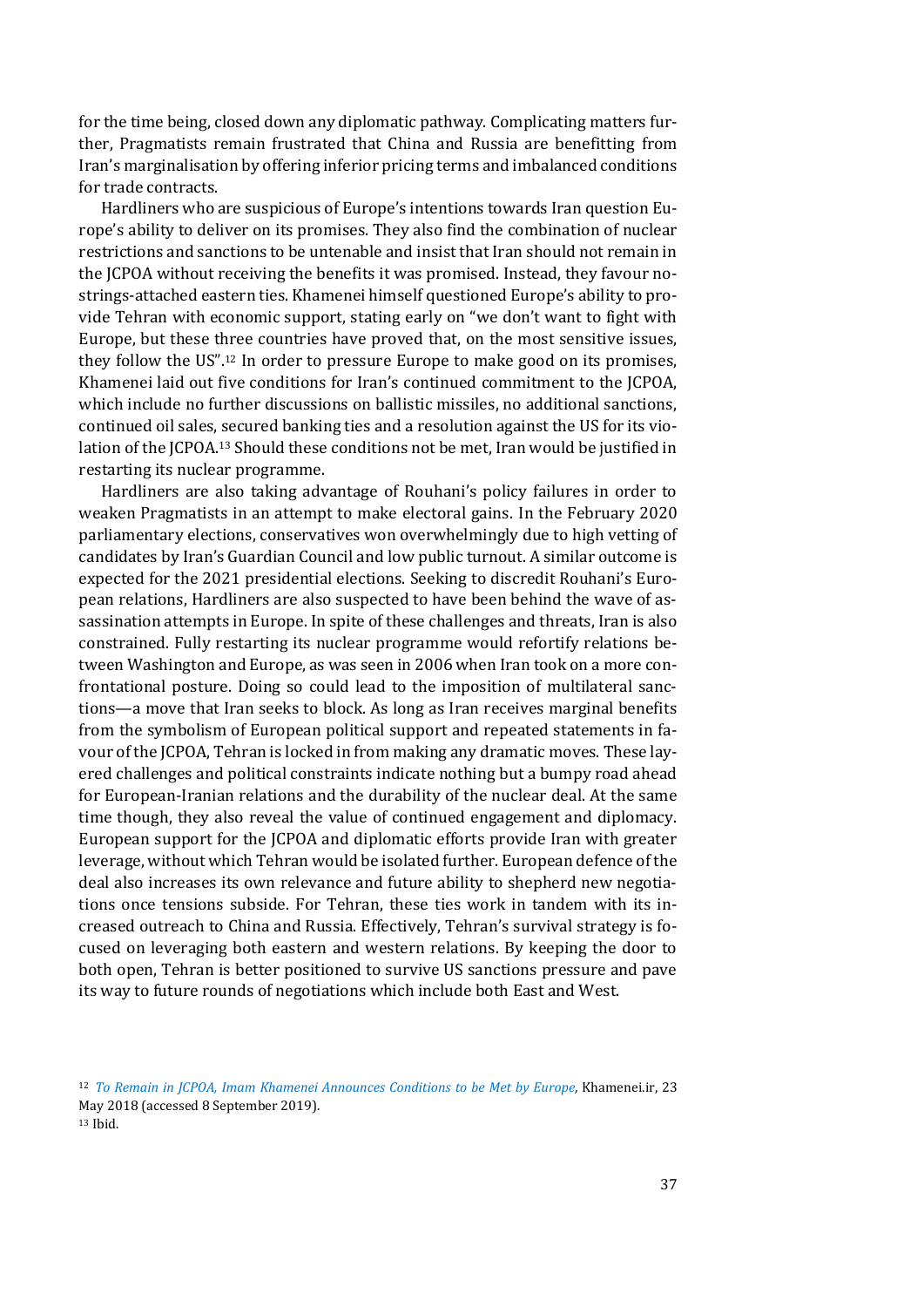# <span id="page-37-0"></span>Implications of Tehran's Look to the East Policy for EU-Iran Relations

Cornelius Adebahr

Dr Cornelius Adebahr is a nonresident fellow at Carnegie Europe, the Brusselsbased global centre of the Carnegie Endowment for International Peace.

© Stiftung Wissenschaft und Politik, 2020 **All rights reserved.**

This Working Paper reflects the author's views.

### **SWP**

Stiftung Wissenschaft und Politik German Institute for International and Security Affairs

Ludwigkirchplatz 3–4 10719 Berlin Telephone +49 30 880 07-0 Fax +49 30 880 07-100 [www.swp-berlin.org](http://www.swp-berlin.org/) [swp@swp-berlin.org](mailto:swp@swp-berlin.org)

doi: 10.18449/2020WP03

As the United States puts pressure on Europe to cut down on its trade ties with Iran, Tehran has already set its sights eastward. Whether nuclear technology from Russia, oil sales to India, or all sorts of produce from China—Iran is certainly keeping its business options open as the EU struggles to keep its comprehensive cooperation agenda alive. To remain a player, the Europeans have to step up their game both through economic resilience vis-à-vis US sanctions and through policy initiatives to resolve the simmering crisis.

### **Pragmatism or principle?**

Lamenting Iran's turn to the East has become fashionable in the wake of Washington's unilateral withdrawal from the nuclear deal and Europe's difficulties in keeping its (economic) side of the bargain. Yet this is nothing new. Iran has refused to take sides since the 1979 revolution, as embodied in the latter's phrase 'neither East, nor West, but the Islamic Republic'. <sup>1</sup> Moreover, it is not only Iran that is 'turning East', the world's entire economic activity has shifted in that direction. Once America's dominance reached its pinnacle in the mid-20<sup>th</sup> century, Asia—first and slowly, Japan, and then, very rapidly, China—has pulled the world's economic centre of gravity to where it was 2000 years ago: Central Asia. <sup>2</sup> This is particularly true for the energy sector.<sup>3</sup> As a consequence, other Arab states around the Persian Gulf have also begun to intensify their business relations with Asia. <sup>4</sup> At the same time, politics *is* of course at play, given that European businesses feel obliged to follow

<sup>1</sup> For an assessment of Iran's aspiration for equidistance from the early days of the nuclear negotiations see: Sanam Vakil, "Iran: Balancing East Against West", in: *The Washington Quarterly* 29(4), 2006, pp. 51-65.

<sup>2</sup> *[The Chinese Century is Well Under Way](https://www.economist.com/graphic-detail/2018/10/27/the-chinese-century-is-well-under-way)*, The Economist, 27 October 2018 (accessed 2 September 2019). Previously analysed by Richard Dobbs, Jaana Remes, James Manyika, Charles Roxburgh, Sven Smit and Fabian Schaer, *[Urban World: Cities and the Rise of the Consuming class](https://www.mckinsey.com/featured-insights/urbanization/urban-world-cities-and-the-rise-of-the-consuming-class)*, McKinsey Global Institute, June 2012 (accessed 2 September 2019).

<sup>3</sup> Ken Koyama, *[International Energy Market's Gravity Center Shifting to Asia](https://eneken.ieej.or.jp/data/7920.pdf)*, The Institute of Energy Economics Japan, IEEJ Special Bulletin, 30 May 2018 (accessed 2 September 2019).

<sup>4</sup> Jun Ding and Qian Zhao, "The Diplomatic Strategy of GCC States: A Case Study of Saudi Arabia's Recent Changing Diplomacy," in; *Asian Journal of Middle Eastern and Islamic Studies* 12(4), 2018, pp. 475-483.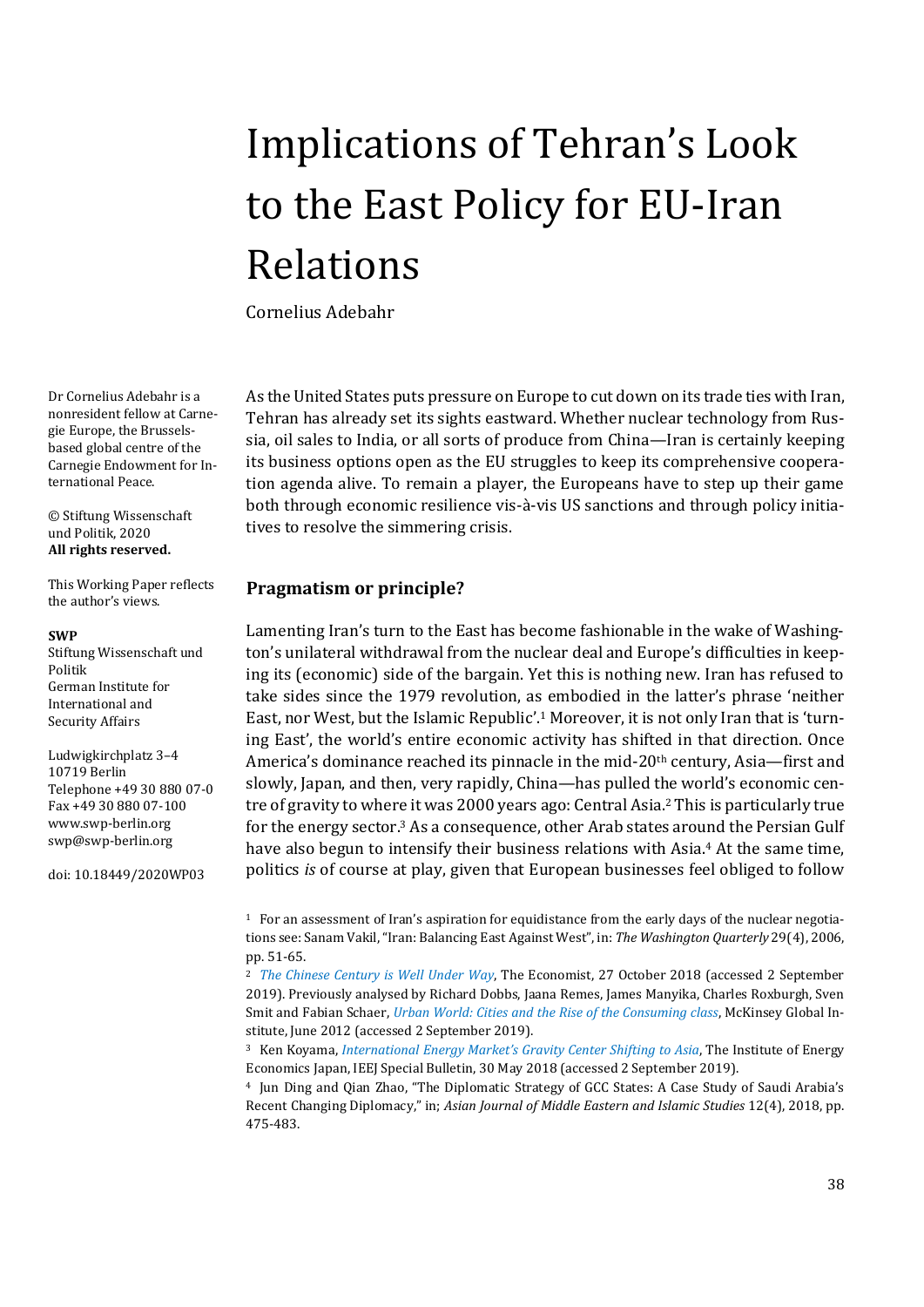US sanctions against Iran. In fact, even before the current US president announced his country's withdrawal from the groundbreaking 2015 Vienna agreement, resignation among businesspeople had already sunk in. Throughout the deal's implementation period, existing US bans on financial transfers had hampered even lawful trade. With Washington announcing its decision to reimpose all its original sanctions by early November 2018, most multinational companies quit their business in Iran. <sup>5</sup> Consequently, EU-Iran trade stalled in 2018 following a short-lived boom after the agreement was struck. At  $\text{\textsterling}18.4$  billion, trade in goods stood more than 13% below the  $\epsilon$ 21.0 billion level seen in 2017. This was a marked drop after two consecutive increases, doubling from  $\epsilon$ 7.7 billion in 2015 to  $\epsilon$ 13.7 billion in 2016 and growing again by another 50% in the following year.<sup>6</sup> Moreover, in the face of Washington's 'maximum pressure' campaign, the International Monetary Fund revised its earlier projections downward, expecting the Iranian economy to shrink by 3.9% in 2018 and 6.0% in 2019 year-on-year, respectively.<sup>7</sup>

Faced with the fading of the 'promised' European market, Iranians are understandably turning their trade eastward. Yet even this is not so easy, as the difficulties surrounding the development of the South Pars gas field have underlined in a highly symbolic way. The world's largest natural gas field is shared between Iran and Qatar due to its geographic location at the centre of the Persian Gulf. While Doha has exploited the riches of what it calls North Dome for nearly 30 years, the Islamic Republic began production on its side only in 2002, its efforts continuously hampered by US and international sanctions.

Much hope had been placed in boosting the country's emerging liquefied natural gas industry by enlisting French company Total together with Malaysian Petronas and Chinese CNPC for the further development of the gas field once sanctions were lifted in early 2016.<sup>8</sup> However, Total felt compelled to cede its share to CNPC in the autumn of 2018 in anticipation of Washington reimposing its oil and gas sanctions—only for the Chinese state-owned company to back out a couple months later for fear of straining US-China trade talks through continued investment.<sup>9</sup> Thus, what initially looked like the perfect embodiment of Iran being forced to turn eastward, now appears as a case of the country's broader economic malaise, or at least the sanctions-induced part of it.

<sup>5</sup> Clifford Kraus, *[Trump Hit Iran With Oil Sanctions. So Far, They're Working](https://www.nytimes.com/2018/09/19/business/energy-environment/iran-oil-sanctions.html)*, New York Times, 19 September 2018 (accessed 2 September 2019); Ellen R. Wald, *[10 Companies Leaving Iran As Trump's](https://www.forbes.com/sites/ellenrwald/2018/06/06/10-companies-leaving-iran-as-trumps-sanctions-close-in/)  [Sanctions Close In](https://www.forbes.com/sites/ellenrwald/2018/06/06/10-companies-leaving-iran-as-trumps-sanctions-close-in/)*, Forbes, 6 June 2018 (accessed 2 September 2019).

<sup>6</sup> European Commission, *[European Union, Trade in Goods with Iran](https://webgate.ec.europa.eu/isdb_results/factsheets/country/details_iran_en.pdf)*, 19 March 2019 (accessed 2 September 2019).

<sup>7</sup> IMF, *[Islamic Republic of Iran: Country Data](https://www.imf.org/en/Countries/IRN)*, International Monetary Fund (accessed 2 September 2019); See also: IMF, *[World Economic Outlook, July 2019: Still Sluggish Global Growth](https://www.imf.org/en/Publications/WEO/Issues/2019/07/18/WEOupdateJuly2019)*, July 2019 (accessed 2 September 2019).

<sup>8</sup> *[Iran: Total and NIOC Sign Contract for the Development of Phase 11 of the Giant South Pars Gas Field](https://www.total.com/en/media/news/press-releases/iran-total-and-nioc-sign-contract-development-phase-11-giant-south-pars-gas-field)*, Total Press Statement, 3 July 2017 (accessed 2 September 2019).

<sup>9</sup> Chen Aizhu, *[CNPC Suspends Investment in Iran's South Pars After U.S. Pressure: Sources](https://www.reuters.com/article/us-china-iran-gas-sanctions/cnpc-suspends-investment-in-irans-south-pars-after-u-s-pressure-sources-idUSKBN1OB0RU)*, Reuters, 12 December 2018 (accessed 2 September 2019).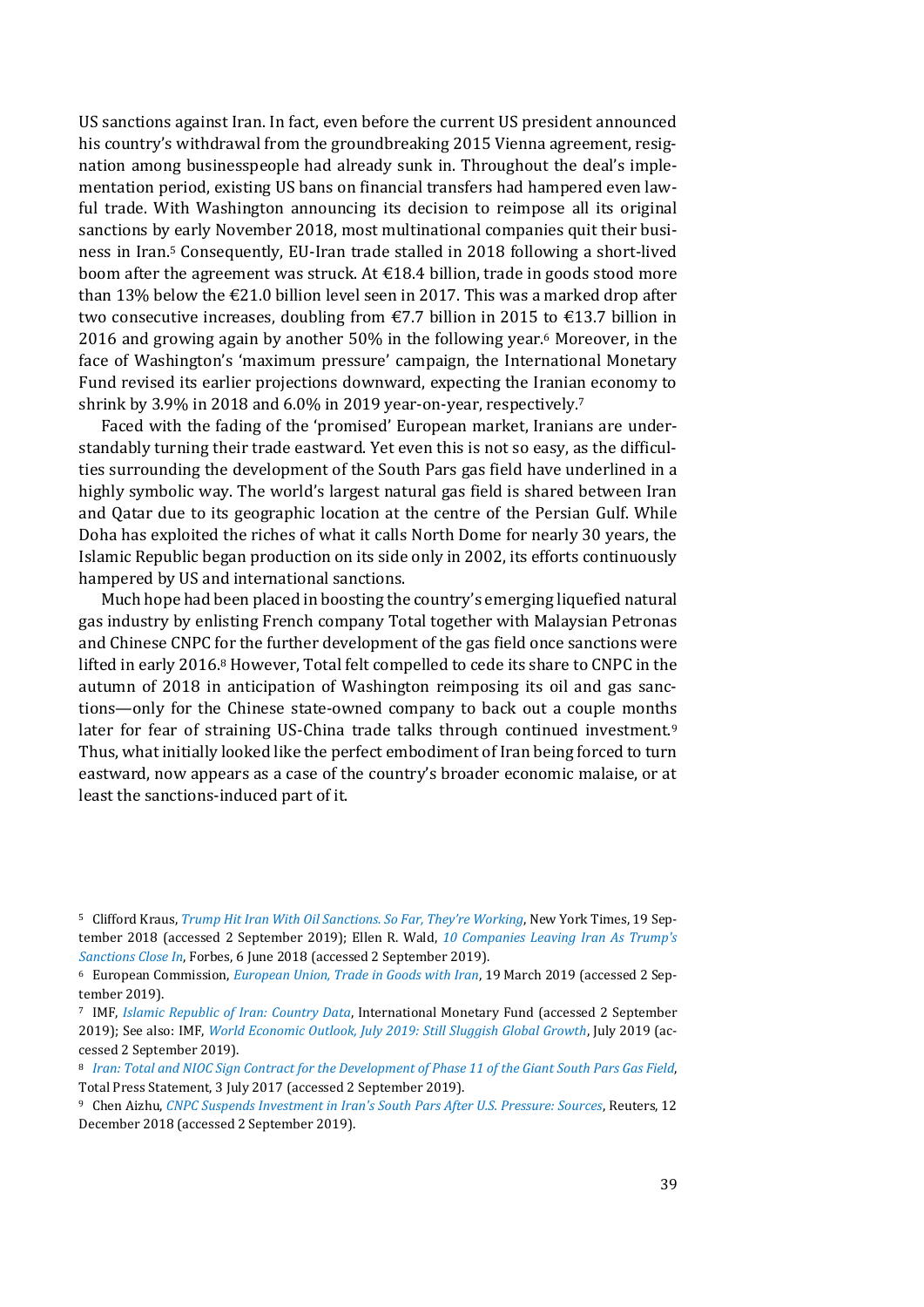### **Either way, strategy is the answer**

Beyond the danger of underestimating the pragmatic rather than dogmatic nature of Iran's own 'pivot', however, East and West should in any case not be seen as mutually exclusive categories for the EU. Importantly, even as Tehran may want to coax the Europeans into deeper commitment, the EU's own model is not based solely on bilateral trade. Rather, the Europeans would—in principle—welcome Iran's broader re-engagement, including with Asian countries, as a means to stabilise the country's economy and to provide openings for European companies if and when they want to return. Moreover, the EU can point to 'big picture consistency': ever since the end of the Iran-Iraq war, European states have strived to engage Tehran. Resisting US pressure to isolate the country has been as much part and parcel of this approach as have the EU's own concerns, from demands for political reform in the 1990s to solving the nuclear issue from 2003 onwards.<sup>10</sup> As it happens, the EU does have a strategy to engage Iran which is centred on a 'comprehensive, cooperative, critical and constructive' approach that has been broadly consistent since 1992.<sup>11</sup>

Thus, while the EU does not need to mind Iran looking eastward, the broader question for Iran is: which strategy to follow? At the tactical level, Iran would be well-advised not to bank solely on one (European) horse and to let its other EU partners know about it. At the strategic level, however, trade with China, Russia, or India still cannot replace the Islamic Republic's European ties even given Europe's difficulties in counterbalancing US sanctions. This is evident despite the politicised rhetoric coming from the top of the Iranian leadership. In October 2018, Supreme Leader Ayatollah Khamenei warned that "looking to the West and Europe has no benefit other than having to stand idle, begging favors and undergoing humiliation."<sup>12</sup> Yet, rather than signaling a fundamental shift on the eve of the 1979 revolution's  $40<sup>th</sup>$  anniversary, which made Iran's independence from world powers both East and West—a cornerstone of the system's political ideology, this statement can be attributed to tactics at the international level as much as to domestic considerations.

Incidentally, the rhetoric about Iran's eastward turn is more pronounced than its substance. True, with energy consumption rising in Asia and declining in Europe, oil and gas-rich Iran will increasingly find its customers there, not here. Yet, right now US sanctions are creating problems for everyone, as they have greatly cut down Iran's oil exports from above 2 million barrels per day (b/d) to well below 1 million  $b/d$ , although they have failed to bring them down to zero.<sup>13</sup> Yet despite

<sup>10</sup> Cornelius Adebahr, "The Linchpin to the Iran Deal's Future: Europe", in: *The Washington Quarterly* 38(4), 2016, pp. 115-131.

<sup>11</sup> See also the European Parliament's proposal for an EU Iran strategy: *[European Parliament Resolu](https://www.europarl.europa.eu/doceo/document/TA-8-2016-0402_EN.html)[tion of 25 October 2016 on the EU Strategy Towards Iran After the Nuclear Agreement](https://www.europarl.europa.eu/doceo/document/TA-8-2016-0402_EN.html)*, European Parliament, 2015/2274 (INI), Strasbourg, 25 October 2016 (accessed 2 September 2019).

<sup>12</sup> *[Iran Must Not Look West on Path of Progress: Leader](https://www.presstv.com/Detail/2018/10/17/577249/Iran-Leader-Ayatollah-Khamenei)*, Press TV, 17 October 2018 (accessed 2 September 2019).

<sup>13</sup> Elizabeth Rosenberg, *[Impact of U.S. Sanctions on Iran Oil](https://iranprimer.usip.org/blog/2019/apr/23/impact-us-sanctions-iran-oil)*, The Iran Primer, 23 April 2019 (accessed 2 September 2019).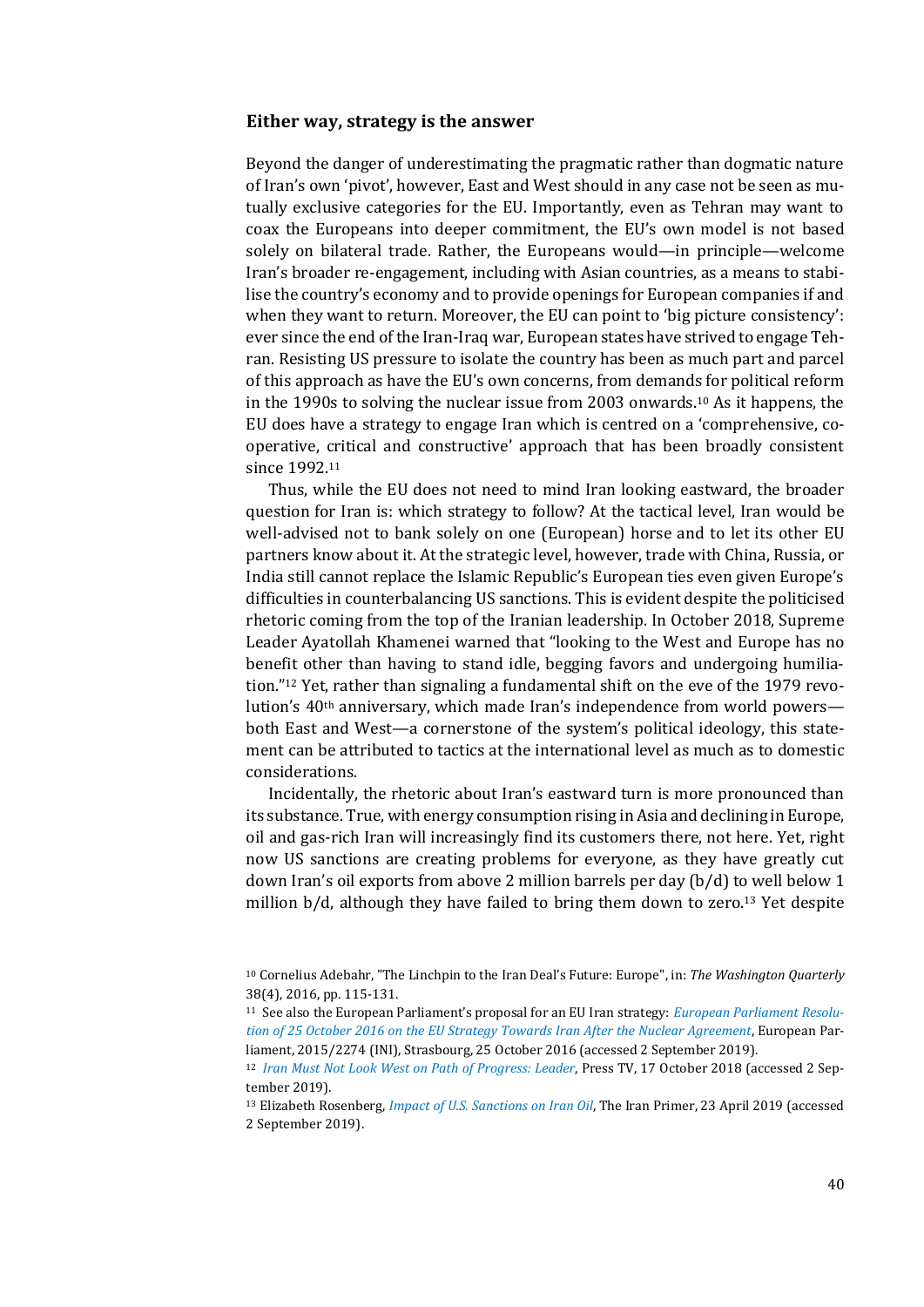Tehran's short-term urgency to sell oil to gain hard currency, the country's economy has diversified over the past decade: services including tourism contribute more to domestic production than the oil industry, and the export share of non-oil products has grown steadily while the oil sector's relevance for employment creation—needed for the high number of young graduates entering the job market each year—has decreased.

In addition, France, Germany and the United Kingdom are trying to maintain a minimum of trade, starting with humanitarian goods bartered through a 'special purpose vehicle' facilitating financial transactions with Iran.<sup>14</sup> However, while operational, this vehicle is yet to make an impact on EU-Iran trade, not least given the constant threat of US sanctions hanging over it and its leadership personnel. Despite all this, there is no other partner for Iran that can match Europe's full-range cooperation offer, from trade and energy to environmental issues and migration as well as to promoting academic, cultural and educational exchanges.<sup>15</sup> This approach is complementary, not contrary to China being a partner in oil and gas exploration, Russia providing nuclear technology under the 2015 deal's arrangements, and India investing in Iranian infrastructure to link the Indian Ocean to Afghanistan and Central Asia.<sup>16</sup>

### **But get communication right**

If the above has shown that there is little to substantiate the claim that Iran's relative eastward bend implies a break with Europe, the right signaling becomes even more important. In essence, policymakers in Tehran complain that it cannot be Iran alone paying the price to uphold the deal that its partners also pretend to prize.<sup>17</sup> If Washington can go unpunished for freely breaking the deal, the Europeans should at least incur some costs to provide the promised economic benefits to Iran. Here, the Europeans run the risk of not just lacking autonomy (vis-à-vis the United States), but also losing their credibility. So far, while the Iranians were frustrated at the Europeans' inability to disregard US regulations, they understood that their willingness to engage was sincere. This understanding is increasingly dwindling as hardliners portray Europe's position as simply being the 'good cop' to America's

<sup>14</sup> Keith Johnson, *[EU Offers Up a Meager Workaround to U.S. Iran Sanctions](https://foreignpolicy.com/2019/01/31/eu-offers-up-a-meager-work-around-to-u-s-iran-sanctions-spv-instex/)*, Foreign Policy, 31 January 2019 (accessed 2 September 2019).

<sup>15</sup> European External Action Service, *[Joint Statement by the High Representative/Vice President of the](https://eeas.europa.eu/headquarters/headquarters-homepage/2877/joint-statement-high-representativevice-president-european-union-federica-mogherini-and_en)  [European Union, Federica Mogherini and the Minister of Foreign Affairs of the Islamic Republic of Iran,](https://eeas.europa.eu/headquarters/headquarters-homepage/2877/joint-statement-high-representativevice-president-european-union-federica-mogherini-and_en)  [Javad Zarif](https://eeas.europa.eu/headquarters/headquarters-homepage/2877/joint-statement-high-representativevice-president-european-union-federica-mogherini-and_en)*, 16 April 2016 (accessed 2 September 2019).

<sup>16</sup> John W. Garver, "China and Iran: Expanding Cooperation under Conditions of US Domination," in: *Toward Well-Oiled Relations? China's Presence in the Middle East Following the Arab Spring*, ed. by Niv Horesh, Palgrave Macmillan, London 2016, pp. 180-205; Farhad Rezaei, "Iran and Russia: Completing the Pivot to the East?", in: *Iran's Foreign Policy After the Nuclear Agreement*, ed. by Farhad Razaei, Palgrave Macmillan, Cham 2019, pp. 51-81.

<sup>17</sup> Foreign Minister Javad Zarif literally said—and subsequently tweeted—in mid-February 2019 that "Europe needs to be willing to get wet, if it wants to swim against the dangerous tide of US unilateralism"; Munich Security Conference (2019); *Picking up the Pieces – [Report from the MSC 2019](https://securityconference.org/en/news/full/picking-up-the-pieces-report-from-the-msc-2019/)*, Munich Security Conference, 20 February 2019 (accessed 2 September 2019).